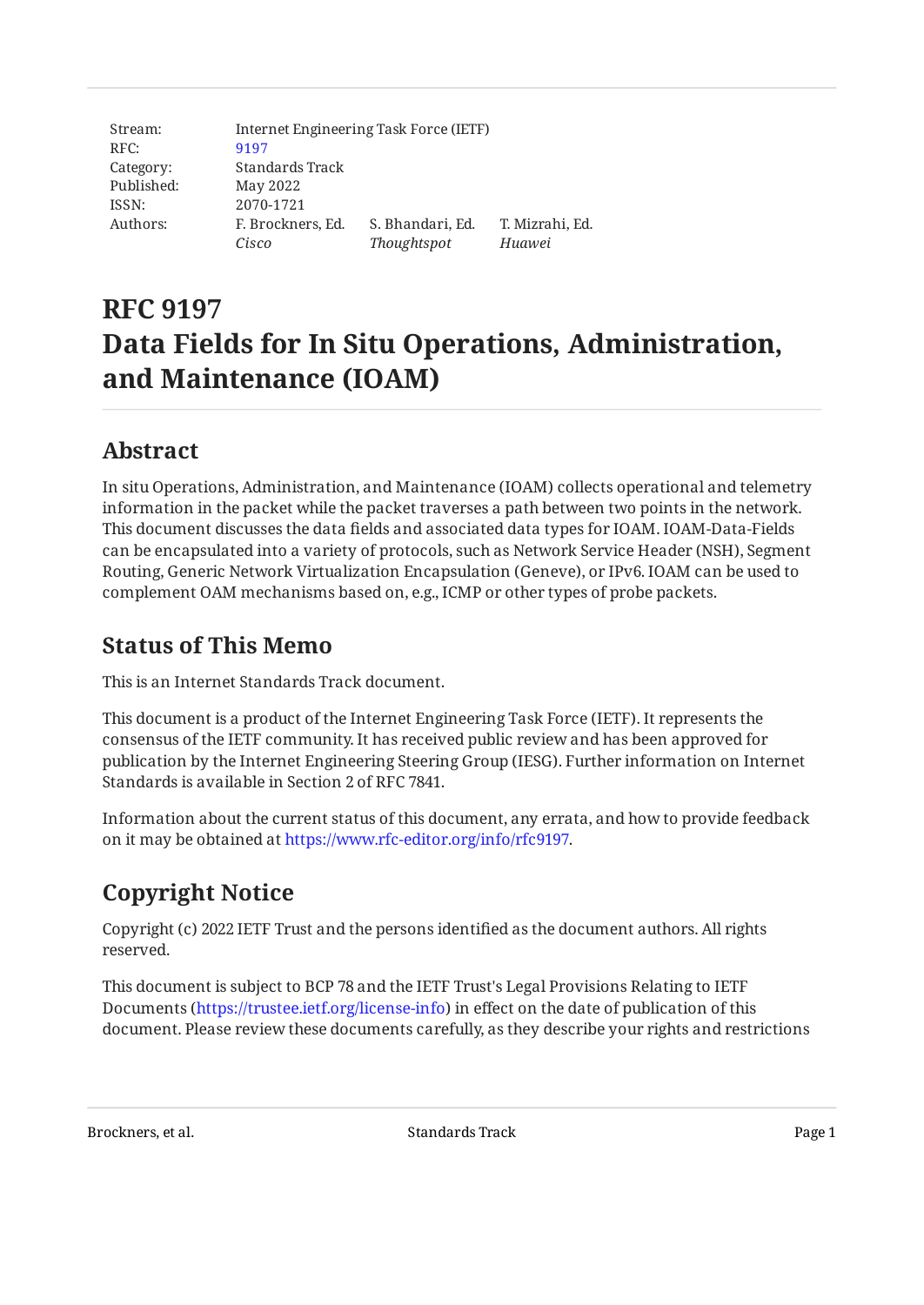with respect to this document. Code Components extracted from this document must include Revised BSD License text as described in Section 4.e of the Trust Legal Provisions and are provided without warranty as described in the Revised BSD License.

## <span id="page-1-0"></span>**[Table of Contents](#page-1-0)**

- [1](#page-2-0). [Introduction](#page-2-0)
- [2](#page-3-0). [Conventions](#page-3-0)
- [3](#page-4-0). [Scope, Applicability, and Assumptions](#page-4-0)
- [4](#page-5-0). [IOAM Data-Fields, Types, and Nodes](#page-5-0)
	- [4.1.](#page-5-1) [IOAM Data-Fields and Option-Types](#page-5-1)
	- [4.2.](#page-6-0) [IOAM-Domains and Types of IOAM Nodes](#page-6-0)
	- [4.3.](#page-7-0) [IOAM-Namespaces](#page-7-0)
	- [4.4.](#page-9-0) [IOAM Trace Option-Types](#page-9-0)
		- [4.4.1](#page-10-0). [Pre-allocated and Incremental Trace Option-Types](#page-10-0)
		- [4.4.2](#page-14-0). [IOAM Node Data Fields and Associated Formats](#page-14-0)
			- [4.4.2.1.](#page-14-1) [Hop\\_Lim and node\\_id Short](#page-14-1)
			- [4.4.2.2.](#page-15-0) [ingress\\_if\\_id and egress\\_if\\_id Short](#page-15-0)
			- [4.4.2.3.](#page-15-1) [Timestamp Seconds](#page-15-1)
			- [4.4.2.4.](#page-15-2) [Timestamp Fraction](#page-15-2)
			- [4.4.2.5.](#page-16-0) [Transit Delay](#page-16-0)
			- [4.4.2.6.](#page-16-1) [Namespace-Speci](#page-16-1)fic Data
			- [4.4.2.7.](#page-16-2) [Queue Depth](#page-16-2)
			- [4.4.2.8.](#page-16-3) [Checksum Complement](#page-16-3)
			- [4.4.2.9.](#page-17-0) [Hop\\_Lim and node\\_id Wide](#page-17-0)
			- [4.4.2.10.](#page-17-1) [ingress\\_if\\_id and egress\\_if\\_id Wide](#page-17-1)
			- [4.4.2.11.](#page-18-0) [Namespace-Speci](#page-18-0)fic Data Wide
			- [4.4.2.12.](#page-18-1) Buff[er Occupancy](#page-18-1)
			- [4.4.2.13.](#page-18-2) [Opaque State Snapshot](#page-18-2)
		- [4.4.3](#page-19-0). [Examples of IOAM Node Data](#page-19-0)
	- [4.5.](#page-21-0) [IOAM Proof of Transit Option-Type](#page-21-0)
		- [4.5.1](#page-22-0). [IOAM Proof of Transit Type 0](#page-22-0)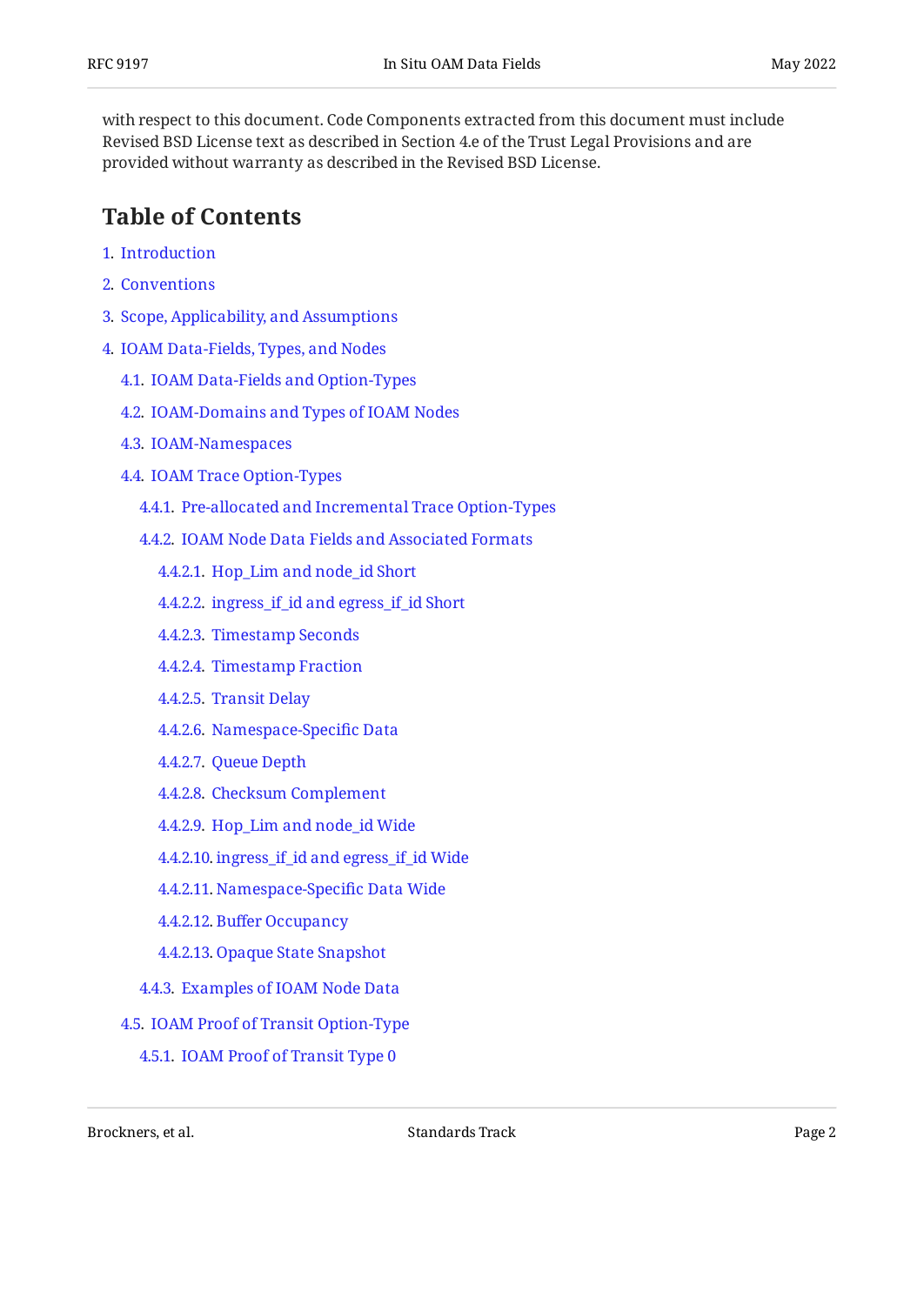- [4.6.](#page-23-0) [IOAM Edge-to-Edge Option-Type](#page-23-0)
- [5](#page-25-0). [Timestamp Formats](#page-25-0)
	- [5.1.](#page-25-1) [PTP Truncated Timestamp Format](#page-25-1)
	- [5.2.](#page-26-0) [NTP 64-Bit Timestamp Format](#page-26-0)
	- [5.3.](#page-27-0) [POSIX-Based Timestamp Format](#page-27-0)
- [6](#page-28-0). [IOAM Data Export](#page-28-0)
- [7](#page-28-1). [IANA Considerations](#page-28-1)
	- [7.1.](#page-28-2) [IOAM Option-Type Registry](#page-28-2)
	- [7.2.](#page-29-0) [IOAM Trace-Type Registry](#page-29-0)
	- [7.3.](#page-30-0) [IOAM Trace-Flags Registry](#page-30-0)
	- [7.4.](#page-30-1) [IOAM POT-Type Registry](#page-30-1)
	- [7.5.](#page-30-2) [IOAM POT-Flags Registry](#page-30-2)
	- [7.6.](#page-31-0) [IOAM E2E-Type Registry](#page-31-0)
	- [7.7.](#page-31-1) [IOAM Namespace-ID Registry](#page-31-1)
- [8](#page-32-0). [Management and Deployment Considerations](#page-32-0)
- [9](#page-32-1). [Security Considerations](#page-32-1)
- [10](#page-34-0). [References](#page-34-0)
	- [10.1.](#page-34-1) [Normative References](#page-34-1)
	- [10.2.](#page-35-0) [Informative References](#page-35-0)

[Acknowledgements](#page-36-0)

**[Contributors](#page-37-0)** 

[Authors' Addresses](#page-38-0)

## <span id="page-2-0"></span>**[1. Introduction](#page-2-0)**

This document defines data fields for In situ Operations, Administration, and Maintenance (IOAM). IOAM records OAM information within the packet while the packet traverses a particular network domain. The term "in situ" refers to the fact that the OAM data is added to the data packets rather than being sent within packets specifically dedicated to OAM. IOAM is used to complement mechanisms, such as Ping or Traceroute. In terms of "active" or "passive" OAM, IOAM can be considered a hybrid OAM type. "In situ" mechanisms do not require extra packets to be sent. IOAM adds information to the already available data packets and therefore cannot be

Brockners, et al. Standards Track Page 3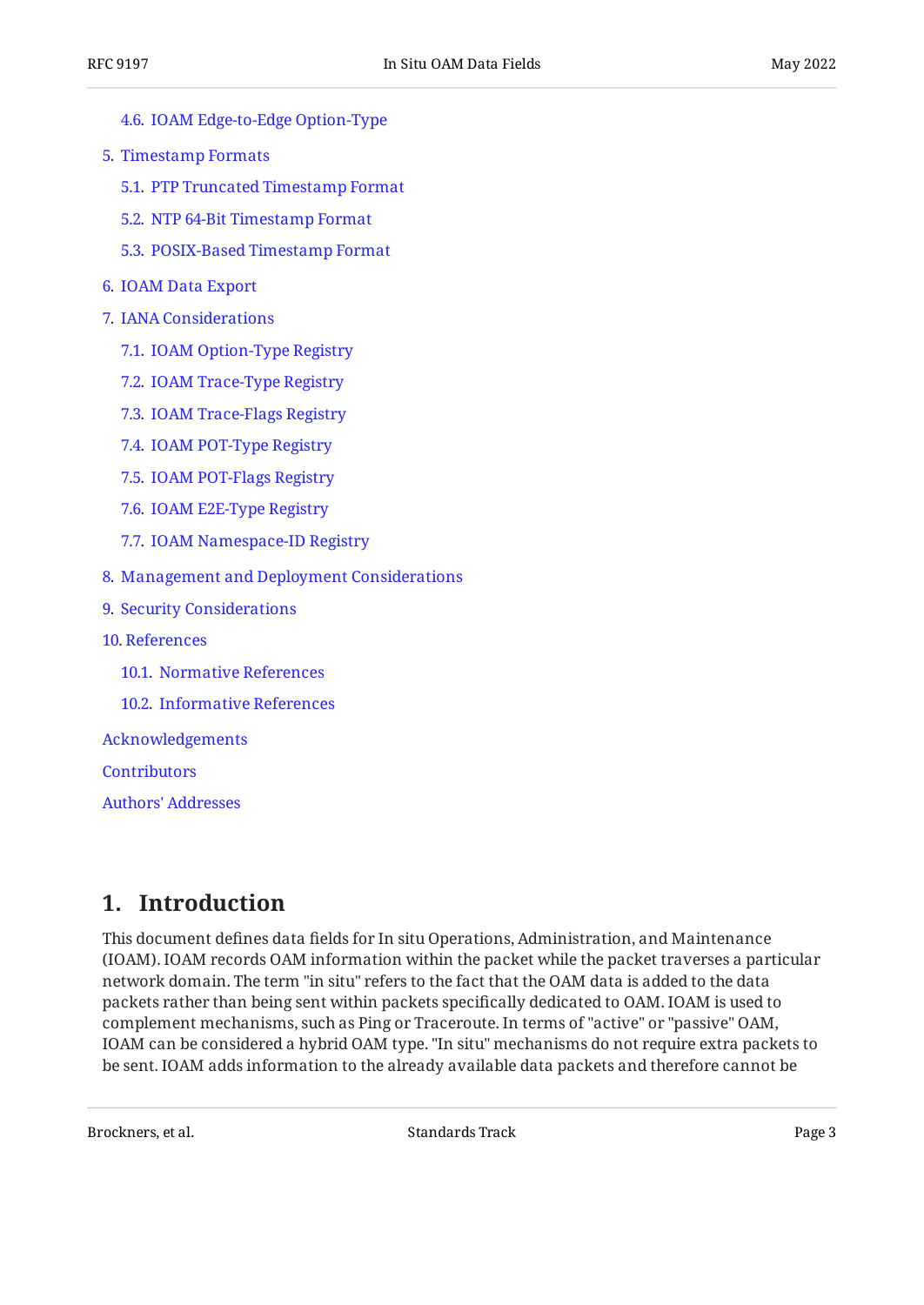considered passive. In terms of the classification given in [RFC7799], IOAM could be portrayed as Hybrid Type I. IOAM mechanisms can be leveraged where mechanisms using, e.g., ICMP do not apply or do not offer the desired results, such as proving that a certain traffic flow takes a predefined path, Service Level Agreement (SLA) verification for the data traffic, detailed statistics on traffic distribution paths in networks that distribute traffic across multiple paths, or scenarios in which probe traffic is potentially handled differently from regular data traffic by the network devices.

The term "in situ OAM" was originally motivated by the use of OAM-related mechanisms that add information into a packet. This document uses IOAM as a term defining the IOAM technology. IOAM includes "in situ" mechanisms but also mechanisms that could trigger the creation of additional packets dedicated to OAM.

## <span id="page-3-0"></span>**[2. Conventions](#page-3-0)**

The key words "MUST", "MUST NOT", "REQUIRED", "SHALL", "SHALL NOT", "SHOULD", "SHOULD NOT", "**RECOMMENDED", "NOT RECOMMENDED", "MAY",** and "OPTIONAL" in this document are to be interpreted as described in BCP 14 [RFC2119] [RFC8174] when, and only when, they appear in all capitals, as shown here.

Abbreviations and definitions used in this document:

| E2E:         | Edge to Edge                                                                           |
|--------------|----------------------------------------------------------------------------------------|
| Geneve:      | Generic Network Virtualization Encapsulation [RFC8926]                                 |
| IOAM:        | In situ Operations, Administration, and Maintenance                                    |
| MTU:         | <b>Maximum Transmission Unit</b>                                                       |
| NSH:         | Network Service Header [RFC8300]                                                       |
| OAM:         | Operations, Administration, and Maintenance                                            |
| PMTU:        | Path MTU                                                                               |
| POT:         | Proof of Transit                                                                       |
|              | Short format: refers to an IOAM-Data-Field that comprises 4 octets                     |
| SID:         | Segment Identifier                                                                     |
| SR:          | Segment Routing                                                                        |
| VXLAN-GPE:   | Virtual eXtensible Local Area Network, Generic Protocol Extension [NVO3-<br>VXLAN-GPE] |
| Wide format: | refers to an IOAM-Data-Field that comprises 8 octets                                   |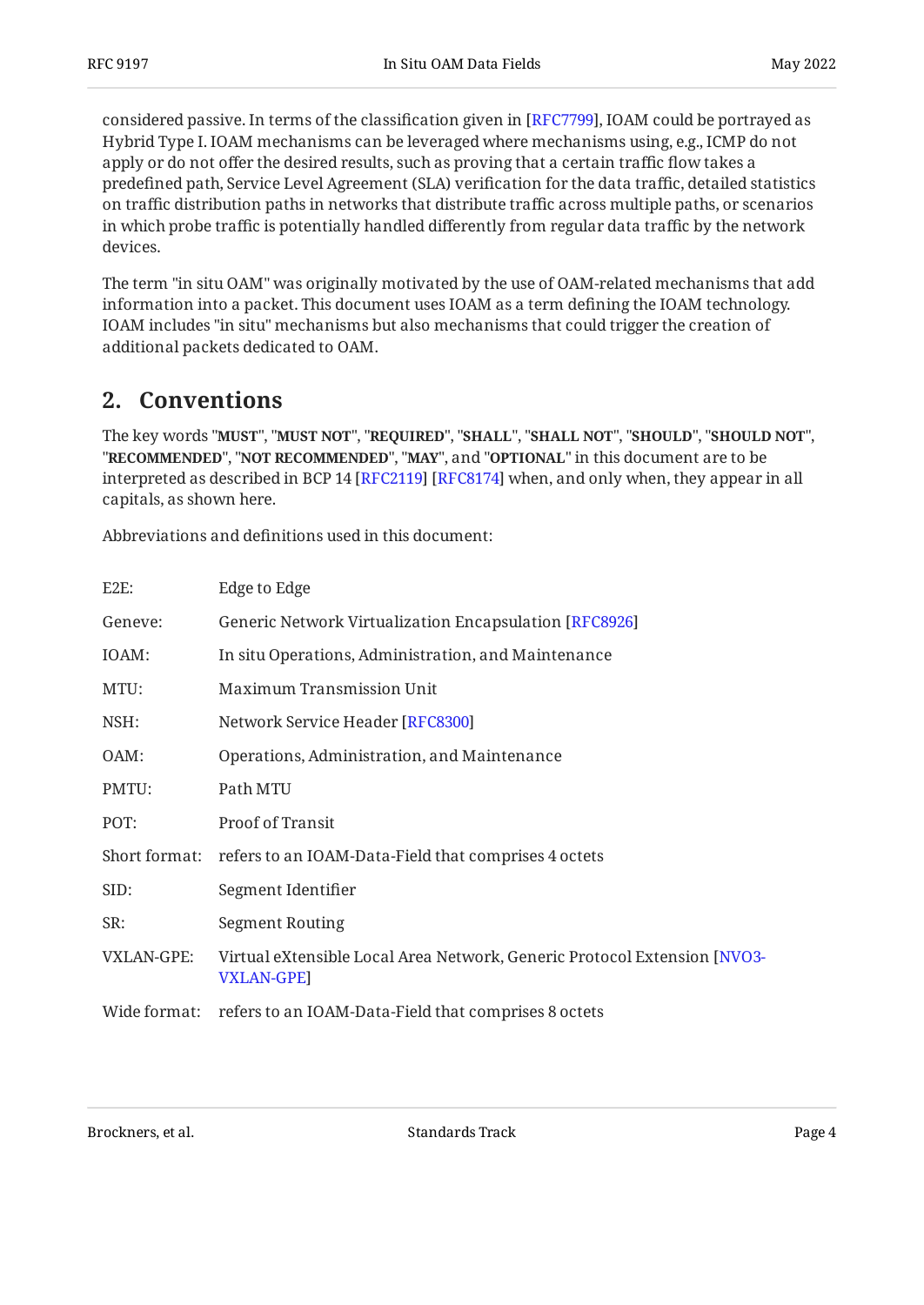## <span id="page-4-0"></span>**[3. Scope, Applicability, and Assumptions](#page-4-0)**

IOAM assumes a set of constraints as well as guiding principles and concepts that go hand in hand with the definition of the IOAM-Data-Fields. These constraints, guiding principles, and concepts are described in this section. A discussion of how IOAM-Data-Fields and the associated concepts are applied to an IOAM deployment are out of scope for this document. Please refer to [[IPPM-IOAM-DEPLOYMENT\]](#page-35-3) for IOAM deployment considerations.

#### Scope:

This document defines the data fields and associated data types for IOAM. The IOAM-Data-Fields can be encapsulated in a variety of protocols, including NSH, Segment Routing, Geneve, and IPv6. Specification details for these different protocols are outside the scope of this document. It is expected that each such encapsulation would be specified by an RFC and jointly designed by the working group that develops or maintains the encapsulation protocol and the IETF IP Performance Measurement (IPPM) Working Group.

#### Domain (or scope) of in situ OAM deployment:

IOAM is focused on "limited domains", as defined in [\[RFC8799](#page-36-4)]. For IOAM, a limited domain could, for example, be an enterprise campus using physical connections between devices or an overlay network using virtual connections/tunnels for connectivity between said devices. A limited domain that uses IOAM may constitute one or multiple "IOAM-Domains", each disambiguated through separate namespace identifiers. An IOAM-Domain is bounded by its perimeter or edge. IOAM-Domains may overlap inside the limited domain. Designers of protocol encapsulations for IOAM specify mechanisms to ensure that IOAM data stays within an IOAM-Domain. In addition, the operator of such a domain is expected to put provisions in place to ensure that IOAM data does not leak beyond the edge of an IOAM-Domain using, for example, packet filtering methods. The operator **SHOULD** consider the potential operational impact of IOAM to mechanisms, such as ECMP processing (e.g., load-balancing schemes based on packet length could be impacted by the increased packet size due to IOAM), PMTU (i.e., ensure that the MTU of all links within a domain is sufficiently large to support the increased packet size due to IOAM), and ICMP message handling (i.e., in case of IPv6, IOAM support for ICMPv6 echo request/reply is desired, which would translate into ICMPv6 extensions to enable IOAM-Data-Fields to be copied from an echo request message to an echo reply message).

#### IOAM control points:

IOAM-Data-Fields are added to or removed from the user traffic by the devices that form the edge of a domain. Devices that form an IOAM-Domain can add, update, or remove IOAM-Data-Fields. Edge devices of an IOAM-Domain can be hosts or network devices.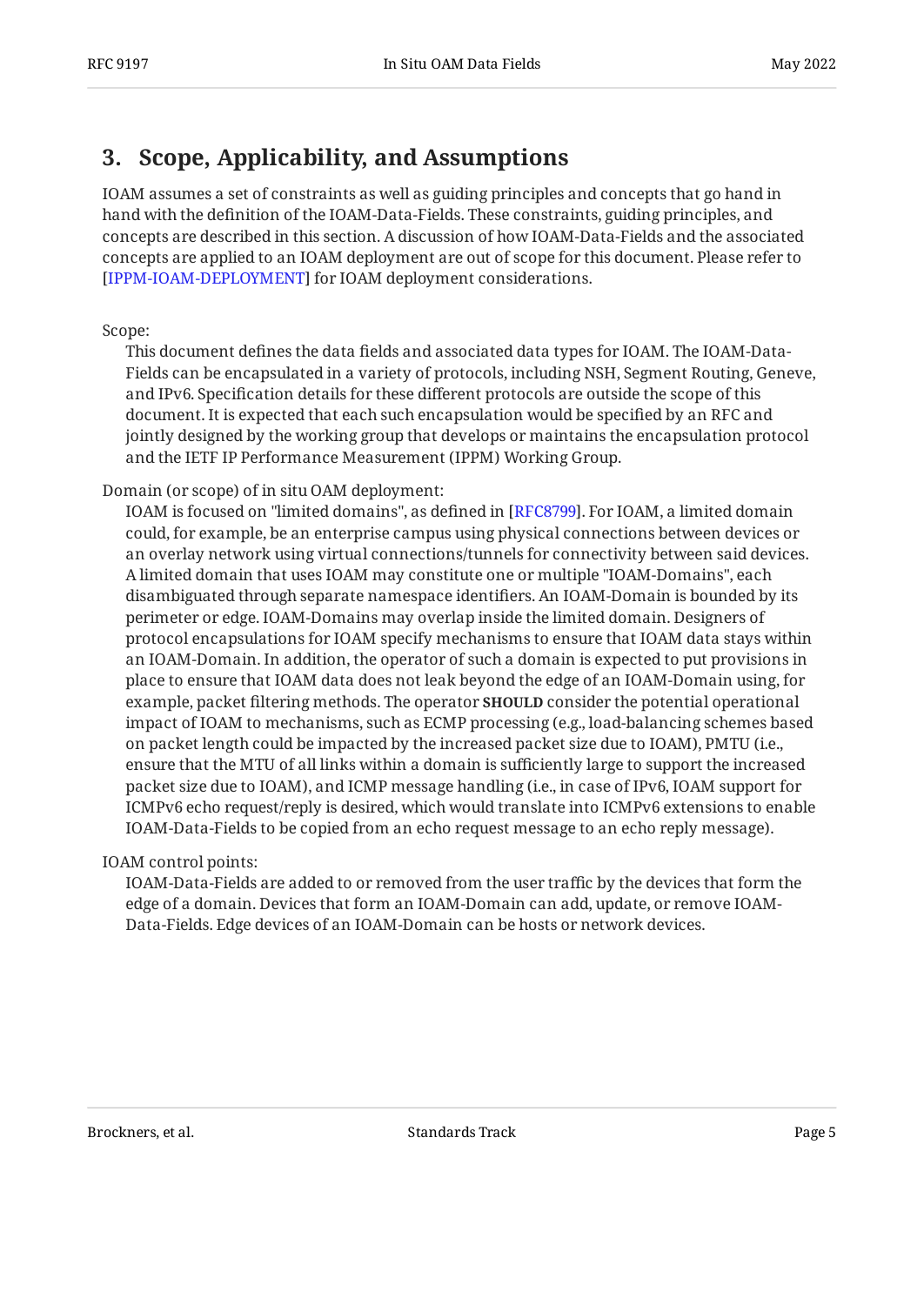Traffic sets that IOAM is applied to:

IOAM can be deployed on all or only on subsets of the user traffic. Using IOAM on a selected set of traffic (e.g., per interface, based on an access control list or flow specification defining a specific set of traffic, etc.) could be useful in deployments where the cost of processing IOAM-Data-Fields by encapsulating, transit, or decapsulating nodes might be a concern from a performance or operational perspective. Thus, limiting the amount of traffic IOAM is applied to could be beneficial in some deployments.

### Encapsulation independence:

The definition of IOAM-Data-Fields is independent from the protocols the IOAM-Data-Fields are encapsulated into. IOAM-Data-Fields can be encapsulated into several encapsulating protocols.

Layering:

If several encapsulation protocols (e.g., in case of tunneling) are stacked on top of each other, IOAM-Data-Fields could be present at multiple layers. The behavior follows the "ships-in-thenight" model, i.e., IOAM-Data-Fields in one layer are independent from IOAM-Data-Fields in another layer. Layering allows operators to instrument the protocol layer they want to measure. The different layers could, but do not have to, share the same IOAM encapsulation mechanisms.

IOAM implementation:

The definition of the IOAM-Data-Fields takes the specifics of devices with hardware data planes and software data planes into account.

## <span id="page-5-0"></span>**[4. IOAM Data-Fields, Types, and Nodes](#page-5-0)**

This section details IOAM-related nomenclature and describes data types, such as IOAM-Data-Fields, IOAM-Types, IOAM-Namespaces, as well as the different types of IOAM nodes.

## <span id="page-5-1"></span>**[4.1. IOAM Data-Fields and Option-Types](#page-5-1)**

An IOAM-Data-Field is a set of bits with a defined format and meaning, which can be stored at a certain place in a packet for the purpose of IOAM.

To accommodate the different uses of IOAM, IOAM-Data-Fields fall into different categories. In IOAM, these categories are referred to as "IOAM-Option-Types". A common registry is maintained for IOAM-Option-Types (see [Section 7.1](#page-28-2) for details). Corresponding to these IOAM-Option-Types, different IOAM-Data-Fields are defined.

This document defines four IOAM-Option-Types:

- Pre-allocated Trace Option-Type •
- Incremental Trace Option-Type
- POT Option-Type
- E2E Option-Type •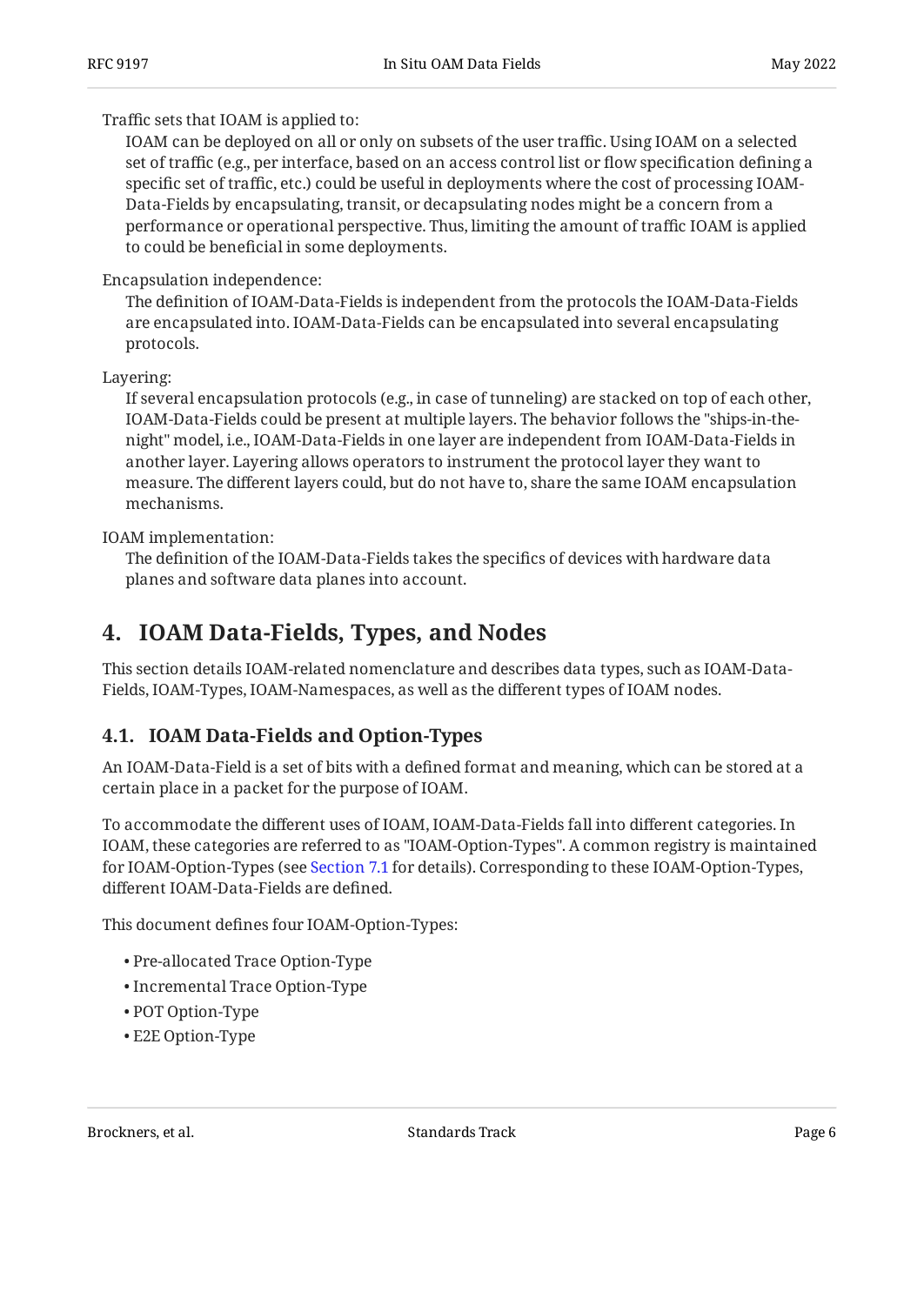<span id="page-6-0"></span>Future IOAM-Option-Types can be allocated by IANA, as described in [Section 7.1](#page-28-2).

## **[4.2. IOAM-Domains and Types of IOAM Nodes](#page-6-0)**

[Section 3](#page-4-0) already mentioned that IOAM is expected to be deployed in a limited domain [RFC8799]. One or more IOAM-Option-Types are added to a packet upon entering an IOAM-Domain and are removed from the packet when exiting the domain. Within the IOAM-Domain, the IOAM-Data-Fields **MAY** be updated by network nodes that the packet traverses. An IOAM-Domain consists of "IOAM encapsulating nodes", "IOAM decapsulating nodes", and "IOAM transit nodes". The role of a node (i.e., encapsulating, transit, and decapsulating) is defined within an IOAM-Namespace (see below). A node can have different roles in different IOAM-Namespaces.

A device that adds at least one IOAM-Option-Type to the packet is called an "IOAM encapsulating node", whereas a device that removes an IOAM-Option-Type is referred to as an "IOAM decapsulating node". Nodes within the domain that are aware of IOAM data and read, write, and/ or process IOAM data are called "IOAM transit nodes". IOAM nodes that add or remove the IOAM-Data-Fields can also update the IOAM-Data-Fields at the same time. Or, in other words, IOAM encapsulating or decapsulating nodes can also serve as IOAM transit nodes at the same time. Note that not every node in an IOAM-Domain needs to be an IOAM transit node. For example, a deployment might require that packets traverse a set of firewalls that support IOAM. In that case, only the set of firewall nodes would be IOAM transit nodes, rather than all nodes.

An IOAM encapsulating node incorporates one or more IOAM-Option-Types (from the list of IOAM-Types, see [Section 7.1](#page-28-2)) into packets that IOAM is enabled for. If IOAM is enabled for a selected subset of the traffic, the IOAM encapsulating node is responsible for applying the IOAM functionality to the selected subset.

An IOAM transit node reads, writes, and/or processes one or more of the IOAM-Data-Fields. If both the Pre-allocated and the Incremental Trace Option-Types are present in the packet, each IOAM transit node, based on configuration and available implementation of IOAM, might populate IOAM trace data in either a Pre-allocated or Incremental Trace Option-Type but not both. Note that not populating any of the Trace Option-Types is also valid behavior for an IOAM transit node. A transit node **MUST** ignore IOAM-Option-Types that it does not understand. A transit node **MUST NOT** add new IOAM-Option-Types to a packet, **MUST NOT** remove IOAM-Option-Types from a packet, and **MUST NOT** change the IOAM-Data-Fields of an IOAM Edge-to-Edge Option-Type.

An IOAM decapsulating node removes IOAM-Option-Type(s) from packets.

The role of an IOAM encapsulating, IOAM transit, or IOAM decapsulating node is always performed within a specific IOAM-Namespace. This means that an IOAM node that is, e.g., an IOAM decapsulating node for IOAM-Namespace "A" but not for IOAM-Namespace "B" will only remove the IOAM-Option-Types for IOAM-Namespace "A" from the packet. Note that this applies even for IOAM-Option-Types that the node does not understand, for example, an IOAM-Option-Type other than the four described above, which is added in a future revision.

Brockners, et al. Standards Track Page 7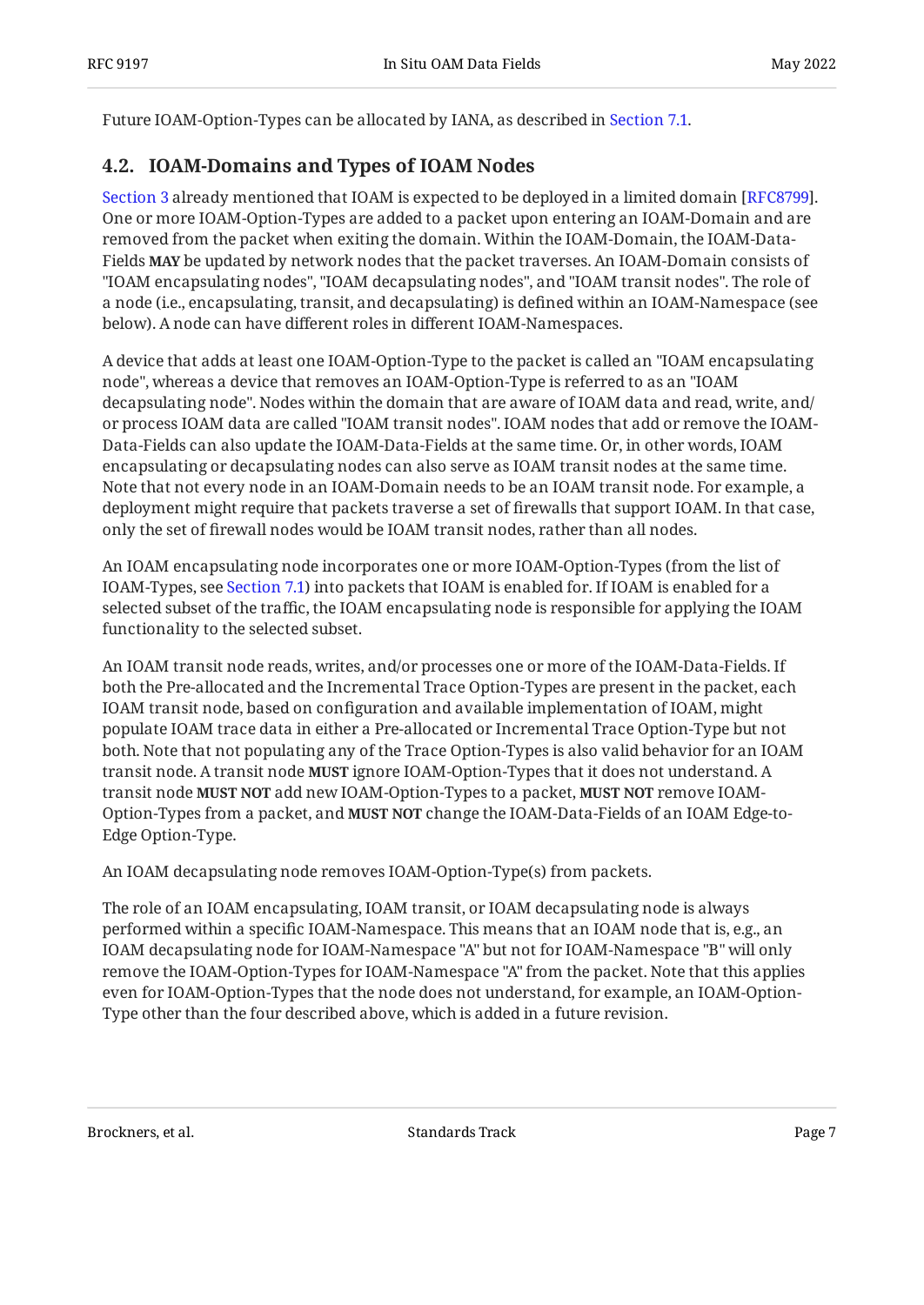IOAM-Namespaces allow for a namespace-specific definition and interpretation of IOAM-Data-Fields. An interface identifier could, for example, point to a physical interface (e.g., to understand which physical interface of an aggregated link is used when receiving or transmitting a packet), whereas, in another case, it could refer to a logical interface (e.g., in case of tunnels). Please refer to [Section 4.3](#page-7-0) for details on IOAM-Namespaces.

### <span id="page-7-0"></span>**[4.3. IOAM-Namespaces](#page-7-0)**

IOAM-Namespaces add further context to IOAM-Option-Types and associated IOAM-Data-Fields. The IOAM-Option-Types and associated IOAM-Data-Fields are interpreted as defined in this document, regardless of the value of the IOAM-Namespace. However, IOAM-Namespaces provide a way to group nodes to support different deployment approaches of IOAM (see a few example use cases below). IOAM-Namespaces also help to resolve potential issues that can occur due to IOAM-Data-Fields not being globally unique (e.g., IOAM node identifiers do not have to be globally unique). The significance of IOAM-Data-Fields is always within a particular IOAM-Namespace. Given that IOAM-Data-Fields are always interpreted as the context of a specific namespace, the Namespace-ID field always needs to be carried along with the IOAM data-fields themselves.

An IOAM-Namespace is identified by a 16-bit namespace identifier (Namespace-ID). The IOAM-Namespace field is included in all the IOAM-Option-Types defined in this document and **MUST** be included in all future IOAM-Option-Types. The Namespace-ID value is divided into two subranges:

- an operator-assigned range from 0x0001 to 0x7FFF and •
- an IANA-assigned range from 0x8000 to 0xFFFF. •

The IANA-assigned range is intended to allow future extensions to have new and interoperable IOAM functionality, while the operator-assigned range is intended to be domain specific and managed by the network operator. The Namespace-ID value of 0x0000 is the "Default-Namespace-ID". The Default-Namespace-ID indicates that no specific namespace is associated with the IOAM-Data-Fields in the packet. The Default-Namespace-ID **MUST** be supported by all nodes implementing IOAM. A use case for the Default-Namespace-ID are deployments that do not leverage specific namespaces for some or all of their packets that carry IOAM-Data-Fields.

Namespace identifiers allow devices that are IOAM capable to determine:

- whether one or more IOAM-Option-Types need to be processed by a device. If the Namespace-• ID contained in a packet does not match any Namespace-ID the node is configured to operate on, then the node MUST NOT change the contents of the IOAM-Data-Fields.
- which IOAM-Option-Type needs to be processed/updated in case there are multiple IOAM-• Option-Types present in the packet. Multiple IOAM-Option-Types can be present in a packet in case of overlapping IOAM-Domains or in case of a layered IOAM deployment.
- whether one or more IOAM-Option-Types have to be removed from the packet, e.g., at a domain edge or domain boundary.

Brockners, et al. Standards Track Page 8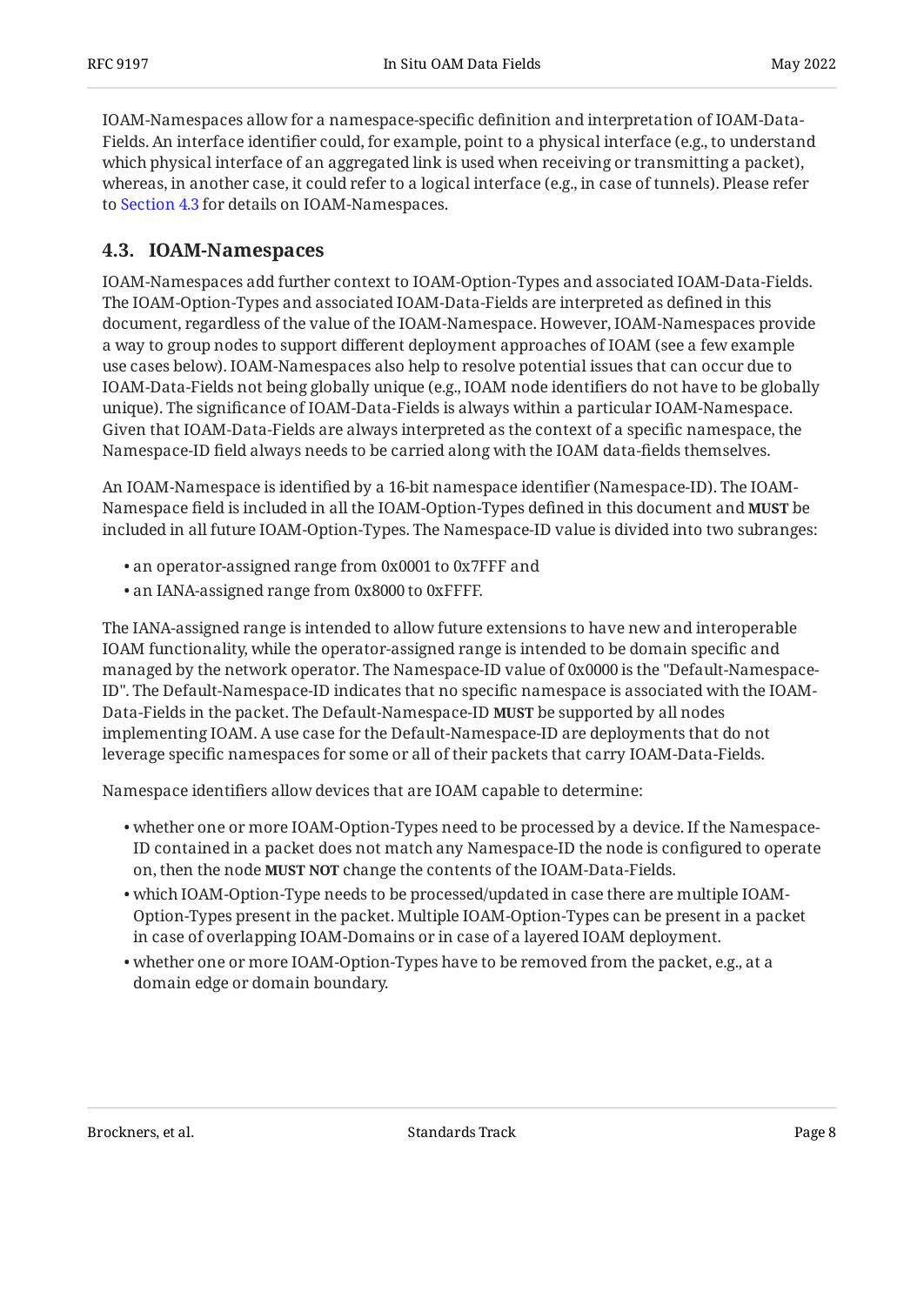IOAM-Namespaces support several different uses:

- $\bullet$  IOAM-Namespaces can be used by an operator to distinguish different IOAM-Domains. Devices at edges of an IOAM-Domain can filter on Namespace-IDs to provide for proper IOAM-Domain isolation.
- $\bullet$  IOAM-Namespaces provide additional context for IOAM-Data-Fields and, thus, can be used to ensure that IOAM-Data-Fields are unique and are interpreted properly by management stations or network controllers. The node identifier field (node\_id, see below) does not need to be unique in a deployment. This could be the case if an operator wishes to use different node identifiers for different IOAM layers, even within the same device, or node identifiers might not be unique for other organizational reasons, such as after a merger of two formerly separated organizations. The Namespace-ID can be used as a context identifier, such that the combination of node\_id and Namespace-ID will always be unique.
- $\bullet$  Similarly, IOAM-Namespaces can be used to define how certain IOAM-Data-Fields are interpreted; IOAM offers three different timestamp format options. The Namespace-ID can be used to determine the timestamp format. IOAM-Data-Fields (e.g., buffer occupancy) that do not have a unit associated are to be interpreted within the context of an IOAM-Namespace.
- $\bullet$  IOAM-Namespaces can be used to identify different sets of devices (e.g., different types of devices) in a deployment; if an operator wants to insert different IOAM-Data-Fields based on the device, the devices could be grouped into multiple IOAM-Namespaces. This could be due to the fact that the IOAM feature set differs between different sets of devices, or it could be for reasons of optimized space usage in the packet header. It could also stem from hardware or operational limitations on the size of the trace data that can be added and processed, preventing collection of a full trace for a flow.
- $\bullet$  By assigning different IOAM Namespace-IDs to different sets of nodes or network partitions and using a separate instance of an IOAM-Option-Type for each Namespace-ID, a full trace for a flow could be collected and constructed via partial traces from each IOAM-Option-Type in each of the packets in the flow. For example, an operator could choose to group the devices of a domain into two IOAM-Namespaces in a way that each IOAM-Namespace is represented by one of two IOAM-Option-Types in the packet. Each node would record data only for the IOAM-Namespace that it belongs to, ignoring the other IOAM-Option-Type with an IOAM-Namespace to which it doesn't belong. To retrieve a full view of the deployment, the captured IOAM-Data-Fields of the two IOAM-Namespaces need to be correlated.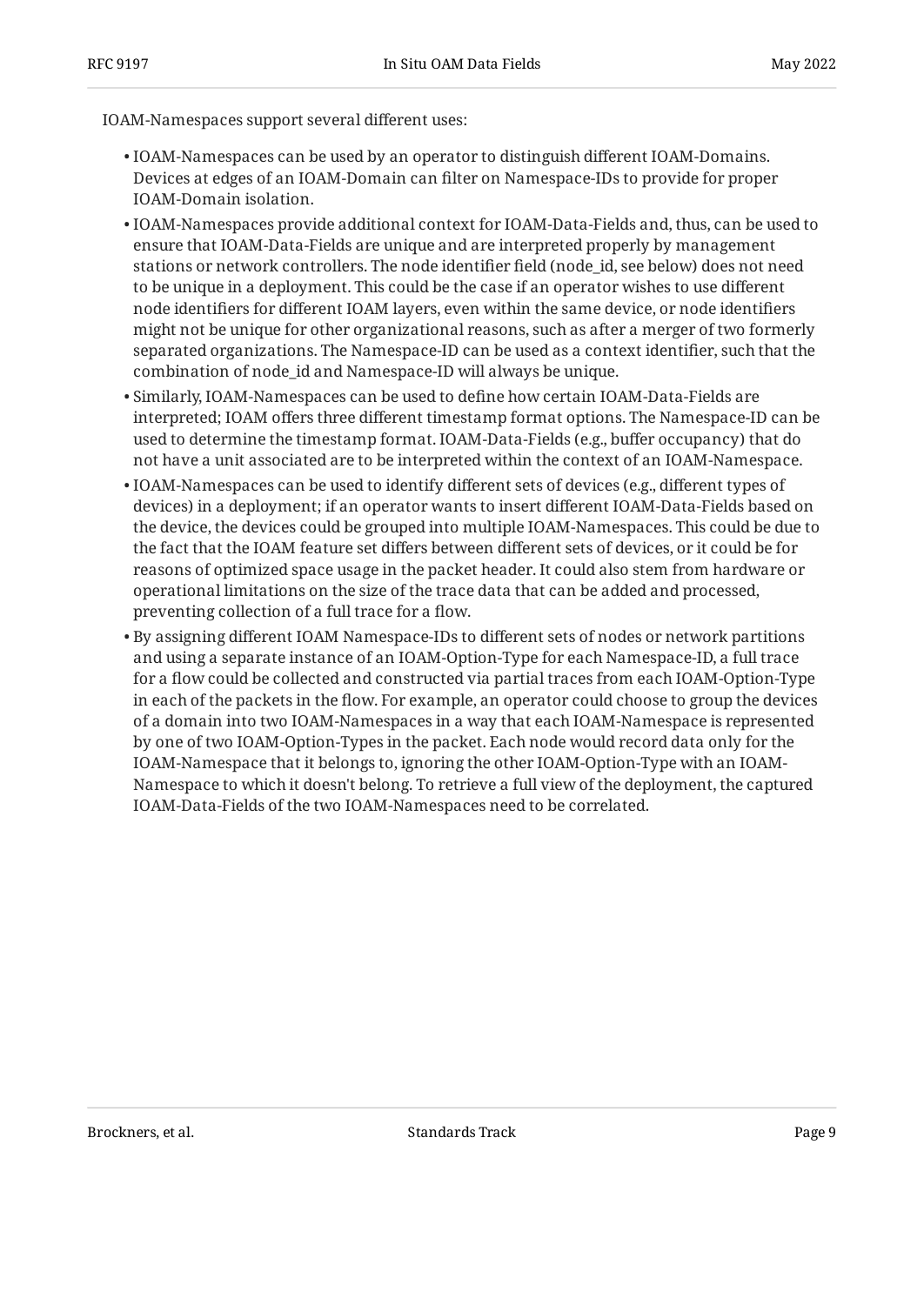### <span id="page-9-0"></span>**[4.4. IOAM Trace Option-Types](#page-9-0)**

In a typical deployment, all nodes in an IOAM-Domain would participate in IOAM; thus, they would be IOAM transit nodes, IOAM encapsulating nodes, or IOAM decapsulating nodes. If not all nodes within a domain support IOAM functionality as defined in this document, IOAM tracing information (i.e., node data, see below) can only be collected on those nodes that support IOAM functionality as defined in this document. Nodes that do not support IOAM functionality as defined in this document will forward the packet without any changes to the IOAM-Data-Fields. The maximum number of hops and the minimum PMTU of the IOAM-Domain is assumed to be known. An overflow indicator (O-bit) is defined as one of the ways to deal with situations where the PMTU was underestimated, i.e., where the number of hops that are IOAM capable exceeds the available space in the packet.

To optimize hardware and software implementations, IOAM tracing is defined as two separate options. A deployment can choose to configure and support one or both of the following options.

#### Pre-allocated Trace-Option:

This trace option is defined as a container of node data fields (see below) with pre-allocated space for each node to populate its information. This option is useful for implementations where it is efficient to allocate the space once and index into the array to populate the data during transit (e.g., software forwarders often fall into this class). The IOAM encapsulating node allocates space for the Pre-allocated Trace Option-Type in the packet and sets corresponding fields in this IOAM-Option-Type. The IOAM encapsulating node allocates an array that is used to store operational data retrieved from every node while the packet traverses the domain. IOAM transit nodes update the content of the array and possibly update the checksums of outer headers. A pointer that is part of the IOAM trace data points to the next empty slot in the array. An IOAM transit node that updates the content of the Pre-allocated Trace-Option also updates the value of the pointer, which specifies where the next IOAM transit node fills in its data. The "node data list" array (see below) in the packet is populated iteratively as the packet traverses the network, starting with the last entry of the array, i.e., "node data list [n]" is the first entry to be populated, "node data list [n-1]" is the second one, etc.

#### Incremental Trace-Option:

This trace option is defined as a container of node data fields, where each node allocates and pushes its node data immediately following the option header. This type of trace recording is useful for some of the hardware implementations, as it eliminates the need for the transit network elements to read the full array in the option and allows for as arbitrarily long packets as the MTU allows. The IOAM encapsulating node allocates space for the Incremental Trace Option-Type. Based on the operational state and configuration, the IOAM encapsulating node sets the fields in the Option-Type that control what IOAM-Data-Fields have to be collected and how large the node data list can grow. IOAM transit nodes push their node data to the node data list subject to any protocol constraints of the encapsulating layer. They then decrease the remaining length available to subsequent nodes and adjust the lengths and possibly checksums in outer headers.

Brockners, et al. The contract of the standards Standards Track Page 10 and the contract Page 10 and the Page 10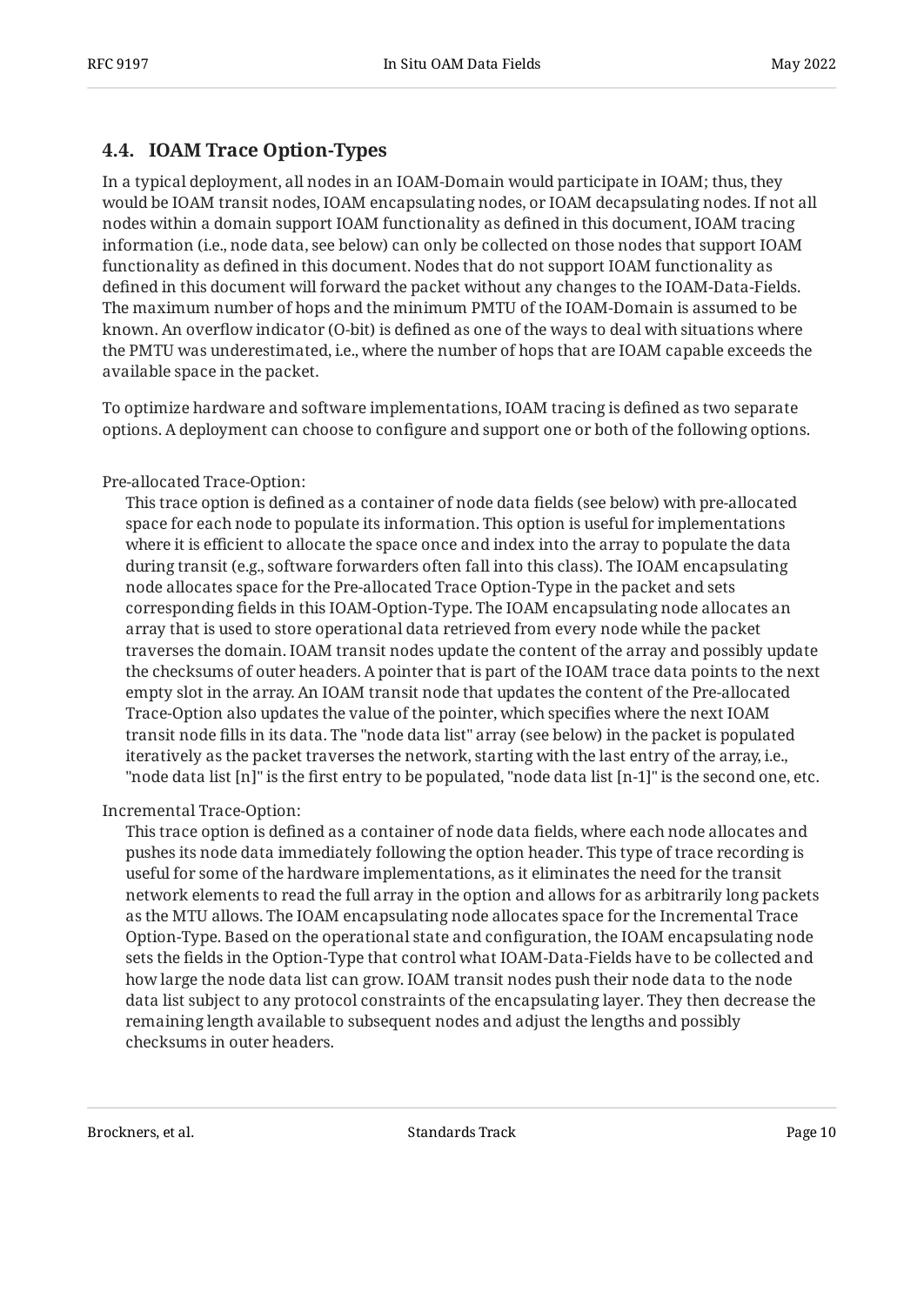IOAM encapsulating nodes and IOAM decapsulating nodes that support tracing **MUST** support both Trace Option-Types. For IOAM transit nodes, it is sufficient to support one of the Trace Option-Types. In the event that both options are utilized in a deployment at the same time, the Incremental Trace-Option **MUST** be placed before the Pre-allocated Trace-Option. Deployments that mix devices with either the Incremental Trace-Option or the Pre-allocated Trace-Option could result in both Option-Types being present in a packet. Given that the operator knows which equipment is deployed in a particular IOAM-Domain, the operator will decide by means of configuration which type(s) of trace options will be used for a particular domain.

Every node data entry holds information for a particular IOAM transit node that is traversed by a packet. The IOAM decapsulating node removes the IOAM-Option-Types and processes and/or exports the associated data. Like all IOAM-Data-Fields, the IOAM-Data-Fields of the IOAM Trace Option-Types are defined in the context of an IOAM-Namespace.

IOAM tracing can collect the following types of information:

- $\bullet$  Identification of the IOAM node. An IOAM node identifier can match to a device identifier or a particular control point or subsystem within a device.
- $\bullet$  Identification of the interface that a packet was received on, i.e., ingress interface.
- $\bullet$  Identification of the interface that a packet was sent out on, i.e., egress interface.
- $\bullet$  Time of day when the packet was processed by the node, as well as the transit delay. Different definitions of processing time are feasible and expected, though it is important that all devices of an IOAM-Domain follow the same definition.
- Generic data, i.e., format-free information where syntax and semantics of the information is defined by the operator in a specific deployment. For a specific IOAM-Namespace, all IOAM nodes have to interpret the generic data the same way. Examples for generic IOAM data include geolocation information (location of the node at the time the packet was processed), buffer queue fill level or cache fill level at the time the packet was processed, or even a battery-charge level.
- $\bullet$  Information to detect whether IOAM trace data was added at every hop or whether certain hops in the domain weren't IOAM transit nodes.

It should be noted that the semantics of some of the node data fields that are defined below, such as the queue depth and buffer occupancy, are implementation specific. This approach is intended to allow IOAM nodes with various different architectures.

### <span id="page-10-0"></span>**[4.4.1. Pre-allocated and Incremental Trace Option-Types](#page-10-0)**

The IOAM Pre-allocated Trace-Option and the IOAM Incremental Trace-Option have similar formats. Except where noted below, the internal formats and fields of the two trace options are identical. Both trace options consist of a fixed-size "trace option header" and a variable data space to store gathered data, i.e., the "node data list". An IOAM transit node (that is, not an IOAM encapsulating node or IOAM decapsulating node) MUST NOT modify any of the fields in the fixedsize "trace option header", other than Flags" and "RemainingLen", i.e., an IOAM transit node **MUST** modify the Namespace-ID, NodeLen, IOAM Trace-Type, or Reserved fields. **NOT**

The Pre-allocated and Incremental Trace-Option headers: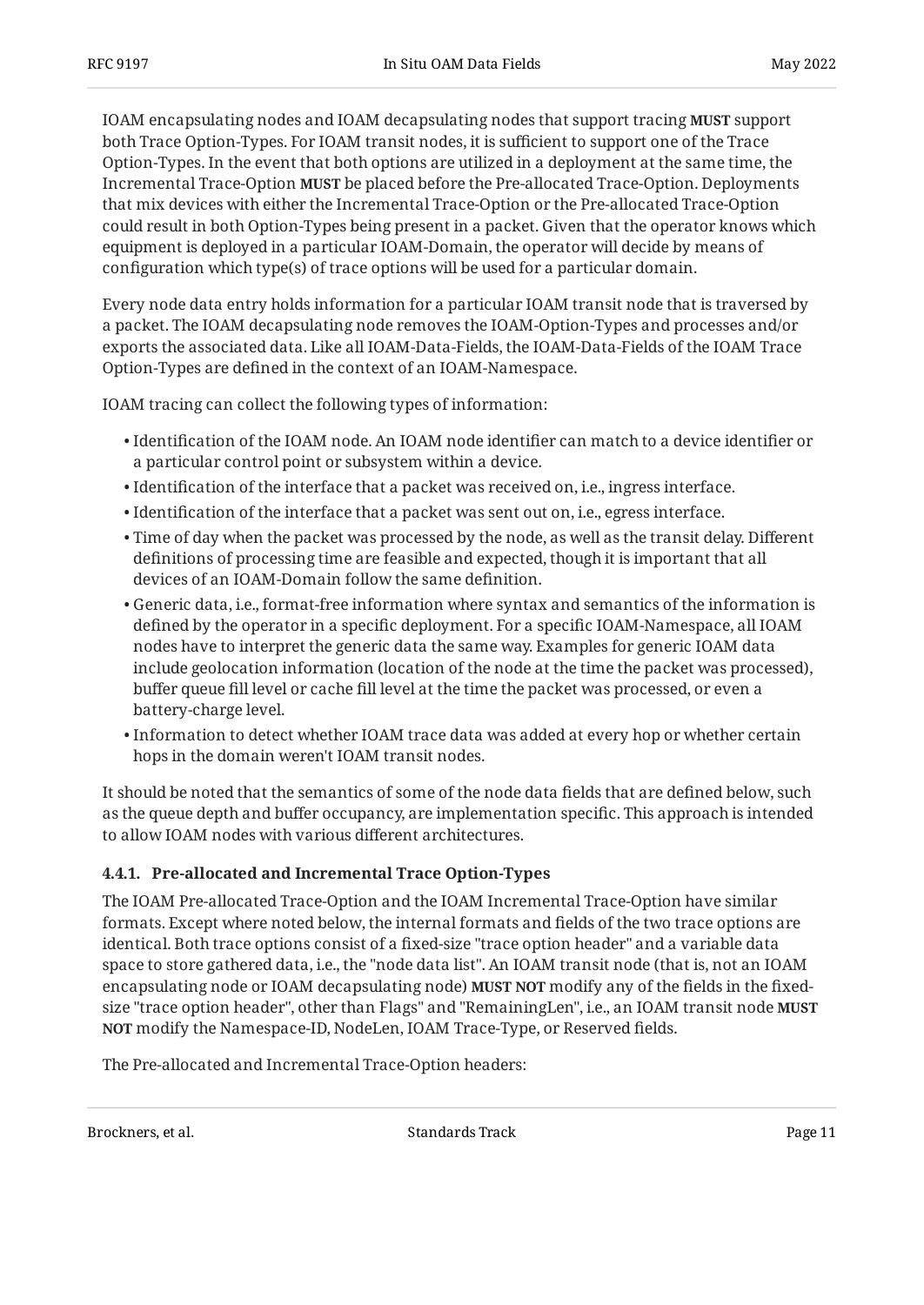|  |  | 0 1 2 3 4 5 6 7 8 9 0 1 2 3 4 5 6 7 8 9 0 1 2 3 4 5 6 7 8 9 0 1 |  |  |                 |  |  |  |  |  |  |  |  |            |  |                                |
|--|--|-----------------------------------------------------------------|--|--|-----------------|--|--|--|--|--|--|--|--|------------|--|--------------------------------|
|  |  |                                                                 |  |  |                 |  |  |  |  |  |  |  |  |            |  |                                |
|  |  | Namespace-ID                                                    |  |  |                 |  |  |  |  |  |  |  |  |            |  | NodeLen   Flags   RemainingLen |
|  |  |                                                                 |  |  | IOAM Trace-Type |  |  |  |  |  |  |  |  | l Reserved |  |                                |
|  |  |                                                                 |  |  |                 |  |  |  |  |  |  |  |  |            |  |                                |

The trace option data MUST be aligned by 4 octets:

| node data list [0]               |  |
|----------------------------------|--|
| D                                |  |
| а<br>node data list [1]<br>a     |  |
|                                  |  |
| <sub>S</sub><br>$\sim$<br>p      |  |
| a<br>node data list $[n-1]$<br>C |  |
| e                                |  |
| node data list [n]               |  |
|                                  |  |

Namespace-ID:

16-bit identifier of an IOAM-Namespace. The Namespace-ID value of 0x0000 is defined as the "Default-Namespace-ID" (see [Section 4.3\)](#page-7-0) and **MUST** be known to all the nodes implementing IOAM. For any other Namespace-ID value that does not match any Namespace-ID the node is configured to operate on, the node **MUST NOT** change the contents of the IOAM-Data-Fields.

NodeLen:

5-bit unsigned integer. This field specifies the length of data added by each node in multiples of 4 octets, excluding the length of the "Opaque State Snapshot" field.

If IOAM Trace-Type Bit 22 is not set, then NodeLen specifies the actual length added by each node. If IOAM Trace-Type Bit 22 is set, then the actual length added by a node would be (NodeLen + length of the "Opaque State Snapshot" field) in 4-octet units.

For example, if 3 IOAM Trace-Type bits are set and none of them are in wide format, then NodeLen would be 3. If 3 IOAM Trace-Type bits are set and 2 of them are wide, then NodeLen would be 5.

An IOAM encapsulating node **MUST** set NodeLen.

Brockners, et al. Standards Track Page 12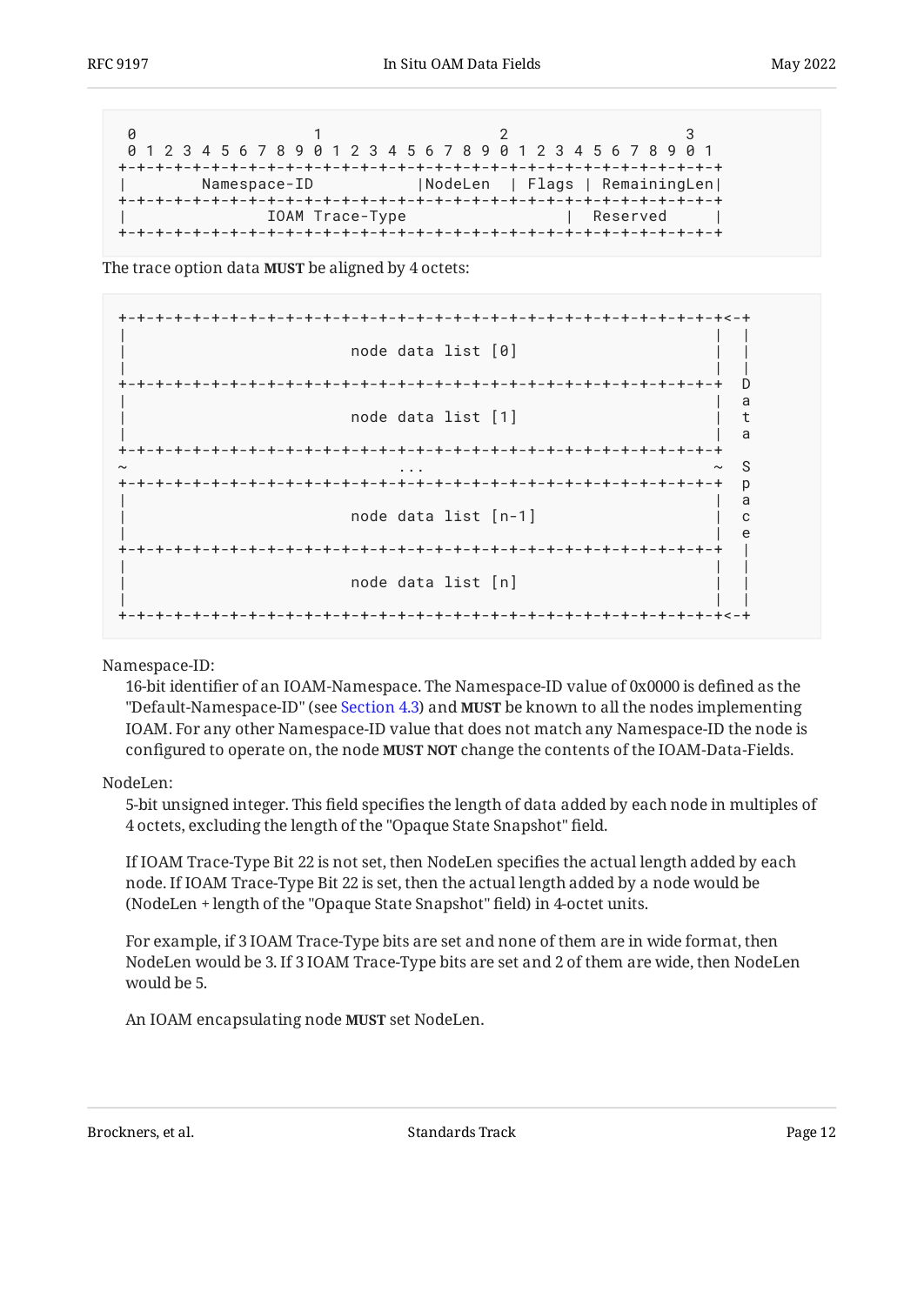A node receiving an IOAM Pre-allocated or Incremental Trace-Option relies on the NodeLen value.

#### Flags:

<span id="page-12-1"></span>4-bit field. Flags are allocated by IANA, as specified in [Section 7.3.](#page-30-0) This document allocates a single flag as follows:

#### Bit 0:

"Overflow" (O-bit) (most significant bit). In case a network element is supposed to add node data to a packet but detects that there are not enough octets left to record the node data, the network element **MUST NOT** add any fields and **MUST** set the overflow "O-bit" to "1" in the IOAM Trace-Option header. This is useful for transit nodes to ignore further processing of the option.

#### RemainingLen:

7-bit unsigned integer. This field specifies the data space in multiples of 4 octets remaining for recording the node data before the node data list is considered to have overflowed. The sender **MUST** assign the initial value of the RemainingLen field. The sender **MAY** calculate the value of the RemainingLen field by computing the number of node data bytes allowed before exceeding the PMTU, given that the PMTU is known to the sender. Subsequent nodes can carry out a simple comparison between RemainingLen and NodeLen, along with the length of the "Opaque State Snapshot", if applicable, to determine whether or not data can be added by this node. When node data is added, the node **MUST** decrease RemainingLen by the amount of data added. In the Pre-allocated Trace-Option, RemainingLen is used to derive the offset in data space to record the node data element. Specifically, the recording of the node data element would start from RemainingLen - NodeLen - size of (opaque snapshot) in 4-octet units. If RemainingLen in a Pre-allocated Trace-Option exceeds the length of the option, as specified in the lower-layer header (which is not within the scope of this document), then the node **MUST NOT** add any fields.

#### IOAM Trace-Type:

<span id="page-12-0"></span>24-bit identifier that specifies which data types are used in this node data list.

The IOAM Trace-Type value is a bit field. The following bits are defined in this document, with details on each bit described in [Section 4.4.2](#page-14-0). The order of packing the data fields in each node data element follows the bit order of the IOAM Trace-Type field as follows:

- Bit 0 Most significant bit. When set, indicates the presence of Hop\_Lim and node\_id (short format) in the node data.
- Bit 1 When set, indicates the presence of ingress\_if\_id and egress\_if\_id (short format) in the node data.
- Bit 2 When set, indicates the presence of timestamp seconds in the node data.
- Bit 3 When set, indicates the presence of timestamp fraction in the node data.
- Bit 4 When set, indicates the presence of transit delay in the node data.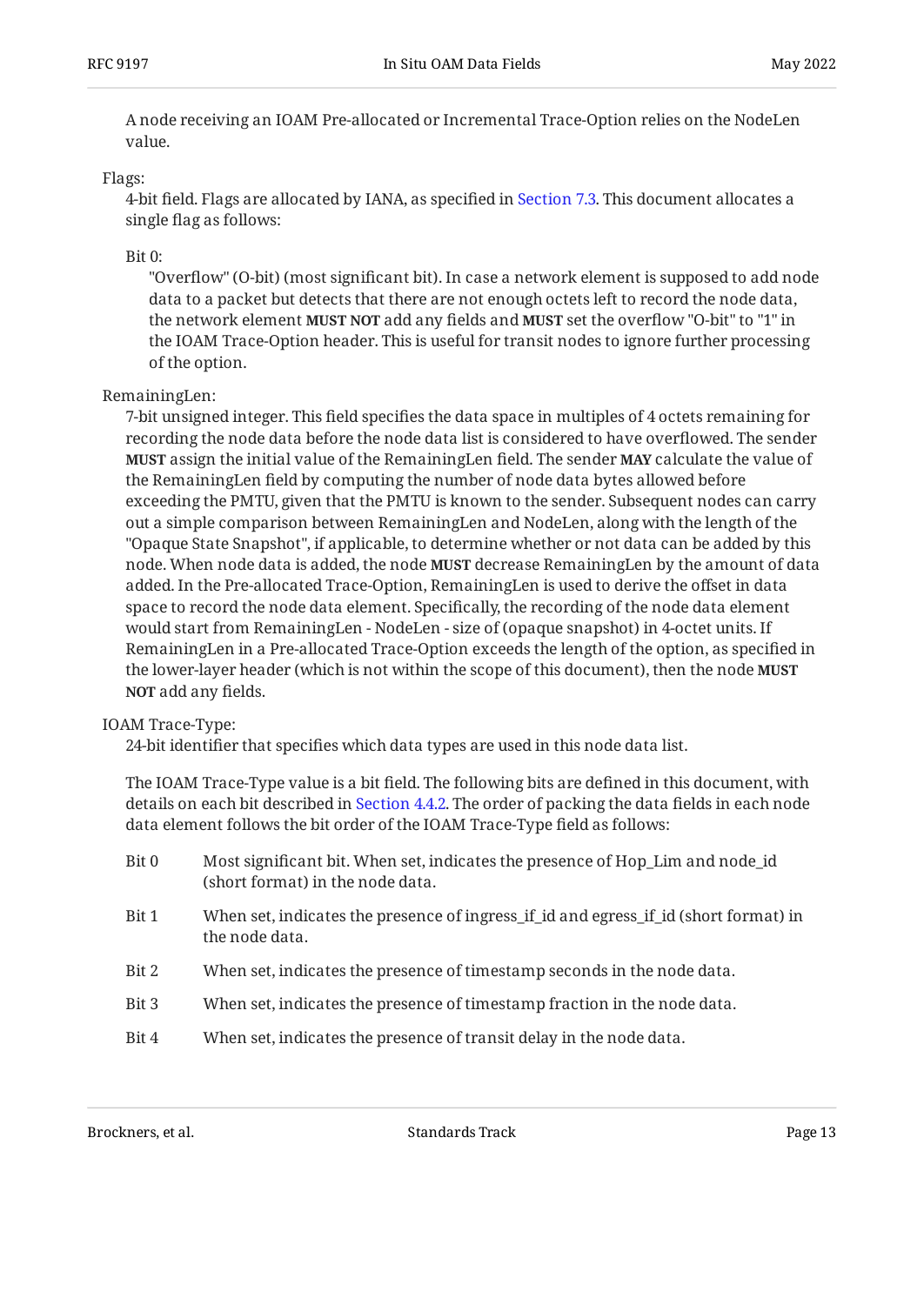- Bit 5 When set, indicates the presence of IOAM-Namespace-specific data in short format in the node data.
- Bit 6 When set, indicates the presence of queue depth in the node data.
- Bit 7 When set, indicates the presence of the Checksum Complement node data.
- Bit 8 When set, indicates the presence of Hop\_Lim and node\_id in wide format in the node data.
- Bit 9 When set, indicates the presence of ingress if id and egress if id in wide format in the node data.
- Bit 10 When set, indicates the presence of IOAM-Namespace-specific data in wide format in the node data.
- Bit 11 When set, indicates the presence of buffer occupancy in the node data.
- Bits 12-21 Undefined. These values are available for future assignment in the IOAM Trace-Type Registry [\(Section 7.2](#page-29-0)). Every future node data field corresponding to one of these bits **MUST** be 4 octets long. An IOAM encapsulating node **MUST** set the value of each undefined bit to 0. If an IOAM transit node receives a packet with one or more of these bits set to 1, it **MUST** either:
	- 1. add corresponding node data filled with the reserved value 0xFFFFFFFF after the node data fields for the IOAM Trace-Type bits defined above, such that the total node data added by this node in units of 4 octets is equal to NodeLen or
	- 2. not add any node data fields to the packet, even for the IOAM Trace-Type bits defined above.
- Bit 22 When set, indicates the presence of the variable-length Opaque State Snapshot field.
- Bit 23 Reserved; **MUST** be set to zero upon transmission and be ignored upon receipt. This bit is reserved to allow for future extensions of the IOAM Trace-Type bit field.

[Section 4.4.2](#page-14-0) describes the IOAM-Data-Types and their formats. Within an IOAM-Domain, possible combinations of these bits making the IOAM Trace-Type can be restricted by configuration knobs.

#### Reserved:

8 bits. An IOAM encapsulating node **MUST** set the value to zero upon transmission. IOAM transit nodes **MUST** ignore the received value.

#### Node data List [n]:

Variable-length field. This is a list of node data elements where the content of each node data element is determined by the IOAM Trace-Type. The order of packing the data fields in each node data element follows the bit order of the IOAM Trace-Type field. Each node **MUST** prepend its node data element in front of the node data elements that it received, such that the transmitted node data list begins with this node's data element as the first populated element in the list. The last node data element in this list is the node data of the first IOAM-capable

Brockners, et al. The contract of the Standards Track Change 14 and 2011 11:30 and 2012 11:30 Page 14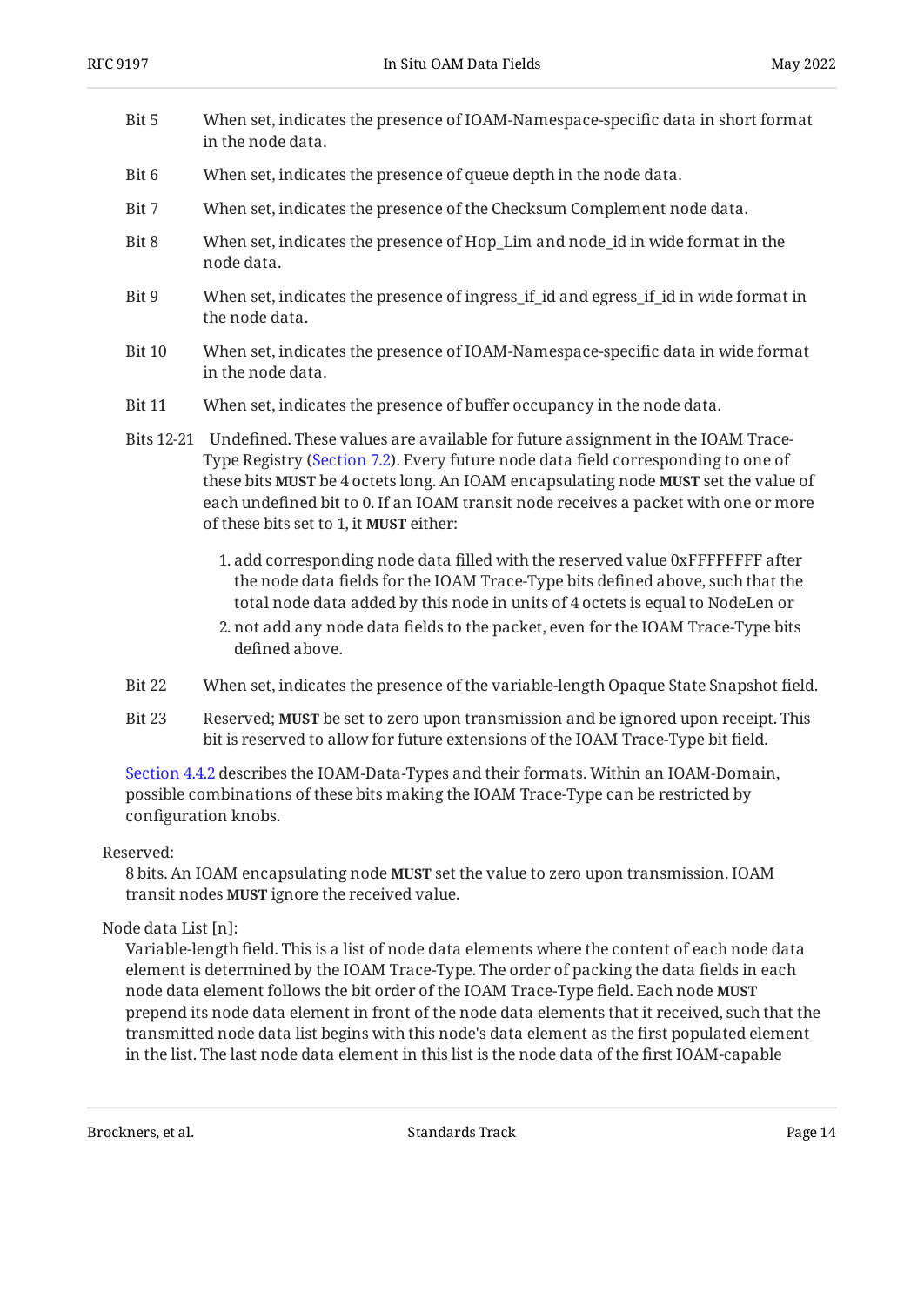node in the path. Populating the node data list in this way ensures that the order of the node data list is the same for Incremental and Pre-allocated Trace-Options. In the Pre-allocated Trace-Option, the index contained in RemainingLen identifies the offset for current active node data to be populated.

### <span id="page-14-0"></span>**[4.4.2. IOAM Node Data Fields and Associated Formats](#page-14-0)**

All the IOAM-Data-Fields **MUST** be aligned by 4 octets. If a node that is supposed to update an IOAM-Data-Field is not capable of populating the value of a field set in the IOAM Trace-Type, the field value **MUST** be set to 0xFFFFFFFF for 4-octet fields or 0xFFFFFFFFFFFFFFFF for 8-octet fields, indicating that the value is not populated, except when explicitly specified in the field description below.

Some IOAM-Data-Fields defined below, such as interface identifiers or IOAM-Namespace-specific data, are defined in both "short format" and "wide format". The use of "short format" or "wide format" is not mutually exclusive. A deployment could choose to leverage both. For example, ingress\_if\_id\_(short format) could be an identifier for the physical interface, whereas ingress\_if\_id\_(wide format) could be an identifier for a logical sub-interface of that physical interface.

Data fields and associated data types for each of the IOAM-Data-Fields are specified in the following sections. The definition of IOAM-Data-Fields focuses on the syntax of the data fields and avoids specifying the semantics where feasible. This is why no units are defined for data fields, e.g., like "buffer occupancy" or "queue depth". With this approach, nodes can supply the information in their original format and are not required to perform unit or format conversions. Systems that further process IOAM information, e.g., like a network management system, are assumed to also handle unit conversions as part of their IOAM-Data-Fields processing. The combination of a particular data field and the Namespace-ID provides for the context to interpret the provided data appropriately.

### <span id="page-14-1"></span>**[4.4.2.1. Hop\\_Lim and node\\_id Short](#page-14-1)**

The "Hop\_Lim and node\_id short" field is a 4-octet field that is defined as follows:

|         | 8 1 2 3 4 5 6 7 8 9 8 1 2 3 4 5 6 7 8 9 8 1 2 3 4 5 6 7 8 9 8 1 |  |  |  |  |  |  |  |         |  |  |  |  |  |  |  |
|---------|-----------------------------------------------------------------|--|--|--|--|--|--|--|---------|--|--|--|--|--|--|--|
|         |                                                                 |  |  |  |  |  |  |  |         |  |  |  |  |  |  |  |
| Hop_Lim |                                                                 |  |  |  |  |  |  |  | node id |  |  |  |  |  |  |  |
|         |                                                                 |  |  |  |  |  |  |  |         |  |  |  |  |  |  |  |

#### Hop\_Lim:

1-octet unsigned integer. It is set to the Hop Limit value in the packet at egress from the node that records this data. Hop Limit information is used to identify the location of the node in the communication path. This is copied from the lower layer, e.g., TTL value in IPv4 header or Hop Limit field from IPv6 header of the packet when the packet is ready for transmission. The semantics of the Hop\_Lim field depend on the lower-layer protocol that IOAM is encapsulated into; therefore, its specific semantics are outside the scope of this memo. The value of this field **MUST** be set to 0xff when the lower level does not have a field equivalent to TTL / Hop Limit.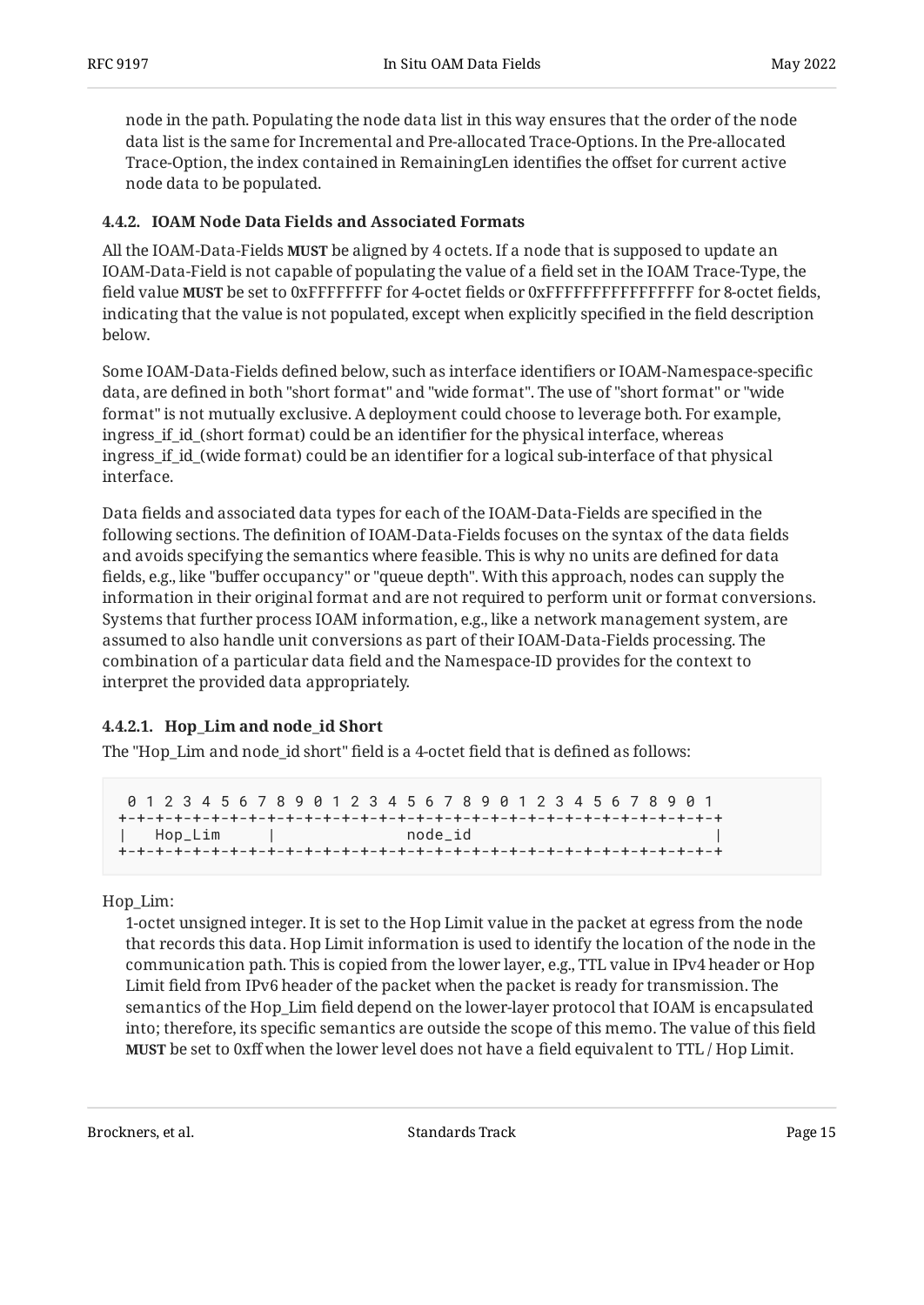node\_id:

3-octet unsigned integer. A node identifier field to uniquely identify a node within the IOAM-Namespace and associated IOAM-Domain. The procedure to allocate, manage, and map the node\_ids is beyond the scope of this document. See [IPPM-IOAM-DEPLOYMENT] for a discussion of deployment-related aspects of the node\_id.

#### <span id="page-15-0"></span>**[4.4.2.2. ingress\\_if\\_id and egress\\_if\\_id Short](#page-15-0)**

The "ingress if id and egress if id" field is a 4-octet field that is defined as follows:

```
 0 1 2 3 4 5 6 7 8 9 0 1 2 3 4 5 6 7 8 9 0 1 2 3 4 5 6 7 8 9 0 1
+-+-+-+-+-+-+-+-+-+-+-+-+-+-+-+-+-+-+-+-+-+-+-+-+-+-+-+-+-+-+-+-+
| ingress_if_id | egress_if_id
+-+-+-+-+-+-+-+-+-+-+-+-+-+-+-+-+-+-+-+-+-+-+-+-+-+-+-+-+-+-+-+-+
```
ingress\_if\_id:

2-octet unsigned integer. An interface identifier to record the ingress interface the packet was received on.

egress if id:

2-octet unsigned integer. An interface identifier to record the egress interface the packet is forwarded out of.

Note that due to the fact that IOAM uses its own IOAM-Namespaces for IOAM-Data-Fields, data fields, like interface identifiers, can be used in a flexible way to represent system resources that are associated with ingressing or egressing packets, i.e., ingress if id could represent a physical interface, a virtual or logical interface, or even a queue.

#### <span id="page-15-1"></span>**[4.4.2.3. Timestamp Seconds](#page-15-1)**

The "timestamp seconds" field is a 4-octet unsigned integer field. It contains the absolute timestamp in seconds that specifies the time at which the packet was received by the node. This field has three possible formats, based on either the Precision Time Protocol (PTP) (see e.g., [[RFC8877\]](#page-36-5)), NTP [RFC5905], or POSIX [POSIX]. The three timestamp formats are specified in [Section 5.](#page-25-0) In all three cases, the timestamp seconds field contains the 32 most significant bits of the timestamp format that is specified in [Section 5.](#page-25-0) If a node is not capable of populating this field, it assigns the value 0xFFFFFFFF. Note that this is a legitimate value that is valid for 1 second in approximately 136 years; the analyzer has to correlate several packets or compare the timestamp value to its own time of day in order to detect the error indication.

### <span id="page-15-2"></span>**[4.4.2.4. Timestamp Fraction](#page-15-2)**

The "timestamp fraction" field is a 4-octet unsigned integer field. Fraction specifies the fractional portion of the number of seconds since the NTP epoch [RFC8877]. The field specifies the time at which the packet was received by the node. This field has three possible formats, based on either PTP (see e.g., [\[RFC8877](#page-36-5)]), NTP [[RFC5905\]](#page-35-4), or POSIX [[POSIX\]](#page-34-3). The three timestamp formats are specified in [Section 5.](#page-25-0) In all three cases, the timestamp fraction field contains the 32 least significant bits of the timestamp format that is specified in [Section 5.](#page-25-0) If a node is not capable of

Brockners, et al. The contract of the standards Standards Track Page 16 and the contract Page 16 and 2011 11:00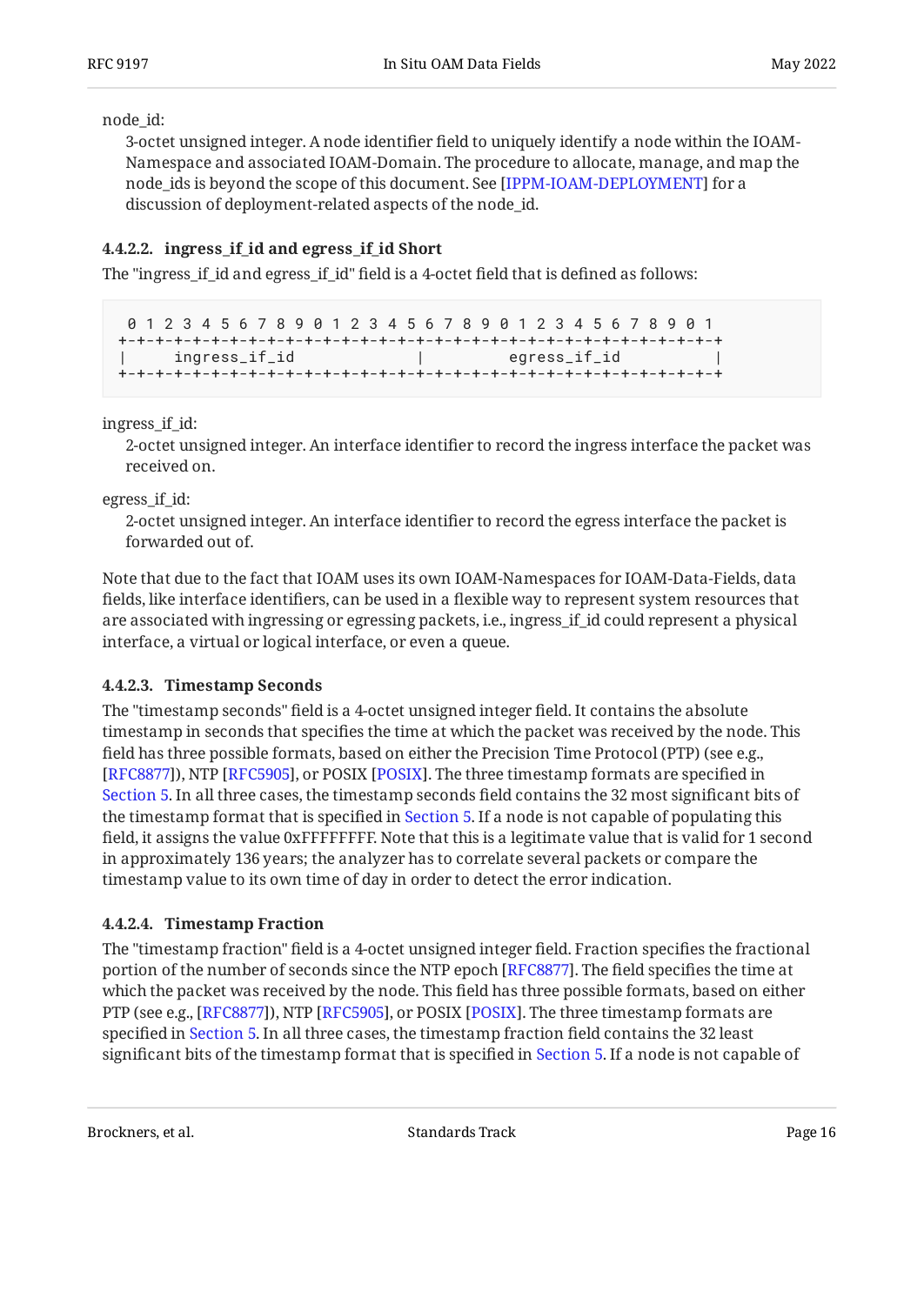populating this field, it assigns the value 0xFFFFFFFF. Note that this is a legitimate value in the NTP format, valid for approximately 233 picoseconds in every second. If the NTP format is used, the analyzer has to correlate several packets in order to detect the error indication.

### <span id="page-16-0"></span>**[4.4.2.5. Transit Delay](#page-16-0)**

The "transit delay" field is a 4-octet unsigned integer in the range 0 to  $2^{31}$ -1. It is the time in nanoseconds the packet spent in the transit node. This can serve as an indication of the queuing

delay at the node. If the transit delay exceeds  $2^{31}$ -1 nanoseconds, then the top bit 'O' is set to indicate overflow and value set to 0x80000000. When this field is part of the data field but a node populating the field is not able to fill it, the field position in the field **MUST** be filled with value 0xFFFFFFFF to mean not populated.

 0 1 2 3 4 5 6 7 8 9 0 1 2 3 4 5 6 7 8 9 0 1 2 3 4 5 6 7 8 9 0 1 +-+-+-+-+-+-+-+-+-+-+-+-+-+-+-+-+-+-+-+-+-+-+-+-+-+-+-+-+-+-+-+-+ |0| transit delay +-+-+-+-+-+-+-+-+-+-+-+-+-+-+-+-+-+-+-+-+-+-+-+-+-+-+-+-+-+-+-+-+

#### <span id="page-16-1"></span>**[4.4.2.6. Namespace-Speci](#page-16-1)fic Data**

The "namespace-specific data" field is a 4-octet field that can be used by the node to add IOAM-Namespace-specific data. This represents a "free-format" 4-octet bit field with its semantics defined in the context of a specific IOAM-Namespace.

 0 1 2 3 4 5 6 7 8 9 0 1 2 3 4 5 6 7 8 9 0 1 2 3 4 5 6 7 8 9 0 1 +-+-+-+-+-+-+-+-+-+-+-+-+-+-+-+-+-+-+-+-+-+-+-+-+-+-+-+-+-+-+-+-+ | namespace-specific data | +-+-+-+-+-+-+-+-+-+-+-+-+-+-+-+-+-+-+-+-+-+-+-+-+-+-+-+-+-+-+-+-+

#### <span id="page-16-2"></span>**[4.4.2.7. Queue Depth](#page-16-2)**

The "queue depth" field is a 4-octet unsigned integer field. This field indicates the current length of the egress interface queue of the interface from where the packet is forwarded out. The queue depth is expressed as the current amount of memory buffers used by the queue (a packet could consume one or more memory buffers, depending on its size).

 0 1 2 3 4 5 6 7 8 9 0 1 2 3 4 5 6 7 8 9 0 1 2 3 4 5 6 7 8 9 0 1 +-+-+-+-+-+-+-+-+-+-+-+-+-+-+-+-+-+-+-+-+-+-+-+-+-+-+-+-+-+-+-+-+ queue depth +-+-+-+-+-+-+-+-+-+-+-+-+-+-+-+-+-+-+-+-+-+-+-+-+-+-+-+-+-+-+-+-+

### <span id="page-16-3"></span>**[4.4.2.8. Checksum Complement](#page-16-3)**

The "Checksum Complement" field is a 4-octet node data that contains the Checksum Complement value. The Checksum Complement is useful when IOAM is transported over encapsulations that make use of a UDP transport, such as VXLAN-GPE or Geneve. Without the Checksum Complement, nodes adding IOAM node data update the UDP Checksum field following the recommendation of the encapsulation protocols. When the Checksum Complement is

Brockners, et al. The contract of the standards Standards Track Page 17 and the contract Page 17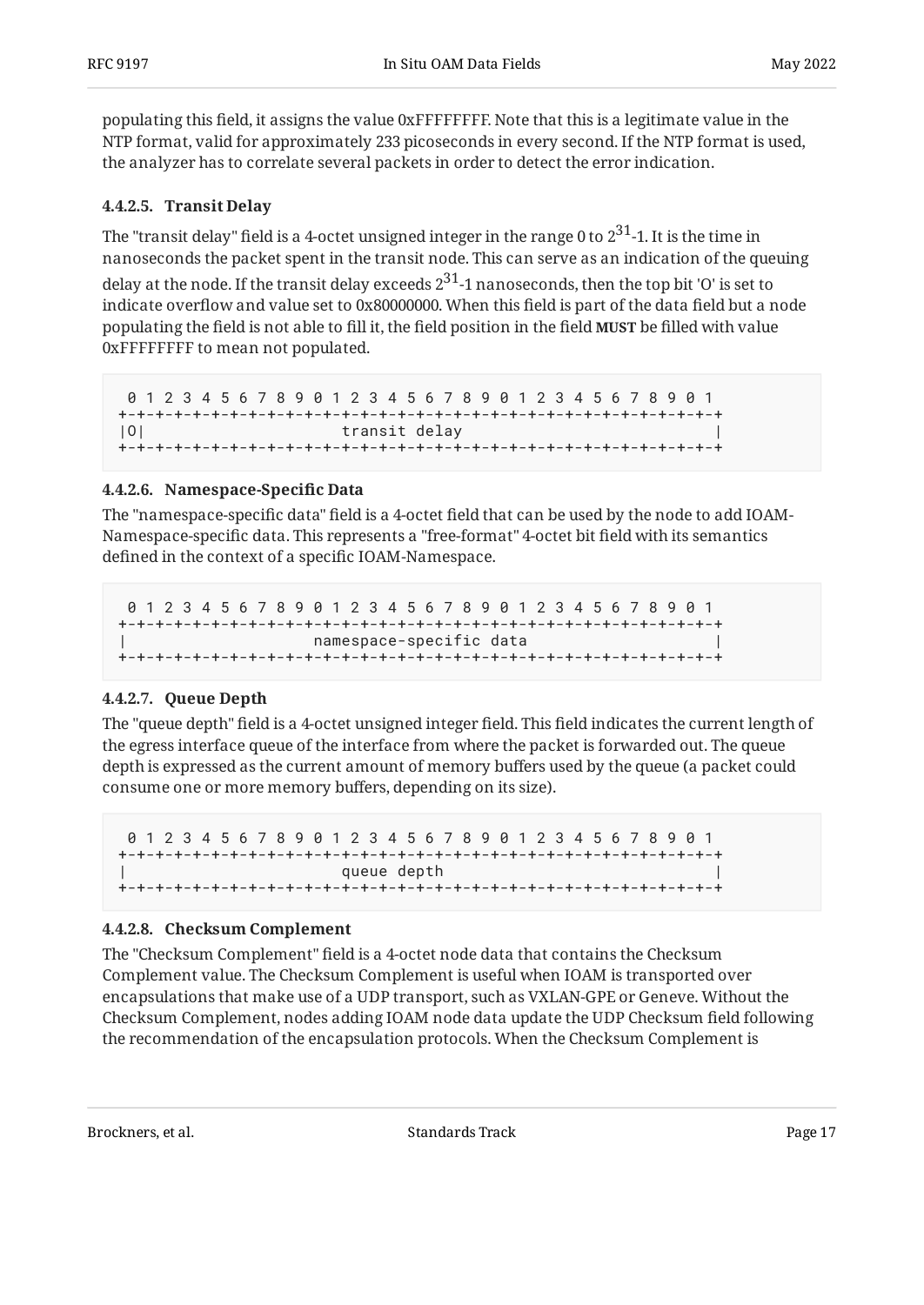present, an IOAM encapsulating node or IOAM transit node adding node data **MUST** carry out one of the following two alternatives in order to maintain the correctness of the UDP Checksum value:

- 1. recompute the UDP Checksum field or
- 2. use the Checksum Complement to make a checksum-neutral update in the UDP payload; the Checksum Complement is assigned a value that complements the rest of the node data fields that were added by the current node, causing the existing UDP Checksum field to remain correct.

IOAM decapsulating nodes **MUST** recompute the UDP Checksum field, since they do not know whether previous hops modified the UDP Checksum field or the Checksum Complement field.

Checksum Complement fields are used in a similar manner in  $[RFC7820]$  and  $[RFC7821]$ .

```
 0 1 2 3 4 5 6 7 8 9 0 1 2 3 4 5 6 7 8 9 0 1 2 3 4 5 6 7 8 9 0 1
+-+-+-+-+-+-+-+-+-+-+-+-+-+-+-+-+-+-+-+-+-+-+-+-+-+-+-+-+-+-+-+-+
                    Checksum Complement
+-+-+-+-+-+-+-+-+-+-+-+-+-+-+-+-+-+-+-+-+-+-+-+-+-+-+-+-+-+-+-+-+
```
#### <span id="page-17-0"></span>**[4.4.2.9. Hop\\_Lim and node\\_id Wide](#page-17-0)**

The "Hop Lim and node id wide" field is an 8-octet field defined as follows:

```
 0 1 2 3 4 5 6 7 8 9 0 1 2 3 4 5 6 7 8 9 0 1 2 3 4 5 6 7 8 9 0 1
+-+-+-+-+-+-+-+-+-+-+-+-+-+-+-+-+-+-+-+-+-+-+-+-+-+-+-+-+-+-+-+-+
| Hop_Lim | node_id ~
+-+-+-+-+-+-+-+-+-+-+-+-+-+-+-+-+-+-+-+-+-+-+-+-+-+-+-+-+-+-+-+-+
~ node_id (contd) |
+-+-+-+-+-+-+-+-+-+-+-+-+-+-+-+-+-+-+-+-+-+-+-+-+-+-+-+-+-+-+-+-+
```
Hop\_Lim:

1-octet unsigned integer. See [Section 4.4.2.1](#page-14-1) for the definition of the field.

node\_id:

7-octet unsigned integer. It is a node identifier field to uniquely identify a node within the IOAM-Namespace and associated IOAM-Domain. The procedure to allocate, manage, and map the node\_ids is beyond the scope of this document.

#### <span id="page-17-1"></span>**[4.4.2.10. ingress\\_if\\_id and egress\\_if\\_id Wide](#page-17-1)**

The "ingress\_if\_id and egress\_if\_id wide" field is an 8-octet field, which is defined as follows:

 0 1 2 3 4 5 6 7 8 9 0 1 2 3 4 5 6 7 8 9 0 1 2 3 4 5 6 7 8 9 0 1 +-+-+-+-+-+-+-+-+-+-+-+-+-+-+-+-+-+-+-+-+-+-+-+-+-+-+-+-+-+-+-+-+ ingress\_if\_id +-+-+-+-+-+-+-+-+-+-+-+-+-+-+-+-+-+-+-+-+-+-+-+-+-+-+-+-+-+-+-+-+ | egress\_if\_id | +-+-+-+-+-+-+-+-+-+-+-+-+-+-+-+-+-+-+-+-+-+-+-+-+-+-+-+-+-+-+-+-+

Brockners, et al. The contraction of the Standards Track Page 18 Page 18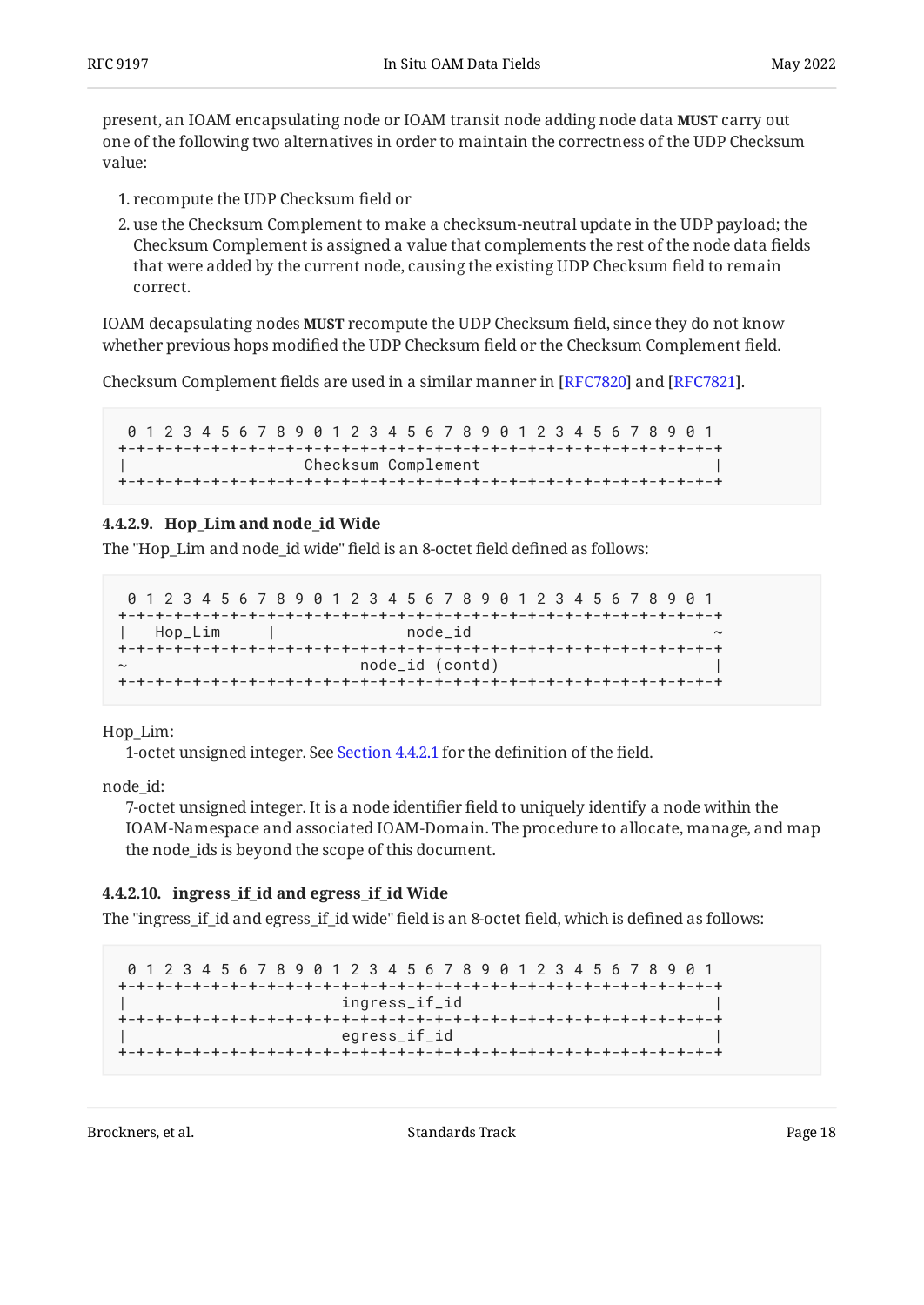#### ingress\_if\_id:

4-octet unsigned integer. It is an interface identifier to record the ingress interface the packet was received on.

egress\_if\_id:

4-octet unsigned integer. It is an interface identifier to record the egress interface the packet is forwarded out of.

### <span id="page-18-0"></span>**[4.4.2.11. Namespace-Speci](#page-18-0)fic Data Wide**

The "namespace-specific data wide" field is an 8-octet field that can be used by the node to add IOAM-Namespace-specific data. This represents a "free-format" 8-octet bit field with its semantics defined in the context of a specific IOAM-Namespace.

```
 0 1 2 3 4 5 6 7 8 9 0 1 2 3 4 5 6 7 8 9 0 1 2 3 4 5 6 7 8 9 0 1
+-+-+-+-+-+-+-+-+-+-+-+-+-+-+-+-+-+-+-+-+-+-+-+-+-+-+-+-+-+-+-+-+
                     | namespace-specific data ~
+-+-+-+-+-+-+-+-+-+-+-+-+-+-+-+-+-+-+-+-+-+-+-+-+-+-+-+-+-+-+-+-+
                 namespace-specific data (contd)
+-+-+-+-+-+-+-+-+-+-+-+-+-+-+-+-+-+-+-+-+-+-+-+-+-+-+-+-+-+-+-+-+
```
#### <span id="page-18-1"></span>**[4.4.2.12. B](#page-18-1)uff[er Occupancy](#page-18-1)**

The "buffer occupancy" field is a 4-octet unsigned integer field. This field indicates the current status of the occupancy of the common buffer pool used by a set of queues. The units of this field are implementation specific. Hence, the units are interpreted within the context of an IOAM-Namespace and/or node identifier if used. The authors acknowledge that, in some operational cases, there is a need for the units to be consistent across a packet path through the network; hence, it is recommended for implementations to use standard units, such as bytes.

```
 0 1 2 3 4 5 6 7 8 9 0 1 2 3 4 5 6 7 8 9 0 1 2 3 4 5 6 7 8 9 0 1
+-+-+-+-+-+-+-+-+-+-+-+-+-+-+-+-+-+-+-+-+-+-+-+-+-+-+-+-+-+-+-+-+
                        buffer occupancy
+-+-+-+-+-+-+-+-+-+-+-+-+-+-+-+-+-+-+-+-+-+-+-+-+-+-+-+-+-+-+-+-+
```
### <span id="page-18-2"></span>**[4.4.2.13. Opaque State Snapshot](#page-18-2)**

The "Opaque State Snapshot" field is a variable-length field and follows the fixed-length IOAM-Data-Fields defined above. It allows the network element to store an arbitrary state in the node data field without a predefined schema. The schema is to be defined within the context of an IOAM-Namespace. The schema needs to be made known to the analyzer by some out-of-band mechanism. The specification of this mechanism is beyond the scope of this document. A 24-bit "Schema ID" field, interpreted within the context of an IOAM-Namespace, indicates which particular schema is used and has to be configured on the network element by the operator.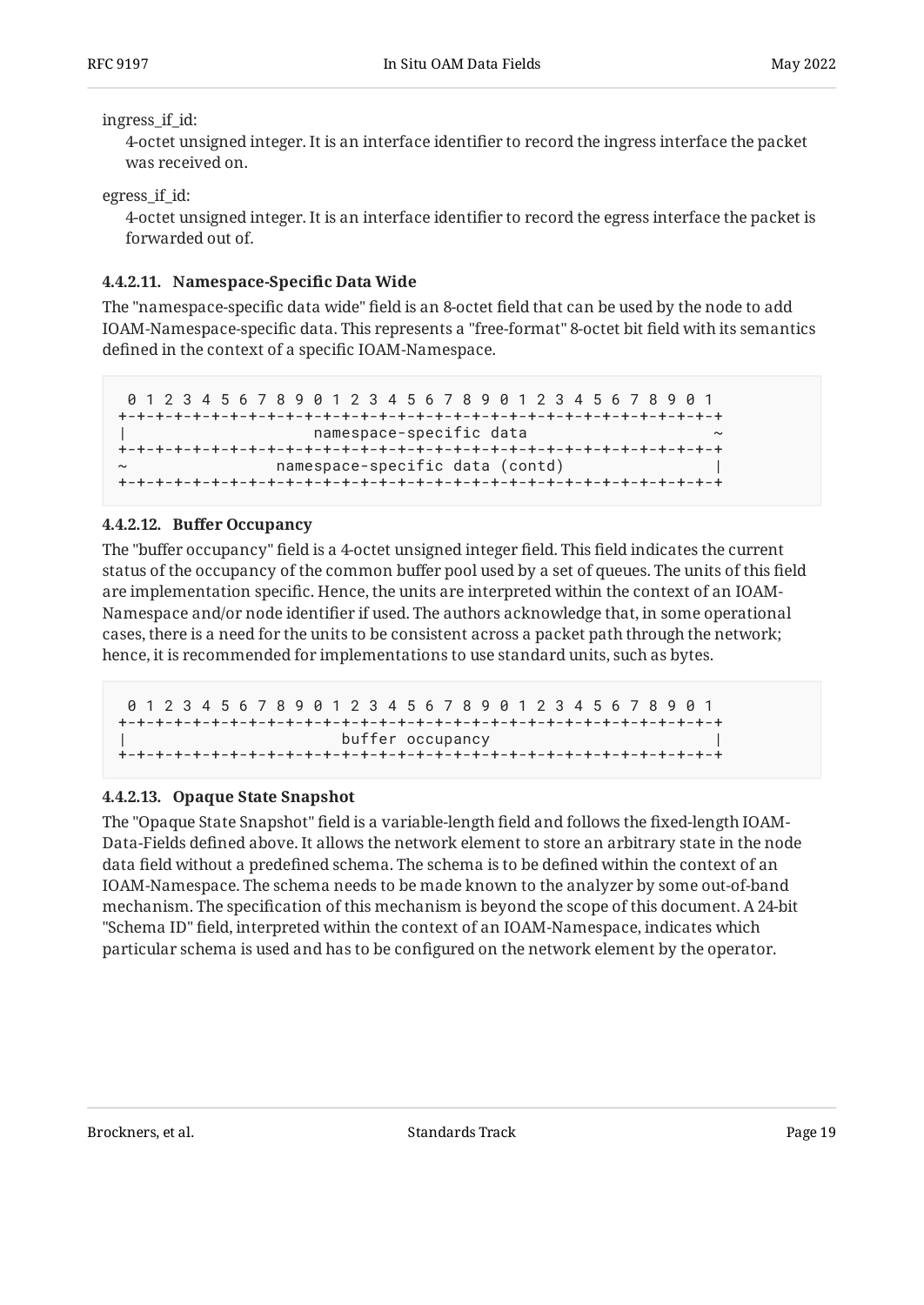

Length:

1-octet unsigned integer. It is the length in multiples of 4 octets of the Opaque data field that follows Schema ID.

Schema ID:

3-octet unsigned integer identifying the schema of Opaque data.

Opaque data:

Variable-length field. This field is interpreted as specified by the schema identified by the Schema ID.

When this field is part of the data field, but a node populating the field has no opaque state data to **report, the Length MUST be set to 0 and the Schema ID <b>MUST** be set to 0xFFFFFF to mean no schema.

#### <span id="page-19-0"></span>**[4.4.3. Examples of IOAM Node Data](#page-19-0)**

The format used for the entries in a packet's "node data list" array can vary from packet to packet and deployment to deployment. Some deployments might only be interested in recording the node identifiers, whereas others might be interested in recording node identifiers and timestamps. This section provides example entries of the "node data list" array.

0xD40000: If the IOAM Trace-Type is 0xD40000 (0b110101000000000000000000), then the format of node data is:

 0 1 2 3 4 5 6 7 8 9 0 1 2 3 4 5 6 7 8 9 0 1 2 3 4 5 6 7 8 9 0 1 +-+-+-+-+-+-+-+-+-+-+-+-+-+-+-+-+-+-+-+-+-+-+-+-+-+-+-+-+-+-+-+-+ | Hop\_Lim | node\_id | +-+-+-+-+-+-+-+-+-+-+-+-+-+-+-+-+-+-+-+-+-+-+-+-+-+-+-+-+-+-+-+-+ ingress\_if\_id +-+-+-+-+-+-+-+-+-+-+-+-+-+-+-+-+-+-+-+-+-+-+-+-+-+-+-+-+-+-+-+-+ timestamp fraction +-+-+-+-+-+-+-+-+-+-+-+-+-+-+-+-+-+-+-+-+-+-+-+-+-+-+-+-+-+-+-+-+ | namespace-specific data | +-+-+-+-+-+-+-+-+-+-+-+-+-+-+-+-+-+-+-+-+-+-+-+-+-+-+-+-+-+-+-+-+

0xC00000: If the IOAM Trace-Type is 0xC00000 (0b110000000000000000000000), then the format is:

Brockners, et al. The contract of the standards Standards Track Page 20 and the contract Page 20 and the contract Page 20 and the contract Page 20 and the contract Page 20 and the contract Page 20 and the contract Page 20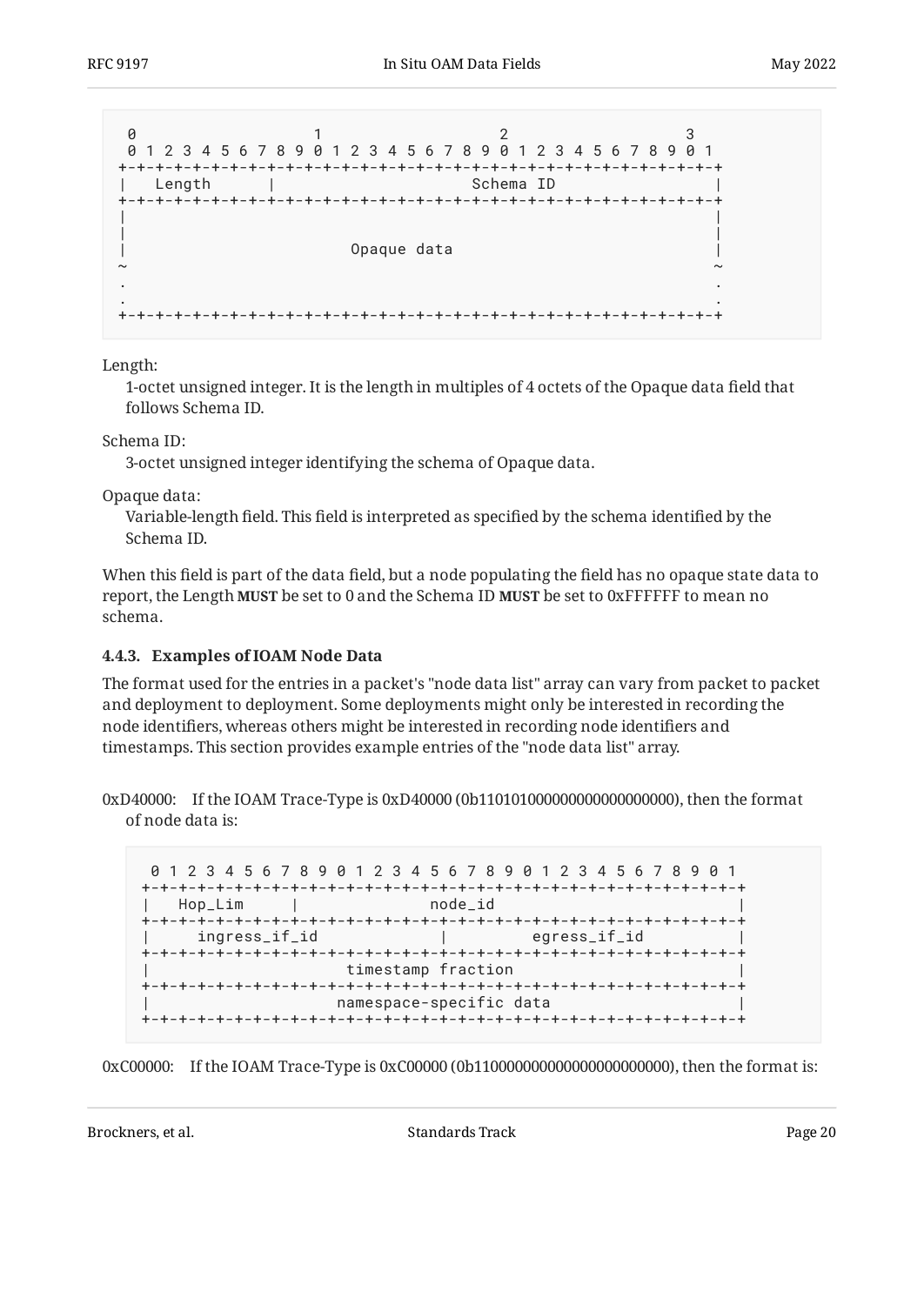0 1 2 3 4 5 6 7 8 9 0 1 2 3 4 5 6 7 8 9 0 1 2 3 4 5 6 7 8 9 0 1 +-+-+-+-+-+-+-+-+-+-+-+-+-+-+-+-+-+-+-+-+-+-+-+-+-+-+-+-+-+-+-+-+ | Hop\_Lim | node\_id | +-+-+-+-+-+-+-+-+-+-+-+-+-+-+-+-+-+-+-+-+-+-+-+-+-+-+-+-+-+-+-+-+ ingress\_if\_id ingress\_if\_id +-+-+-+-+-+-+-+-+-+-+-+-+-+-+-+-+-+-+-+-+-+-+-+-+-+-+-+-+-+-+-+-+

0x900000: If the IOAM Trace-Type is 0x900000 (0b100100000000000000000000), then the format is:

 0 1 2 3 4 5 6 7 8 9 0 1 2 3 4 5 6 7 8 9 0 1 2 3 4 5 6 7 8 9 0 1 +-+-+-+-+-+-+-+-+-+-+-+-+-+-+-+-+-+-+-+-+-+-+-+-+-+-+-+-+-+-+-+-+ | Hop\_Lim | node\_id | +-+-+-+-+-+-+-+-+-+-+-+-+-+-+-+-+-+-+-+-+-+-+-+-+-+-+-+-+-+-+-+-+ timestamp fraction +-+-+-+-+-+-+-+-+-+-+-+-+-+-+-+-+-+-+-+-+-+-+-+-+-+-+-+-+-+-+-+-+

0x840000: If the IOAM Trace-Type is 0x840000 (0b100001000000000000000000), then the format is:

 0 1 2 3 4 5 6 7 8 9 0 1 2 3 4 5 6 7 8 9 0 1 2 3 4 5 6 7 8 9 0 1 +-+-+-+-+-+-+-+-+-+-+-+-+-+-+-+-+-+-+-+-+-+-+-+-+-+-+-+-+-+-+-+-+ | Hop\_Lim | node\_id | +-+-+-+-+-+-+-+-+-+-+-+-+-+-+-+-+-+-+-+-+-+-+-+-+-+-+-+-+-+-+-+-+ namespace-specific data +-+-+-+-+-+-+-+-+-+-+-+-+-+-+-+-+-+-+-+-+-+-+-+-+-+-+-+-+-+-+-+-+

0x940000: If the IOAM Trace-Type is 0x940000 (0b100101000000000000000000), then the format is:

 0 1 2 3 4 5 6 7 8 9 0 1 2 3 4 5 6 7 8 9 0 1 2 3 4 5 6 7 8 9 0 1 +-+-+-+-+-+-+-+-+-+-+-+-+-+-+-+-+-+-+-+-+-+-+-+-+-+-+-+-+-+-+-+-+ | Hop\_Lim | node\_id | +-+-+-+-+-+-+-+-+-+-+-+-+-+-+-+-+-+-+-+-+-+-+-+-+-+-+-+-+-+-+-+-+ | timestamp fraction | +-+-+-+-+-+-+-+-+-+-+-+-+-+-+-+-+-+-+-+-+-+-+-+-+-+-+-+-+-+-+-+-+ | namespace-specific data | +-+-+-+-+-+-+-+-+-+-+-+-+-+-+-+-+-+-+-+-+-+-+-+-+-+-+-+-+-+-+-+-+

0x308002: If the IOAM Trace-Type is 0x308002 (0b001100001000000000000010), then the format is:

Brockners, et al. The contract of the standards Standards Track Page 21 and 21 and 21 and 21 and 21 and 21 and 21 and 21 and 21 and 21 and 21 and 21 and 21 and 21 and 21 and 21 and 22 and 22 and 22 and 22 and 22 and 22 and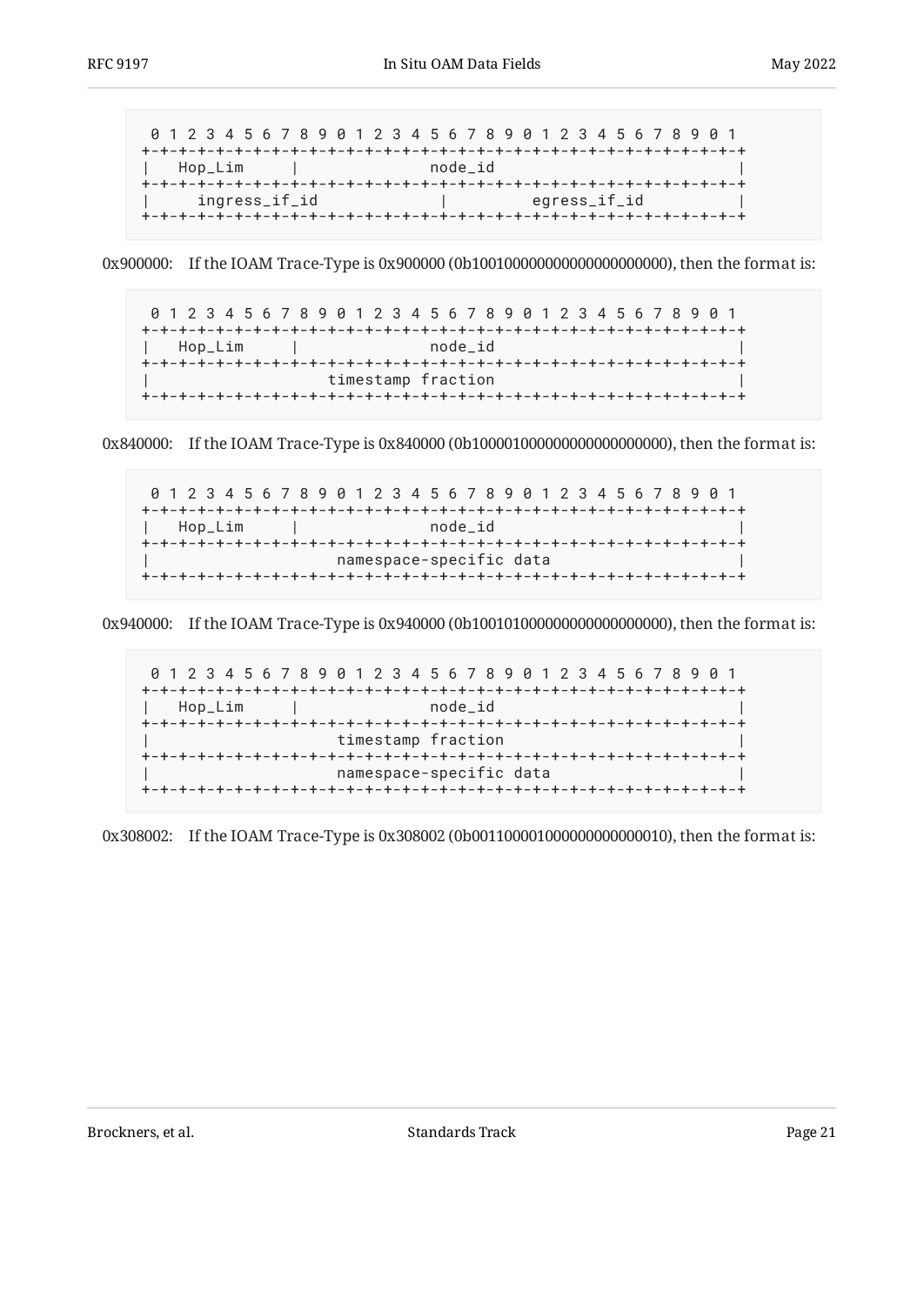```
 0 1 2 3 4 5 6 7 8 9 0 1 2 3 4 5 6 7 8 9 0 1 2 3 4 5 6 7 8 9 0 1
+-+-+-+-+-+-+-+-+-+-+-+-+-+-+-+-+-+-+-+-+-+-+-+-+-+-+-+-+-+-+-+-+
               | timestamp seconds |
+-+-+-+-+-+-+-+-+-+-+-+-+-+-+-+-+-+-+-+-+-+-+-+-+-+-+-+-+-+-+-+-+
             | timestamp fraction |
+-+-+-+-+-+-+-+-+-+-+-+-+-+-+-+-+-+-+-+-+-+-+-+-+-+-+-+-+-+-+-+-+
 | Hop_Lim
+-+-+-+-+-+-+-+-+-+-+-+-+-+-+-+-+-+-+-+-+-+-+-+-+-+-+-+-+-+-+-+-+
                | node_id(contd) |
+-+-+-+-+-+-+-+-+-+-+-+-+-+-+-+-+-+-+-+-+-+-+-+-+-+-+-+-+-+-+-+-+
 | Length | Schema ID
+-+-+-+-+-+-+-+-+-+-+-+-+-+-+-+-+-+-+-+-+-+-+-+-+-+-+-+-+-+-+-+-+
| |
| |
| Opaque data | Opaque data | |
~ ~
. .
. .
+-+-+-+-+-+-+-+-+-+-+-+-+-+-+-+-+-+-+-+-+-+-+-+-+-+-+-+-+-+-+-+-+
```
## <span id="page-21-0"></span>**[4.5. IOAM Proof of Transit Option-Type](#page-21-0)**

The IOAM Proof of Transit Option-Type is used to support path or service function chain [[RFC7665\]](#page-36-8) verification use cases, i.e., prove that traffic transited a defined path. While the details on how the IOAM data for the Proof of Transit Option-Type is processed at IOAM encapsulating, decapsulating, and transit nodes are outside the scope of the document, Proof of Transit approaches share the need to uniquely identify a packet, as well as iteratively operate on a set of information that is handed from node to node. Correspondingly, two pieces of information are added as IOAM-Data-Fields to the packet:

PktID:

unique identifier for the packet

Cumulative:

information that is handed from node to node and updated by every node according to a verification algorithm

The IOAM Proof of Transit Option-Type consist of a fixed-size "IOAM Proof of Transit Option header" and "IOAM Proof of Transit Option data fields":

IOAM Proof of Transit Option header:

```
0 1 2 3
 0 1 2 3 4 5 6 7 8 9 0 1 2 3 4 5 6 7 8 9 0 1 2 3 4 5 6 7 8 9 0 1
+-+-+-+-+-+-+-+-+-+-+-+-+-+-+-+-+-+-+-+-+-+-+-+-+-+-+-+-+-+-+-+-+
      Namespace-ID | IOAM POT-Type | IOAM POT flags|
+-+-+-+-+-+-+-+-+-+-+-+-+-+-+-+-+-+-+-+-+-+-+-+-+-+-+-+-+-+-+-+-+
```
IOAM Proof of Transit Option-Type IOAM-Data-Fields **MUST** be aligned by 4 octets:

Brockners, et al. The contract of the Standards Track Page 22 and the contract of the Page 22 and the Page 22 and the Page 22 and the Page 22 and the Page 22 and the Page 22 and the Page 22 and the Page 22 and the Page 22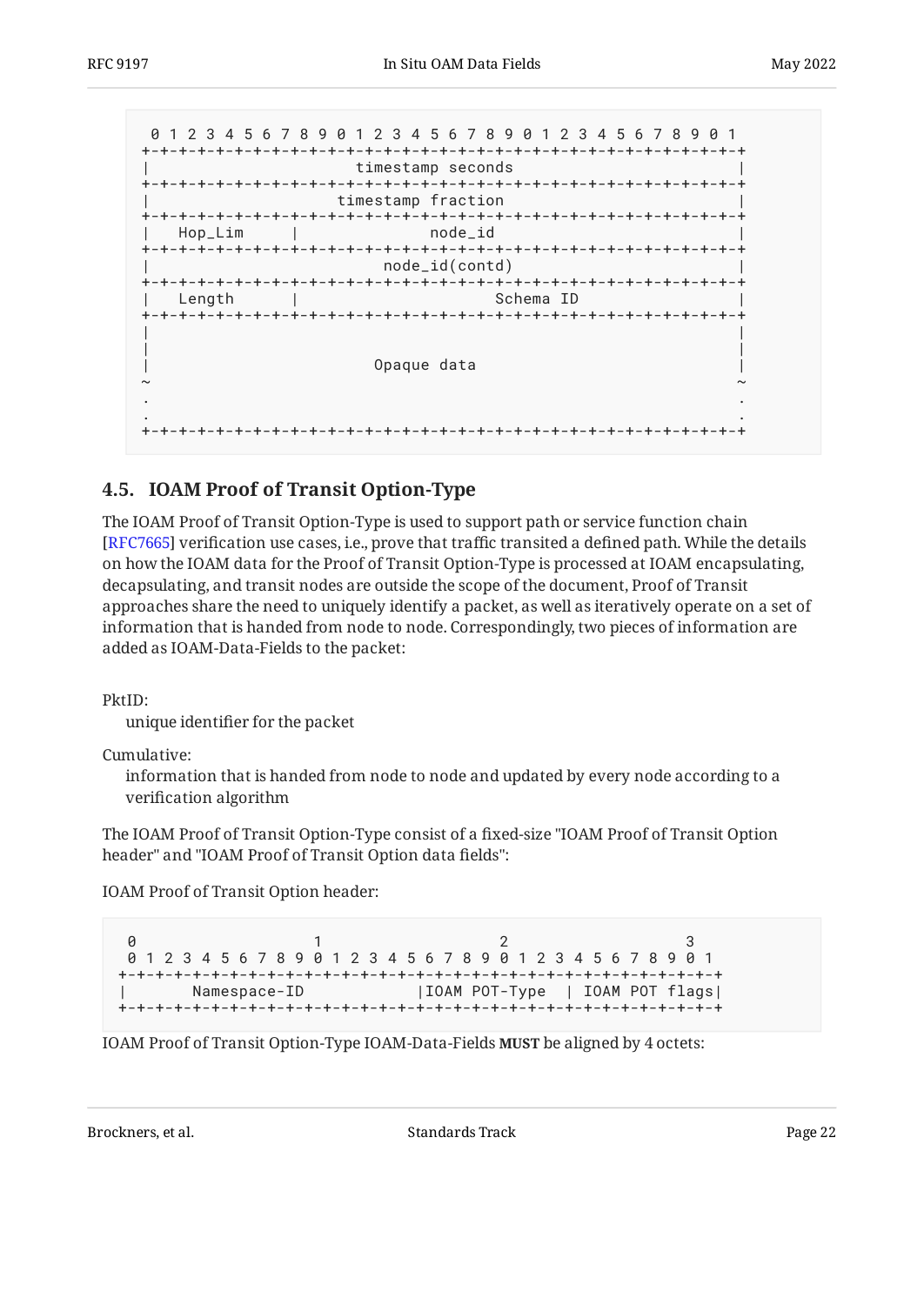|  |  | 0 1 2 3 4 5 6 7 8 9 0 1 2 3 4 5 6 7 8 9 0 1 2 3 4 5 6 7 8 9 0 1 |  |  |  |  |  |  |  |  |  |  |  |  |  |  |
|--|--|-----------------------------------------------------------------|--|--|--|--|--|--|--|--|--|--|--|--|--|--|
|  |  |                                                                 |  |  |  |  |  |  |  |  |  |  |  |  |  |  |
|  |  | POT Option data field determined by IOAM POT-Type               |  |  |  |  |  |  |  |  |  |  |  |  |  |  |
|  |  |                                                                 |  |  |  |  |  |  |  |  |  |  |  |  |  |  |

#### Namespace-ID:

16-bit identifier of an IOAM-Namespace. The Namespace-ID value of 0x0000 is defined as the "Default-Namespace-ID" (see [Section 4.3\)](#page-7-0) and **MUST** be known to all the nodes implementing IOAM. For any other Namespace-ID value that does not match any Namespace-ID the node is configured to operate on, the node **MUST NOT** change the contents of the IOAM-Data-Fields.

#### IOAM POT-Type:

8-bit identifier of a particular POT variant that specifies the POT data that is included. This document defines IOAM POT-Type 0:

0: POT data is a 16-octet field to carry data associated to POT procedures.

If a node receives an IOAM POT-Type value that it does not understand, the node **MUST NOT** change, add to, or remove the contents of the IOAM-Data-Fields.

#### IOAM POT flags:

8 bits. This document does not define any flags. Bits 0-7 are available for assignment (see [Section 7.5](#page-30-2)). Bits that have not been assigned **MUST** be set to zero upon transmission and be ignored upon receipt.

#### POT Option data:

Variable-length field. The type of which is determined by the IOAM POT-Type.

#### <span id="page-22-0"></span>**[4.5.1. IOAM Proof of Transit Type 0](#page-22-0)**

IOAM Proof of Transit Option of IOAM POT-Type 0:

```
0 1 2 3
 0 1 2 3 4 5 6 7 8 9 0 1 2 3 4 5 6 7 8 9 0 1 2 3 4 5 6 7 8 9 0 1
+-+-+-+-+-+-+-+-+-+-+-+-+-+-+-+-+-+-+-+-+-+-+-+-+-+-+-+-+-+-+-+-+
      Namespace-ID |IOAM POT-Type=0|R R R R R R R R R
+-+-+-+-+-+-+-+-+-+-+-+-+-+-+-+-+-+-+-+-+-+-+-+-+-+-+-+-+-+-+-+-+<-+
| PktID | |
+-+-+-+-+-+-+-+-+-+-+-+-+-+-+-+-+-+-+-+-+-+-+-+-+-+-+-+-+-+-+-+-+ P
                   PktID (contd) | O
+-+-+-+-+-+-+-+-+-+-+-+-+-+-+-+-+-+-+-+-+-+-+-+-+-+-+-+-+-+-+-+-+ T
                   Cumulative
+-+-+-+-+-+-+-+-+-+-+-+-+-+-+-+-+-+-+-+-+-+-+-+-+-+-+-+-+-+-+-+-+ |
                   Cumulative (contd)
+-+-+-+-+-+-+-+-+-+-+-+-+-+-+-+-+-+-+-+-+-+-+-+-+-+-+-+-+-+-+-+-+<-+
```
Namespace-ID:

16-bit identifier of an IOAM-Namespace (see [Section 4.3](#page-7-0) above).

Brockners, et al. The contract of the standards Standards Track Page 23 and the contract page 23 and the contract page 23 and the contract page 23 and the contract page 23 and the contract page 23 and the contract page 23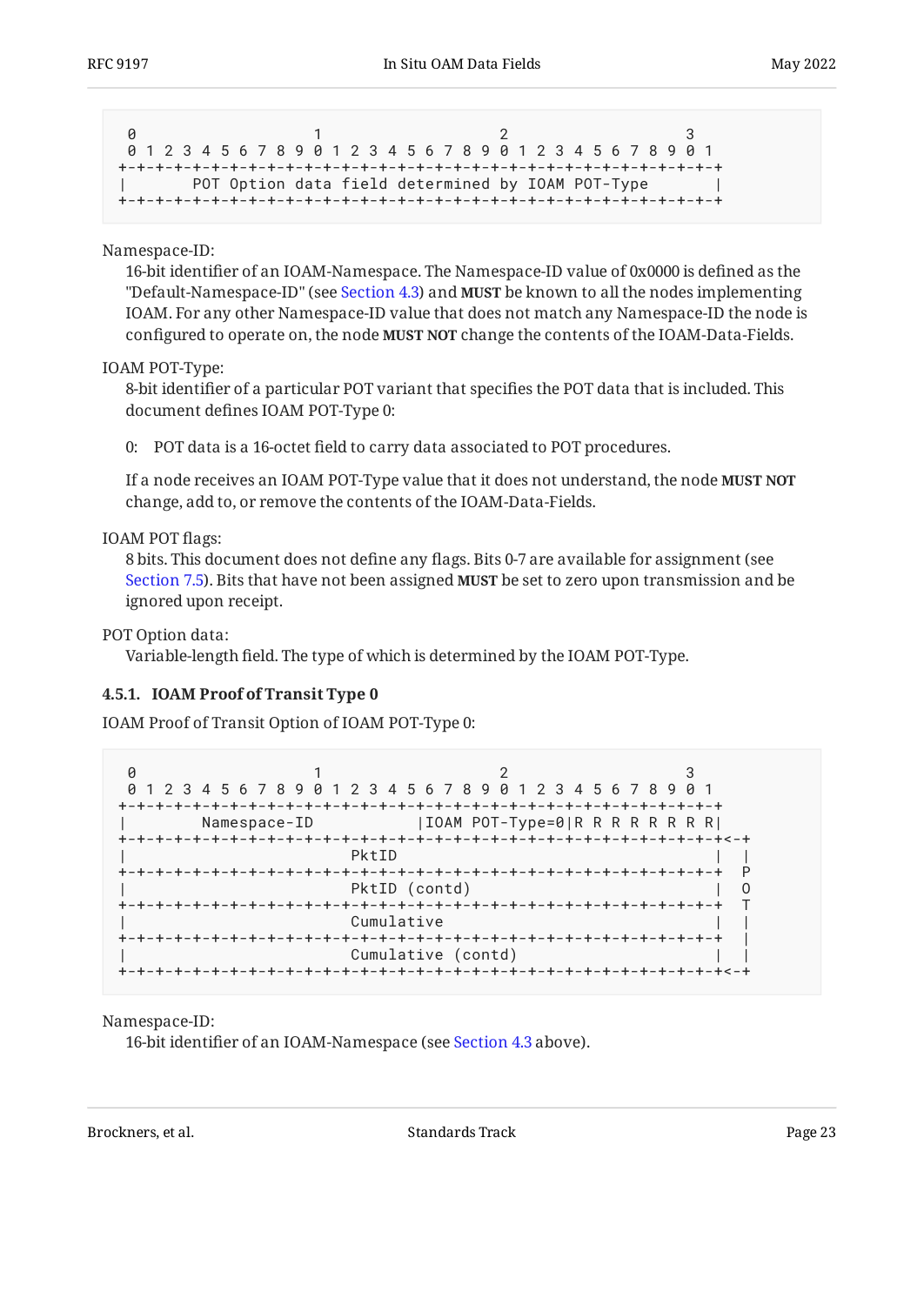#### IOAM POT-Type:

8-bit identifier of a particular POT variant that specifies the POT data that is included (see [Section 4.5](#page-21-0) above). For this case here, IOAM POT-Type is set to the value 0.

 $Bit 0-7$ 

Undefined (see [Section 4.5](#page-21-0) above).

PktID:

64-bit packet identifier.

Cumulative:

64-bit Cumulative that is updated at specific nodes by processing per packet PktID field and configured parameters.

Note: Larger or smaller sizes of "PktID" and "Cumulative" data are feasible and could be required for certain deployments, e.g., in case of space constraints in the encapsulation protocols used. Future documents could introduce different sizes of data for "Proof of Transit".

## <span id="page-23-0"></span>**[4.6. IOAM Edge-to-Edge Option-Type](#page-23-0)**

The IOAM Edge-to-Edge Option-Type carries data that is added by the IOAM encapsulating node and interpreted by the IOAM decapsulating node. The IOAM transit nodes **MAY** process the data but **MUST NOT** modify it.

The IOAM Edge-to-Edge Option-Type consist of a fixed-size "IOAM Edge-to-Edge Option-Type header" and "IOAM Edge-to-Edge Option-Type data fields":

IOAM Edge-to-Edge Option-Type header:

0 1 2 3 0 1 2 3 4 5 6 7 8 9 0 1 2 3 4 5 6 7 8 9 0 1 2 3 4 5 6 7 8 9 0 1 +-+-+-+-+-+-+-+-+-+-+-+-+-+-+-+-+-+-+-+-+-+-+-+-+-+-+-+-+-+-+-+-+ | IOAM E2E-Type +-+-+-+-+-+-+-+-+-+-+-+-+-+-+-+-+-+-+-+-+-+-+-+-+-+-+-+-+-+-+-+-+

The IOAM Edge-to-Edge Option-Type IOAM-Data-Fields **MUST** be aligned by 4 octets:

0 1 2 3 0 1 2 3 4 5 6 7 8 9 0 1 2 3 4 5 6 7 8 9 0 1 2 3 4 5 6 7 8 9 0 1 +-+-+-+-+-+-+-+-+-+-+-+-+-+-+-+-+-+-+-+-+-+-+-+-+-+-+-+-+-+-+-+-+ | E2E Option data field determined by IOAM-E2E-Type | +-+-+-+-+-+-+-+-+-+-+-+-+-+-+-+-+-+-+-+-+-+-+-+-+-+-+-+-+-+-+-+-+

Brockners, et al. The contract of the standards Standards Track Page 24 and 24 and 24 and 25 and 26 and 26 and 26 and 27 and 27 and 27 and 27 and 27 and 27 and 27 and 27 and 27 and 27 and 27 and 27 and 27 and 27 and 27 and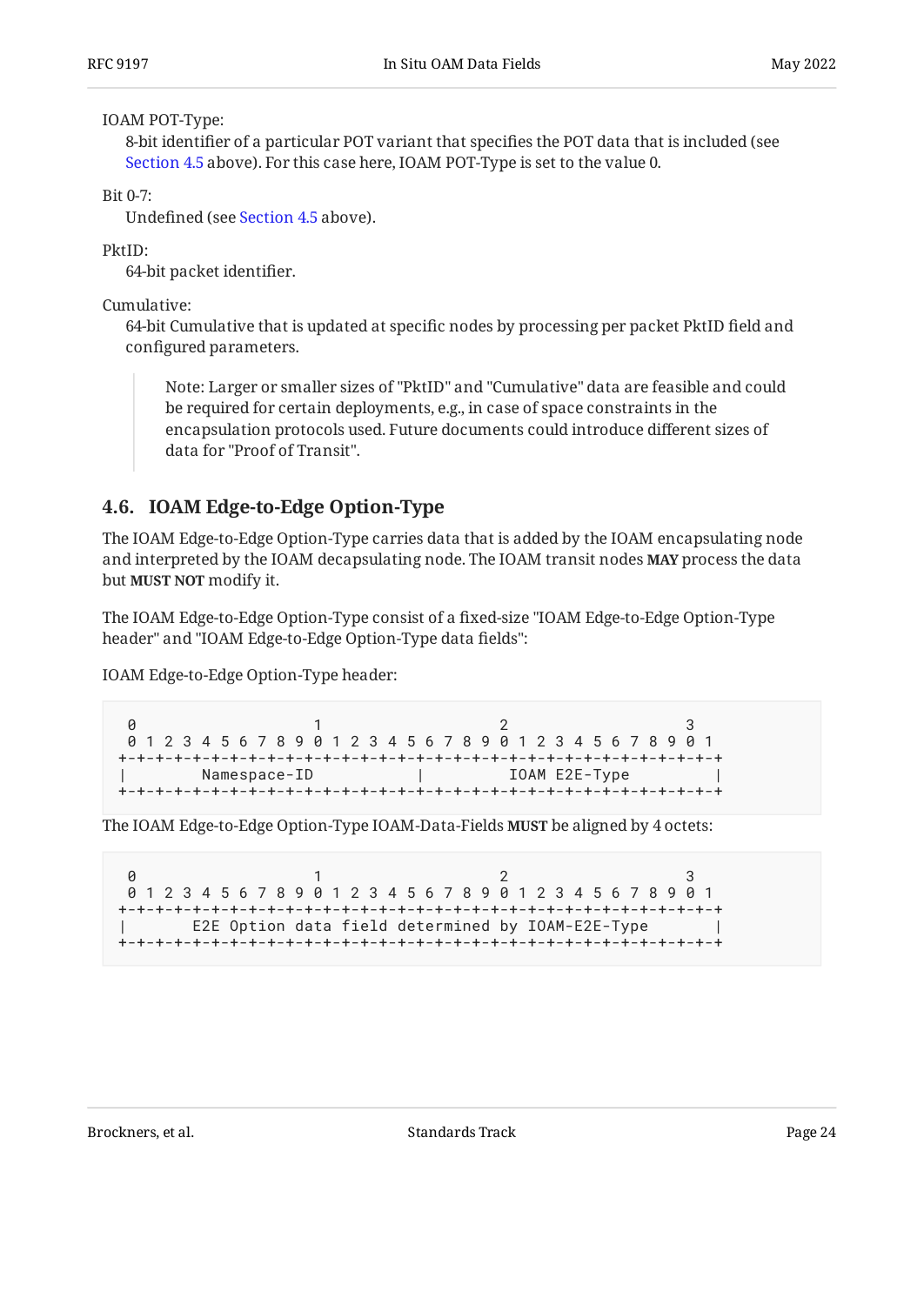#### Namespace-ID:

16-bit identifier of an IOAM-Namespace. The Namespace-ID value of 0x0000 is defined as the "Default-Namespace-ID" (see [Section 4.3\)](#page-7-0) and **MUST** be known to all the nodes implementing IOAM. For any other Namespace-ID value that does not match any Namespace-ID the node is configured to operate on, the node **MUST NOT** change the contents of the IOAM-Data-Fields.

IOAM-E2E-Type:

16-bit identifier that specifies which data types are used in the E2E Option data. The IOAM-E2E-Type value is a bit field. The order of packing the E2E Option data field elements follows the bit order of the IOAM E2E-Type field as follows:

- Bit 0 Most significant bit. When set, it indicates the presence of a 64-bit sequence number added to a specific "packet group" that is used to detect packet loss, packet reordering, or packet duplication within the group. The "packet group" is deployment dependent and defined at the IOAM encapsulating node, e.g., by n-tuple-based classification of packets. When this bit is set, "Bit 1" (for a 32-bit sequence number, see below) **MUST** be zero.
- Bit 1 When set, it indicates the presence of a 32-bit sequence number added to a specific "packet group" that is used to detect packet loss, packet reordering, or packet duplication within that group. The "packet group" is deployment dependent and defined at the IOAM encapsulating node, e.g., by n-tuple-based classification of packets. When this bit is set, "Bit 0" (for a 64-bit sequence number, see above) **MUST** be zero.
- Bit 2 When set, it indicates the presence of timestamp seconds, representing the time at which the packet entered the IOAM-Domain. Within the IOAM encapsulating node, the time that the timestamp is retrieved can depend on the implementation. Some possibilities are 1) the time at which the packet was received by the node, 2) the time at which the packet was transmitted by the node, or 3) when a tunnel encapsulation is used, the point at which the packet is encapsulated into the tunnel. Each implementation has to document when the E2E timestamp that is going to be put in the packet is retrieved. This 4-octet field has three possible formats, based on either PTP (see e.g., [RFC8877]), NTP [RFC5905], or POSIX [POSIX]. The three timestamp formats are specified in [Section 5.](#page-25-0) In all three cases, the timestamp seconds field contains the 32 most significant bits of the timestamp format that is specified in [Section 5.](#page-25-0) If a node is not capable of populating this field, it assigns the value 0xFFFFFFFF. Note that this is a legitimate value that is valid for 1 second in approximately 136 years; the analyzer has to correlate several packets or compare the timestamp value to its own time of day in order to detect the error indication.
- Bit 3 When set, it indicates the presence of timestamp fraction, representing the time at which the packet entered the IOAM-Domain. This 4-octet field has three possible formats, based on either PTP (see e.g., [\[RFC8877\]](#page-36-5)), NTP [\[RFC5905](#page-35-4)], or POSIX [\[POSIX](#page-34-3)]. The three timestamp formats are specified in [Section 5.](#page-25-0) In all three cases, the timestamp fraction field contains the 32 least significant bits of the timestamp format that is specified in [Section 5.](#page-25-0) If a node is not capable of populating this field, it

Brockners, et al. The contract of the standards Standards Track Page 25 and 25 and 25 and 25 and 26 and 26 and 26 and 27 and 27 and 27 and 27 and 27 and 27 and 27 and 27 and 27 and 27 and 27 and 27 and 27 and 27 and 27 and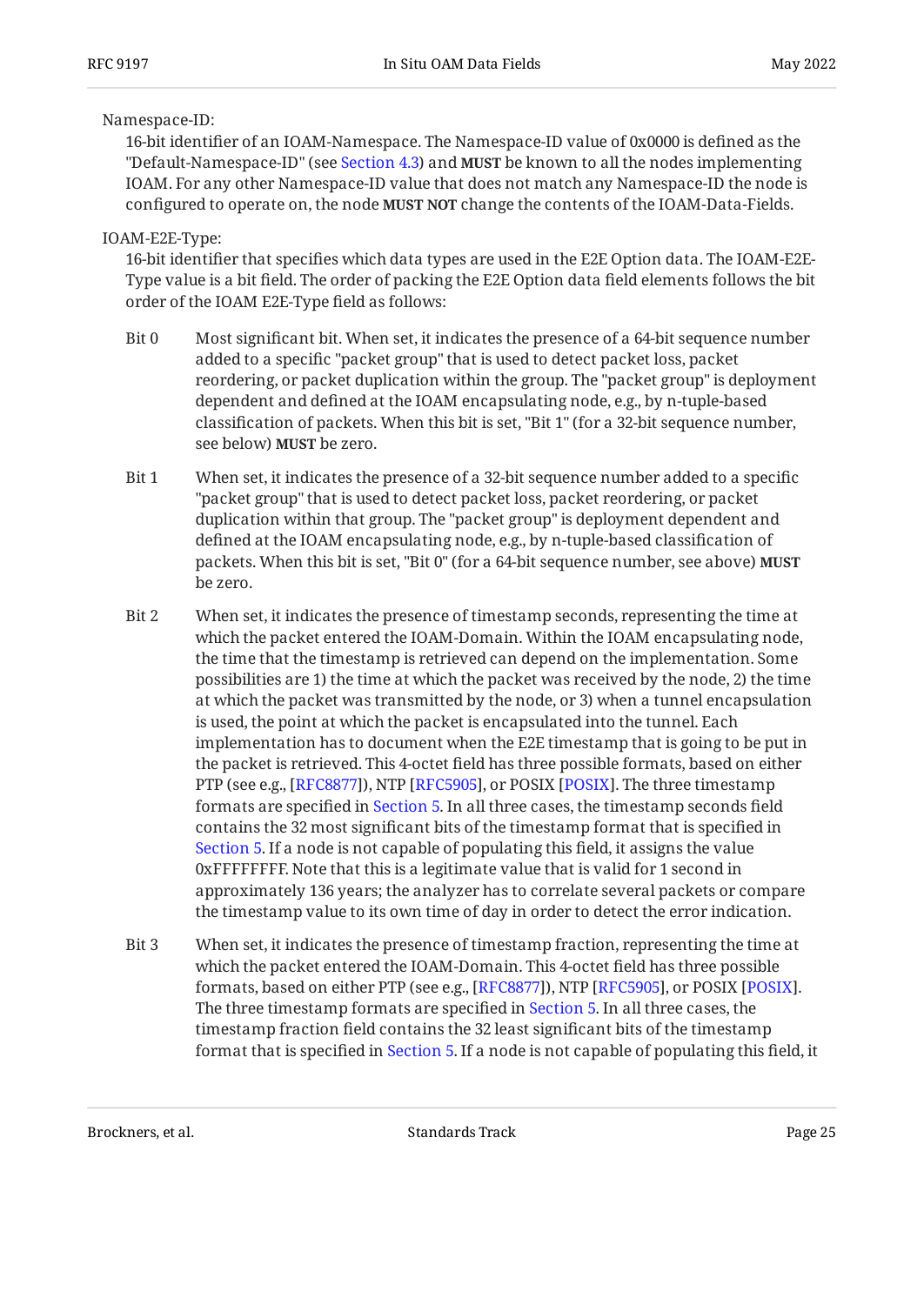assigns the value 0xFFFFFFFF. Note that this is a legitimate value in the NTP format, valid for approximately 233 picoseconds in every second. If the NTP format is used, the analyzer has to correlate several packets in order to detect the error indication.

Bit 4-15 Undefined. An IOAM encapsulating node **MUST** set the value of these bits to zero upon transmission and ignore them upon receipt.

E2E Option data:

<span id="page-25-0"></span>Variable-length field. The type of which is determined by the IOAM E2E-Type.

## **[5. Timestamp Formats](#page-25-0)**

The IOAM-Data-Fields include a timestamp field that is represented in one of three possible timestamp formats. It is assumed that the management plane is responsible for determining which timestamp format is used.

## <span id="page-25-1"></span>**[5.1. PTP Truncated Timestamp Format](#page-25-1)**

The Precision Time Protocol (PTP) uses an 80-bit timestamp format. The truncated timestamp format is a 64-bit field, which is the 64 least significant bits of the 80-bit PTP timestamp. The PTP truncatedformat is specified in Section 4.3 of [RFC8877], and the details are presented below for the sake of completeness.

0 1 2 3 0 1 2 3 4 5 6 7 8 9 0 1 2 3 4 5 6 7 8 9 0 1 2 3 4 5 6 7 8 9 0 1 +-+-+-+-+-+-+-+-+-+-+-+-+-+-+-+-+-+-+-+-+-+-+-+-+-+-+-+-+-+-+-+-+ | Seconds | Seconds | Seconds | Seconds | Seconds | Seconds | Seconds | Seconds | Seconds | Seconds | Seconds | +-+-+-+-+-+-+-+-+-+-+-+-+-+-+-+-+-+-+-+-+-+-+-+-+-+-+-+-+-+-+-+-+ Nanoseconds +-+-+-+-+-+-+-+-+-+-+-+-+-+-+-+-+-+-+-+-+-+-+-+-+-+-+-+-+-+-+-+-+

Timestamp field format:

Seconds: Specifies the integer portion of the number of seconds since the PTP epoch

Size: 32 bits

Units: seconds

Nanoseconds: Specifies the fractional portion of the number of seconds since the PTP epoch

Size: 32 bits

Units:  $\,$  nanoseconds. The value of this field is in the range 0 to (10 $^9$ )-1.

Epoch:

PTP epoch. For details, see e.g., [RFC8877].

Resolution:

The resolution is 1 nanosecond.

Brockners, et al. The contract of the standards Standards Track Contract Page 26 and 26 and 26 and 26 and 26 and 26 and 27 and 27 and 27 and 27 and 27 and 27 and 27 and 27 and 27 and 27 and 27 and 27 and 27 and 27 and 27 a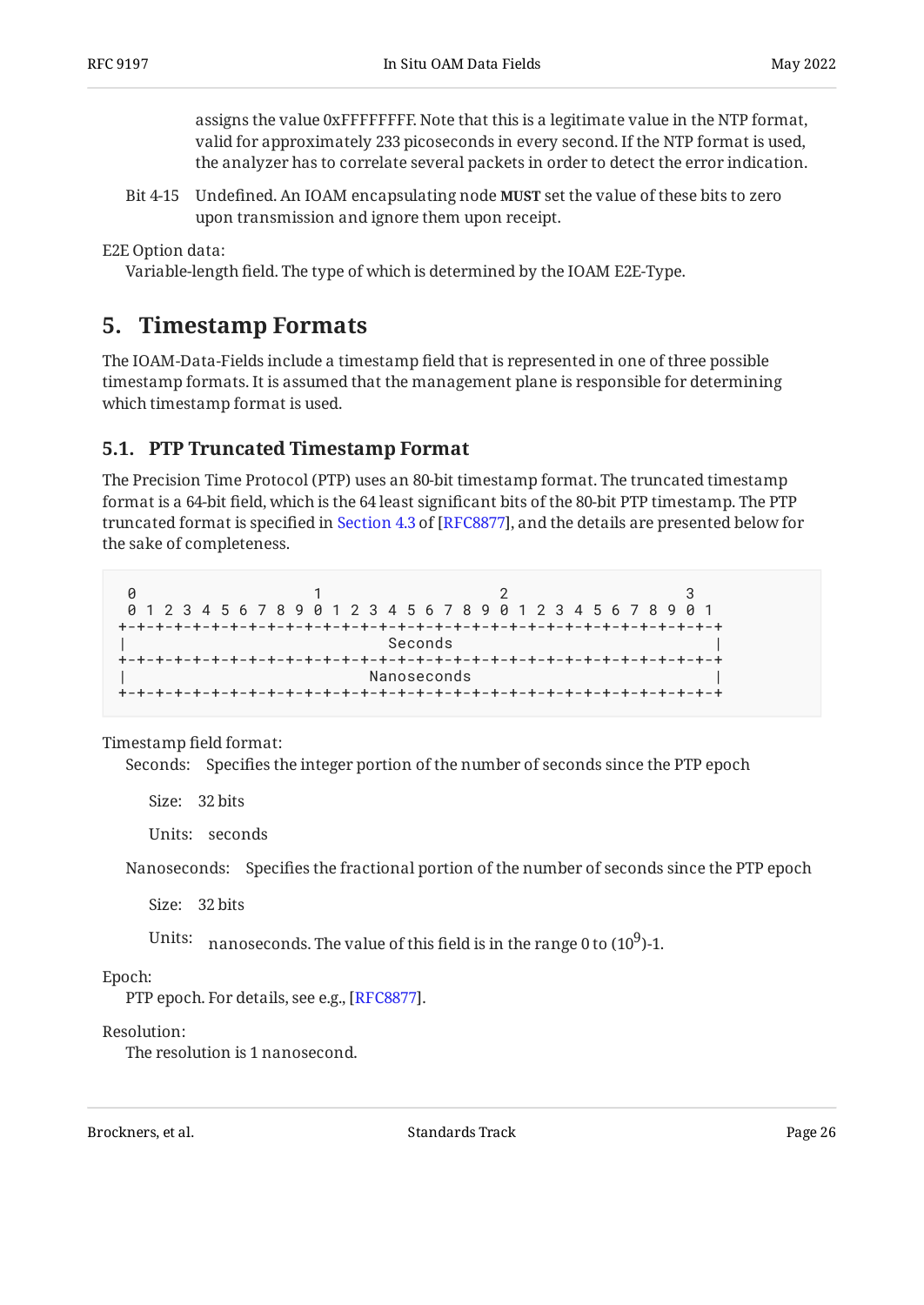#### Wraparound:

This time format wraps around every  $2^{32}$  seconds, which is roughly 136 years. The next wraparound will occur in the year 2106.

Synchronization Aspects:

It is assumed that the nodes that run this protocol are synchronized among themselves. Nodes **MAY** be synchronized to a global reference time. Note that if PTP is used for synchronization, the timestamp **MAY** be derived from the PTP-synchronized clock, allowing the timestamp to be measured with respect to the clock of a PTP Grandmaster clock.

## <span id="page-26-0"></span>**[5.2. NTP 64-Bit Timestamp Format](#page-26-0)**

The Network Time Protocol (NTP) [RFC5905] timestamp format is 64 bits long. This specification usesthe NTP timestamp format that is specified in Section 4.2.1 of [RFC8877], and the details are presented below for the sake of completeness.

0 1 2 3 0 1 2 3 4 5 6 7 8 9 0 1 2 3 4 5 6 7 8 9 0 1 2 3 4 5 6 7 8 9 0 1 +-+-+-+-+-+-+-+-+-+-+-+-+-+-+-+-+-+-+-+-+-+-+-+-+-+-+-+-+-+-+-+-+ Seconds +-+-+-+-+-+-+-+-+-+-+-+-+-+-+-+-+-+-+-+-+-+-+-+-+-+-+-+-+-+-+-+-+ | Fraction | +-+-+-+-+-+-+-+-+-+-+-+-+-+-+-+-+-+-+-+-+-+-+-+-+-+-+-+-+-+-+-+-+

Timestamp field format:

Seconds: specifies the integer portion of the number of seconds since the NTP epoch

Size: 32 bits

Units: seconds

Fraction: specifies the fractional portion of the number of seconds since the NTP epoch

Size: 32 bits

Units:  $\frac{t}{t}$  the unit is 2<sup>(-32)</sup> seconds, which is roughly equal to 233 picoseconds.

Epoch:

NTP epoch. For details, see [RFC5905].

Resolution:

The resolution is  $2^{(-32)}$  seconds.

Wraparound:

This time format wraps around every  $2^{32}$  seconds, which is roughly 136 years. The next wraparound will occur in the year 2036.

Brockners, et al. The contract of the Standards Track Page 27 (27 and 27 and 27 and 27 and 27 and 27 and 27 and 27 and 27 and 27 and 27 and 27 and 27 and 27 and 27 and 27 and 27 and 27 and 27 and 27 and 27 and 27 and 27 an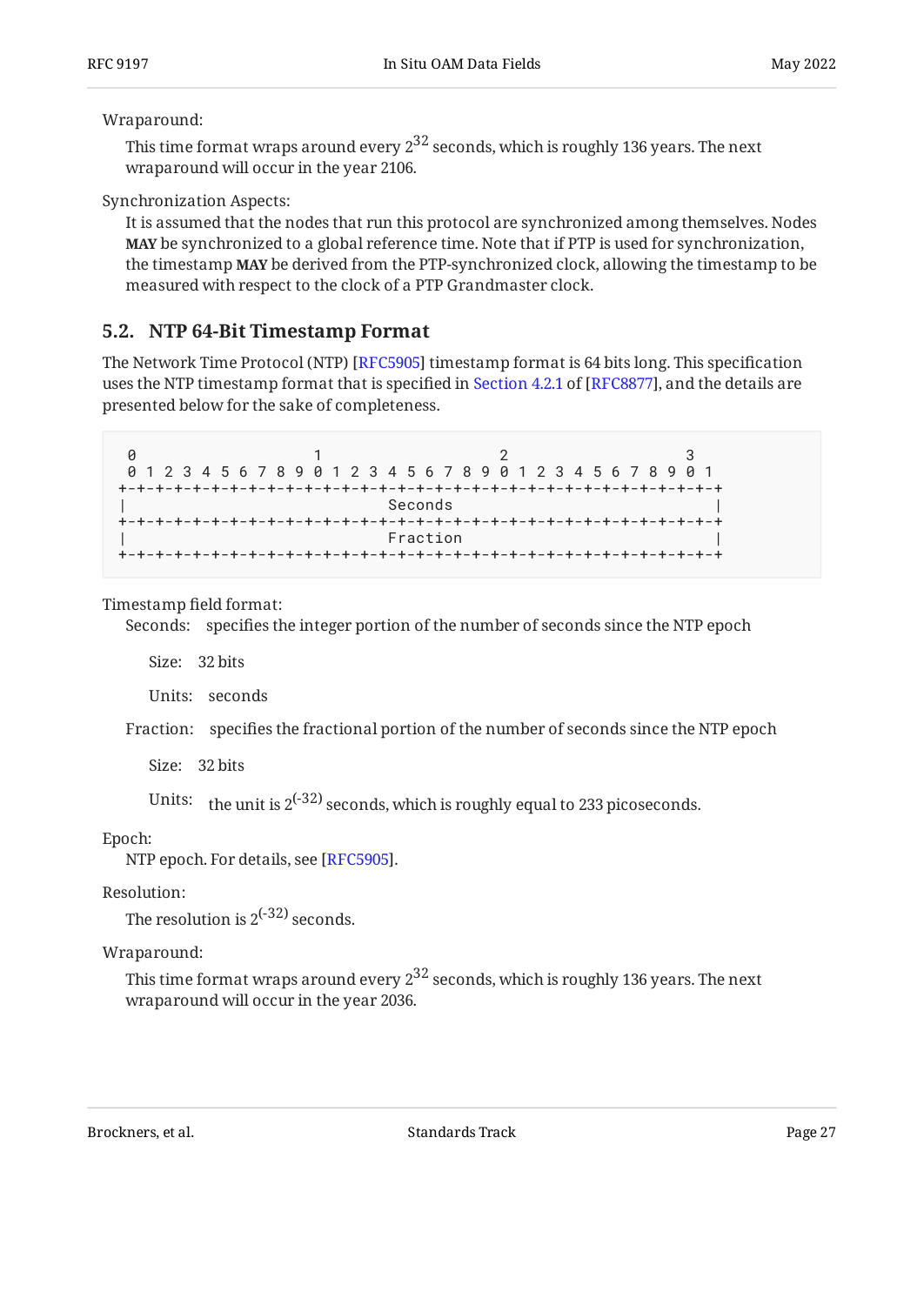Synchronization Aspects:

Nodes that use this timestamp format will typically be synchronized to UTC using NTP [[RFC5905\]](#page-35-4). Thus, the timestamp **MAY** be derived from the NTP-synchronized clock, allowing the timestamp to be measured with respect to the clock of an NTP server.

### <span id="page-27-0"></span>**[5.3. POSIX-Based Timestamp Format](#page-27-0)**

This timestamp format is based on the [POSIX](#page-34-3) time format [POSIX]. The detailed specification of the timestamp format used in this document is presented below.

0 1 2 3 0 1 2 3 4 5 6 7 8 9 0 1 2 3 4 5 6 7 8 9 0 1 2 3 4 5 6 7 8 9 0 1 +-+-+-+-+-+-+-+-+-+-+-+-+-+-+-+-+-+-+-+-+-+-+-+-+-+-+-+-+-+-+-+-+ | Seconds | Seconds | Seconds | Seconds | Seconds | Seconds | Seconds | Seconds | Seconds | Seconds | Seconds | +-+-+-+-+-+-+-+-+-+-+-+-+-+-+-+-+-+-+-+-+-+-+-+-+-+-+-+-+-+-+-+-+ Microseconds +-+-+-+-+-+-+-+-+-+-+-+-+-+-+-+-+-+-+-+-+-+-+-+-+-+-+-+-+-+-+-+-+

Timestamp field format:

Seconds: specifies the integer portion of the number of seconds since the POSIX epoch

Size: 32 bits

Units: seconds

Microseconds: specifies the fractional portion of the number of seconds since the POSIX epoch

Size: 32 bits

Units: the unit is microseconds. The value of this field is in the range 0 to  $(10^6)$ -1.

Epoch:

POSIX epoch. For details, see [POSIX], Appendix A.4.16.

Resolution:

The resolution is 1 microsecond.

Wraparound:

This time format wraps around every  $2^{32}$  seconds, which is roughly 136 years. The next wraparound will occur in the year 2106.

Synchronization Aspects:

It is assumed that nodes that use this timestamp format run the Linux operating system and hence use the POSIX time. In some cases, nodes **MAY** be synchronized to UTC using a synchronization mechanism that is outside the scope of this document, such as NTP [RFC5905]. Thus, the timestamp **MAY** be derived from the NTP-synchronized clock, allowing the timestamp to be measured with respect to the clock of an NTP server.

Brockners, et al. The contract of the standards Standards Track Page 28 and 28 and 28 and 28 and 28 and 28 and 28 and 28 and 28 and 28 and 28 and 28 and 28 and 28 and 28 and 28 and 28 and 28 and 28 and 28 and 28 and 28 and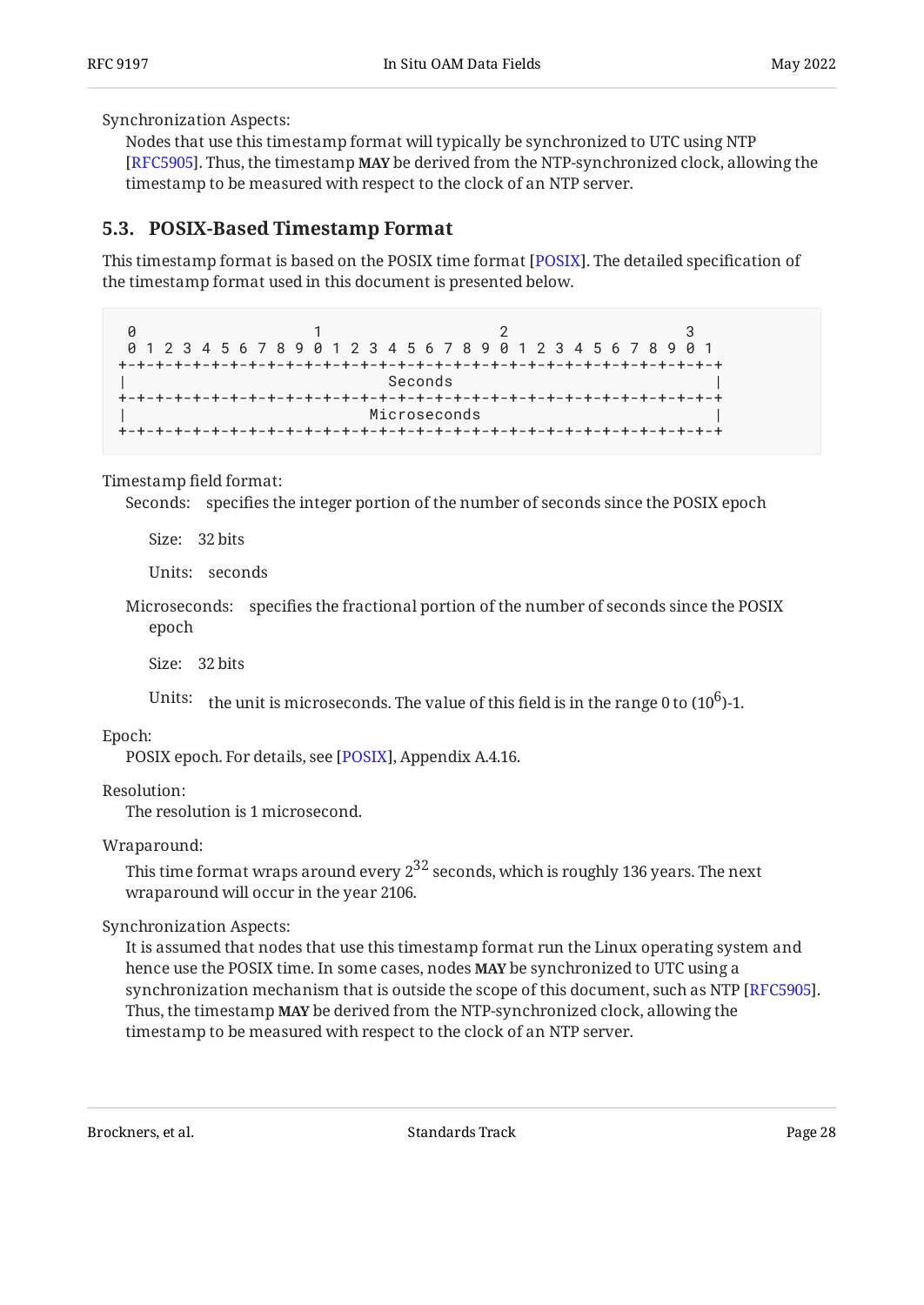## <span id="page-28-0"></span>**[6. IOAM Data Export](#page-28-0)**

IOAM nodes collect information for packets traversing a domain that supports IOAM. IOAM decapsulating nodes, as well as IOAM transit nodes, can choose to retrieve IOAM information from the packet, process the information further, and export the information using e.g., IP Flow Information Export (IPFIX). The mechanisms and associated data formats for exporting IOAM data are outside the scope of this document.

<span id="page-28-1"></span>A way to perform raw data export of IOAM data using IPFIX is discussed in [\[IPPM-IOAM-](#page-35-5). [RAWEXPORT\]](#page-35-5)

## **[7. IANA Considerations](#page-28-1)**

IANA has defined a registry group named "In Situ OAM (IOAM)".

This group includes the following registries:

IOAM Option-Type IOAM Trace-Type IOAM Trace-Flags IOAM POT-Type IOAM POT-Flags IOAM E2E-Type IOAM Namespace-ID

<span id="page-28-2"></span>The subsequent subsections detail the registries therein contained.

## **[7.1. IOAM Option-Type Registry](#page-28-2)**

This registry defines 128 code points for the IOAM Option-Type field for identifying IOAM-Option-Types, as explained in [Section 4](#page-5-0). The following code points are defined in this document:

- 0: IOAM Pre-allocated Trace Option-Type
- 1: IOAM Incremental Trace Option-Type
- 2: IOAM POT Option-Type
- 3: IOAM E2E Option-Type

Code points 4-127 are available for assignment via the "IETF Review" process, as per  $[{\rm RFC8126}].$ 

New registration requests MUST use the following template:

Brockners, et al. The contract of the standards Standards Track Page 29 (1991) 2014 12:30 Page 29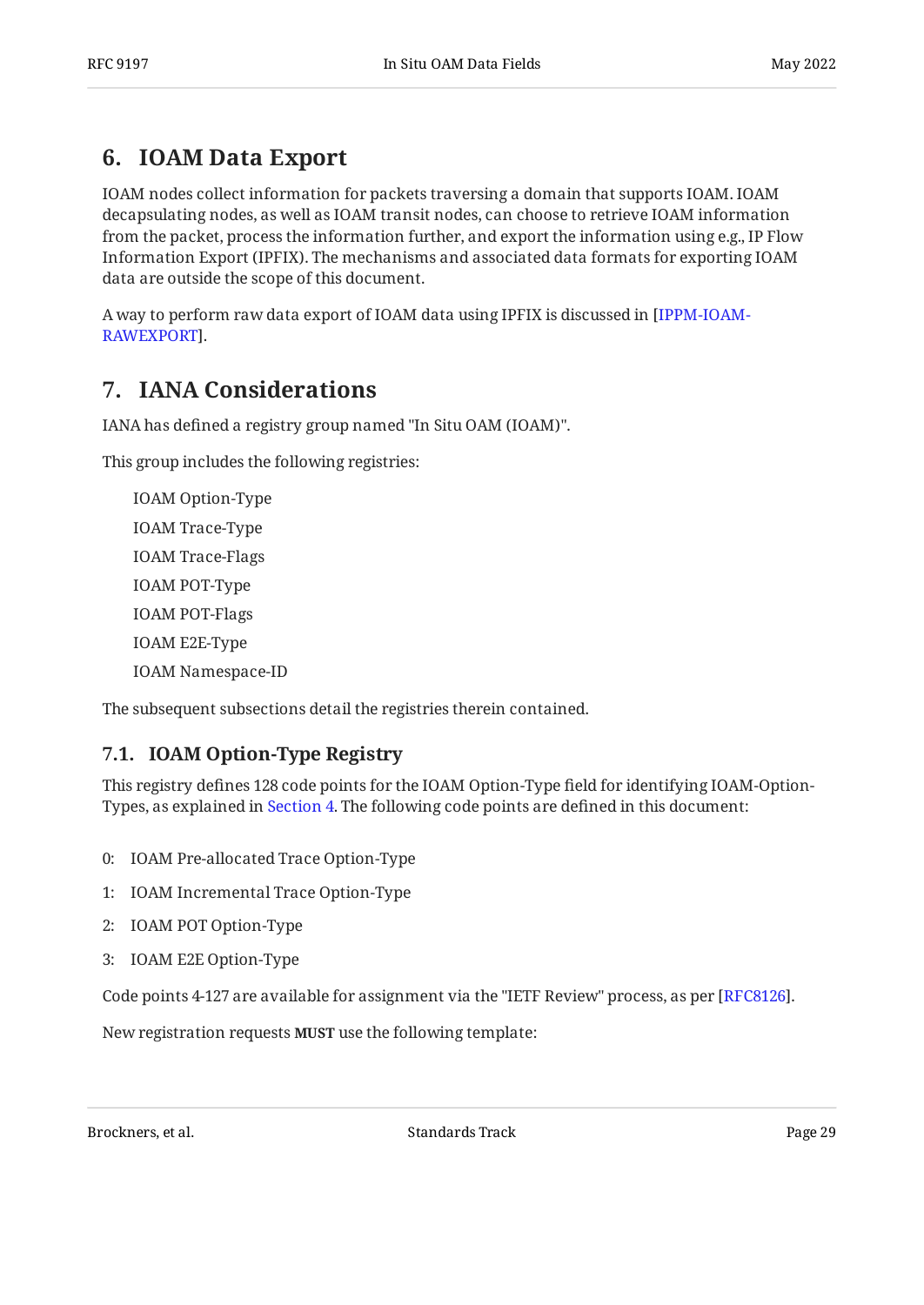Name: name of the newly registered Option-Type

Code point: desired value of the requested code point

Description: brief description of the newly registered Option-Type

Reference: reference to the document that defines the new Option-Type

The evaluation of a new registration request **MUST** also include checking whether the new IOAM-Option-Type includes an IOAM-Namespace field and that the IOAM-Namespace field is the first field in the newly defined header of the new Option-Type.

## <span id="page-29-0"></span>**[7.2. IOAM Trace-Type Registry](#page-29-0)**

This registry defines code points for each bit in the 24-bit IOAM Trace-Type field for the Preallocated Trace Option-Type and Incremental Trace Option-Type defined in [Section 4.4](#page-9-0). Bits 0-11 are defined in this document in [Paragraph 5](#page-12-0) of [Section 4.4.1:](#page-10-0)

- Bit 0: hop\_Lim and node\_id in short format
- Bit 1: ingress\_if\_id and egress\_if\_id in short format
- Bit 2: timestamp seconds
- Bit 3: timestamp fraction
- Bit 4: transit delay
- Bit 5: namespace-specific data in short format
- Bit 6: queue depth
- Bit 7: checksum complement
- Bit 8: hop\_Lim and node\_id in wide format
- Bit 9: ingress\_if\_id and egress\_if\_id in wide format
- Bit 10: namespace-specific data in wide format
- Bit 11: buffer occupancy
- Bit 22: variable-length Opaque State Snapshot
- Bit 23: reserved
- Bits 12-21 are available for assignment via the "IETF Review" process, as per [[RFC8126\]](#page-35-6).

New registration requests **MUST** use the following template:

Bit: desired bit to be allocated in the 24-bit IOAM Trace Option-Type field for the Pre-allocated Trace Option-Type and Incremental Trace Option-Type

Brockners, et al. Standards Track Page 30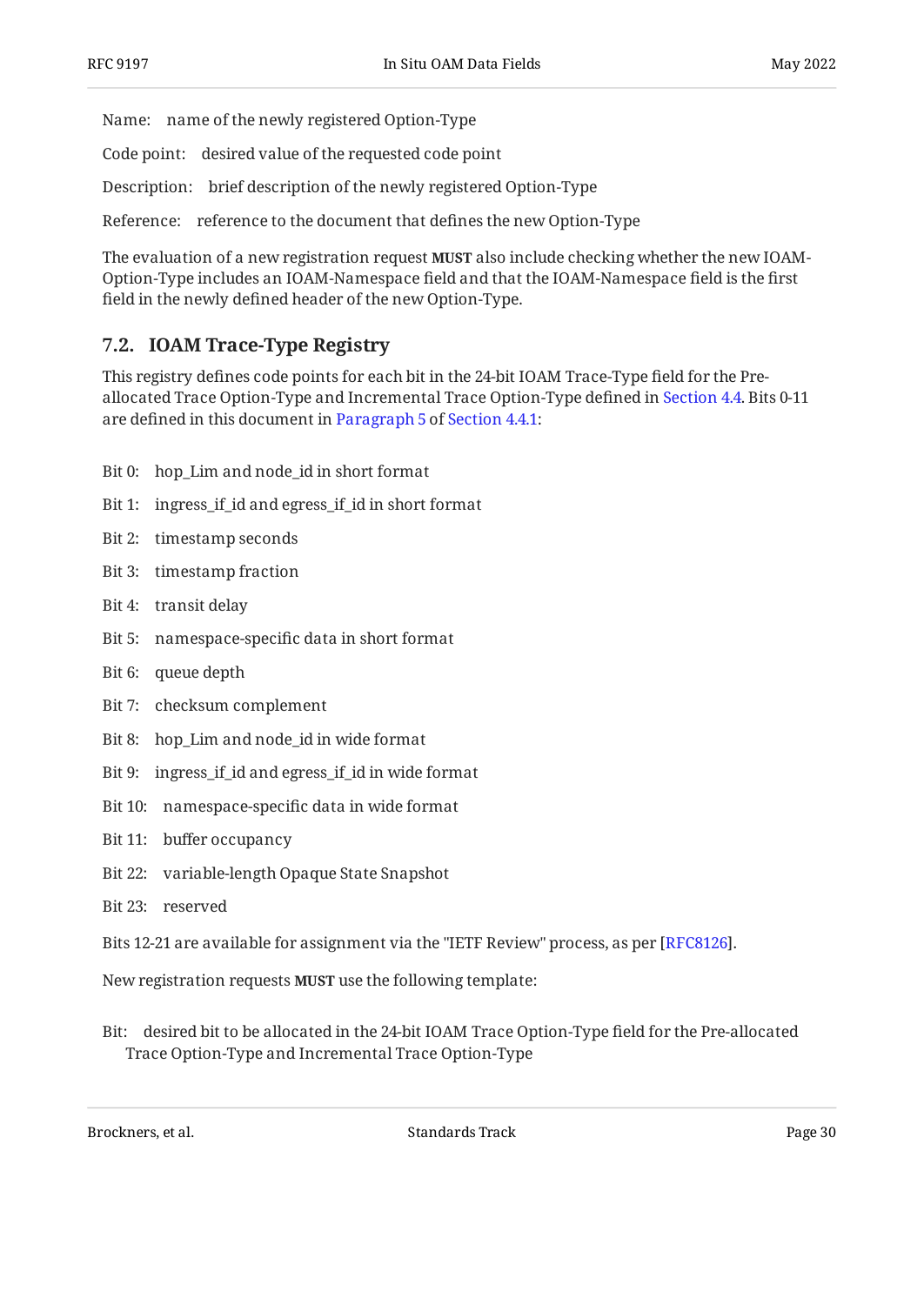Description: brief description of the newly registered bit

<span id="page-30-0"></span>Reference: reference to the document that defines the new bit

### **[7.3. IOAM Trace-Flags Registry](#page-30-0)**

This registry defines code points for each bit in the 4-bit flags for the Pre-allocated Trace-Option and Incremental Trace-Option defined in [Section 4.4.](#page-9-0) The meaning of Bit 0 (the most significant bit) for trace flags is defined in this document in [Paragraph 3](#page-12-1) of [Section 4.4.1](#page-10-0):

Bit 0: "Overflow" (O-bit)

Bits 1-3 are available for assignment via the "IETF Review" process, as per [RFC8126].

New registration requests MUST use the following template:

Bit: desired bit to be allocated in the 8-bit flags field of the Pre-allocated Trace Option-Type and Incremental Trace Option-Type

Description: brief description of the newly registered bit

<span id="page-30-1"></span>Reference: reference to the document that defines the new bit

## **[7.4. IOAM POT-Type Registry](#page-30-1)**

This registry defines 256 code points to define the IOAM POT-Type for the IOAM Proof of Transit Option ([Section 4.5](#page-21-0)). The code point value 0 is defined in this document:

#### 0: 16-Octet POT data

Code points 1-255 are available for assignment via the "IETF Review" process, as per [RFC8126].

New registration requests **MUST** use the following template:

Name: name of the newly registered POT-Type

Code point: desired value of the requested code point

Description: brief description of the newly registered POT-Type

<span id="page-30-2"></span>Reference: reference to the document that defines the new POT-Type

## **[7.5. IOAM POT-Flags Registry](#page-30-2)**

This registry defines code points for each bit in the 8-bit flags for the IOAM POT Option-Type defined in [Section 4.5](#page-21-0).

Bits 0-7 are available for assignment via the "IETF Review" process, as per [\[RFC8126](#page-35-6)].

Brockners, et al. The contract of the standards Standards Track Page 31 and the contract Page 31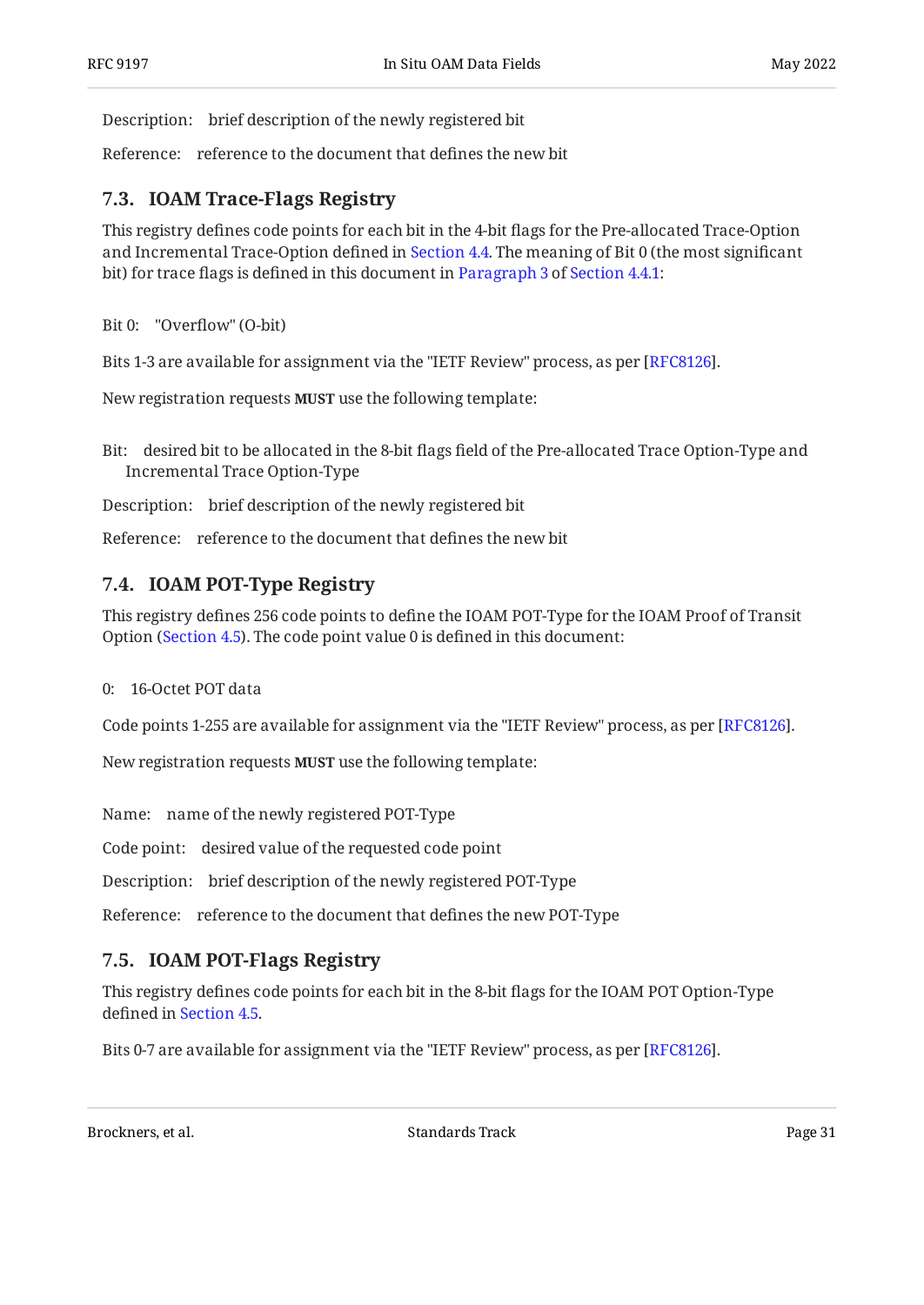New registration requests MUST use the following template:

Bit: desired bit to be allocated in the 8-bit flags field of the IOAM POT Option-Type

Description: brief description of the newly registered bit

<span id="page-31-0"></span>Reference: reference to the document that defines the new bit

## **[7.6. IOAM E2E-Type Registry](#page-31-0)**

This registry defines code points for each bit in the 16-bit IOAM E2E-Type field for the IOAM E2E Option ([Section 4.6](#page-23-0)). Bits 0-3 are defined in this document:

- Bit 0: 64-bit sequence number
- Bit 1: 32-bit sequence number
- Bit 2: timestamp seconds
- Bit 3: timestamp fraction

Bits 4-15 are available for assignment via the "IETF Review" process, as per [RFC8126].

New registration requests **MUST** use the following template:

Bit: desired bit to be allocated in the 16-bit IOAM E2E-Type field

Description: brief description of the newly registered bit

<span id="page-31-1"></span>Reference: reference to the document that defines the new bit

### **[7.7. IOAM Namespace-ID Registry](#page-31-1)**

IANA has set up the "IOAM Namespace-ID" registry that contains 16-bit values and follows the template for requests shown below. The meaning of 0x0000 is defined in this document. IANA has reserved the values 0x0001 to 0x7FFF for private use (managed by operators), as specified in [Section 4.3](#page-7-0) of this document. Registry entries for the values 0x8000 to 0xFFFF are to be assigned via the "Expert Review" policy, as per [RFC8126].

Upon receiving a new allocation request, a designated expert will perform the following:

- $\bullet$  Review whether the request is complete, i.e., the registration template has been filled in. The expert will send incomplete requests back to the requester.
- $\bullet$  Check whether the request is neither a duplicate of nor conflicting with either an already existing allocation or a pending allocation. In case of duplicates or conflicts, the expert will ask the requester to update the allocation request accordingly.
- $\bullet$  Solicit feedback from relevant working groups and communities to ensure that the new allocation request has been properly reviewed and that rough consensus on the request

Brockners, et al. The contract of the standards Standards Track Page 32 and the contract page 32 and 20 and 20 and 20 and 20 and 20 and 20 and 20 and 20 and 20 and 20 and 20 and 20 and 20 and 20 and 20 and 20 and 20 and 20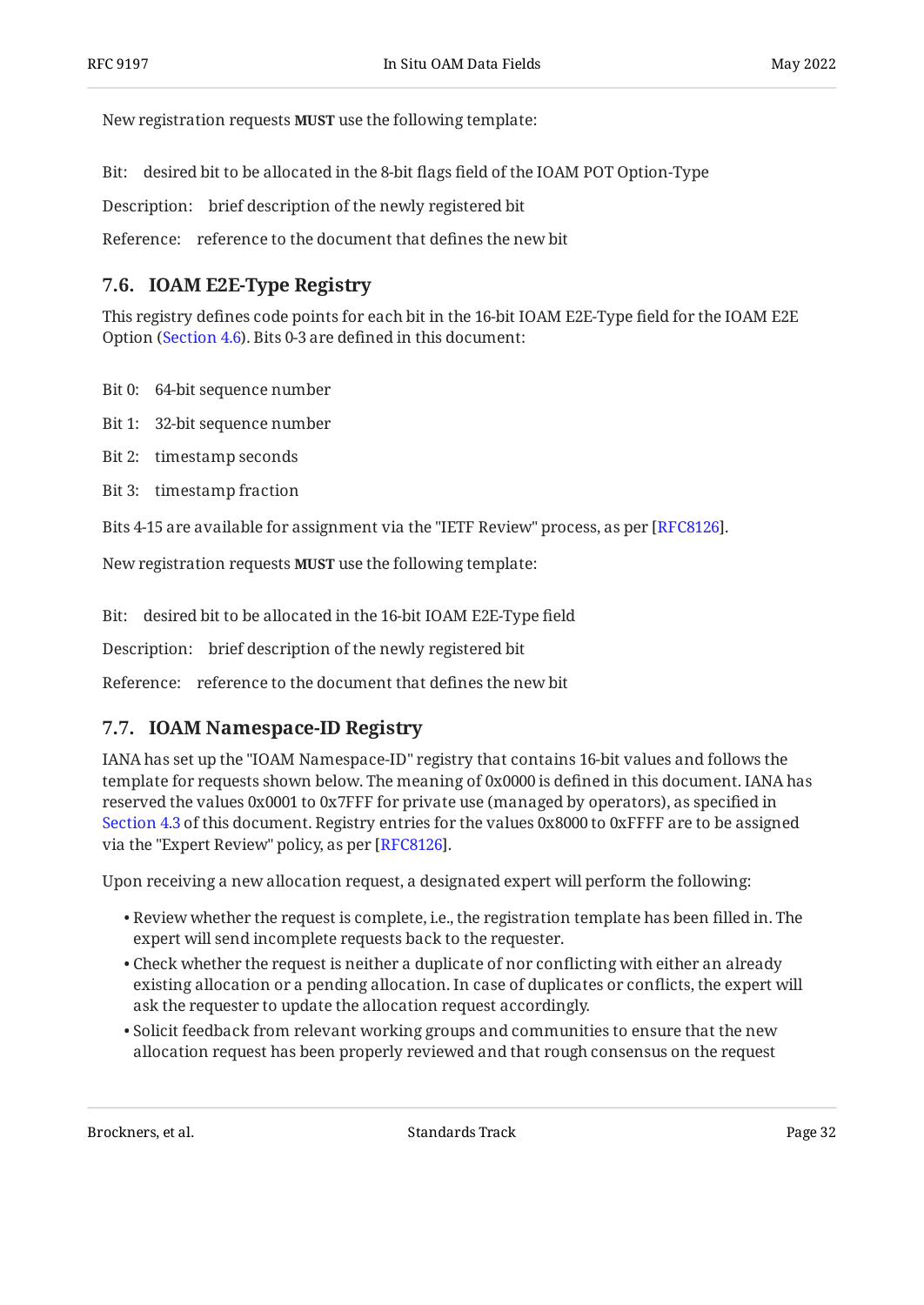exists. At a minimum, the expert will solicit feedback from the IPPM Working Group by posting the request to the ippm@ietf.org mailing list. The expert will allow for a 3-week review period on the mailing lists. If the feedback received from the relevant working groups and communities within the review period indicates rough consensus on the request, the expert will approve the request and ask IANA to allocate the new Namespace-ID. In case the expert senses a lack of consensus from the feedback received, the expert will ask the requester to engage with the corresponding working groups and communities to further review and refine the request.

It is intended that any allocation will be accompanied by a published RFC. In order to allow for the allocation of code points prior to the RFC being approved for publication, the designated expert can approve allocations once it seems clear that an RFC will be published.

0x0000: default namespace (known to all IOAM nodes)

0x0001 - 0x7FFF: reserved for private use

0x8000 - 0xFFFF: unassigned

New registration requests MUST use the following template:

Name: name of the newly registered Namespace-ID

Code point: desired value of the requested Namespace-ID

Description: brief description of the newly registered Namespace-ID

Reference: reference to the document that defines the new Namespace-ID

Status of the registration: Status can be either "permanent" or "provisional". Namespace-ID registrations following a successful expert review will have the status "provisional". Once the RFC that defines the new Namespace-ID is published, the status is changed to "permanent".

## <span id="page-32-0"></span>**[8. Management and Deployment Considerations](#page-32-0)**

This document defines the structure and use of IOAM-Data-Fields. This document does not define the encapsulation of IOAM-Data-Fields into different protocols. Management and deployment aspects for IOAM have to be considered within the context of the protocol IOAM-Data-Fields are encapsulated into and, as such, are out of scope for this document. For a discussion of IOAM deployment, please also refer to [IPPM-IOAM-DEPLOYMENT], which outlines a framework for IOAM deployment and provides best current practices.

## <span id="page-32-1"></span>**[9. Security Considerations](#page-32-1)**

As discussed in [RFC7276], a successful attack on an OAM protocol in general, and specifically on IOAM, can prevent the detection of failures or anomalies or create a false illusion of nonexistent ones. In particular, these threats are applicable by compromising the integrity of IOAM data,

Brockners, et al. The contract of the standards Standards Track Page 33 and the contract page 33 and the contract page 33 and the contract page 33 and the contract page 33 and the contract page 33 and the contract page 33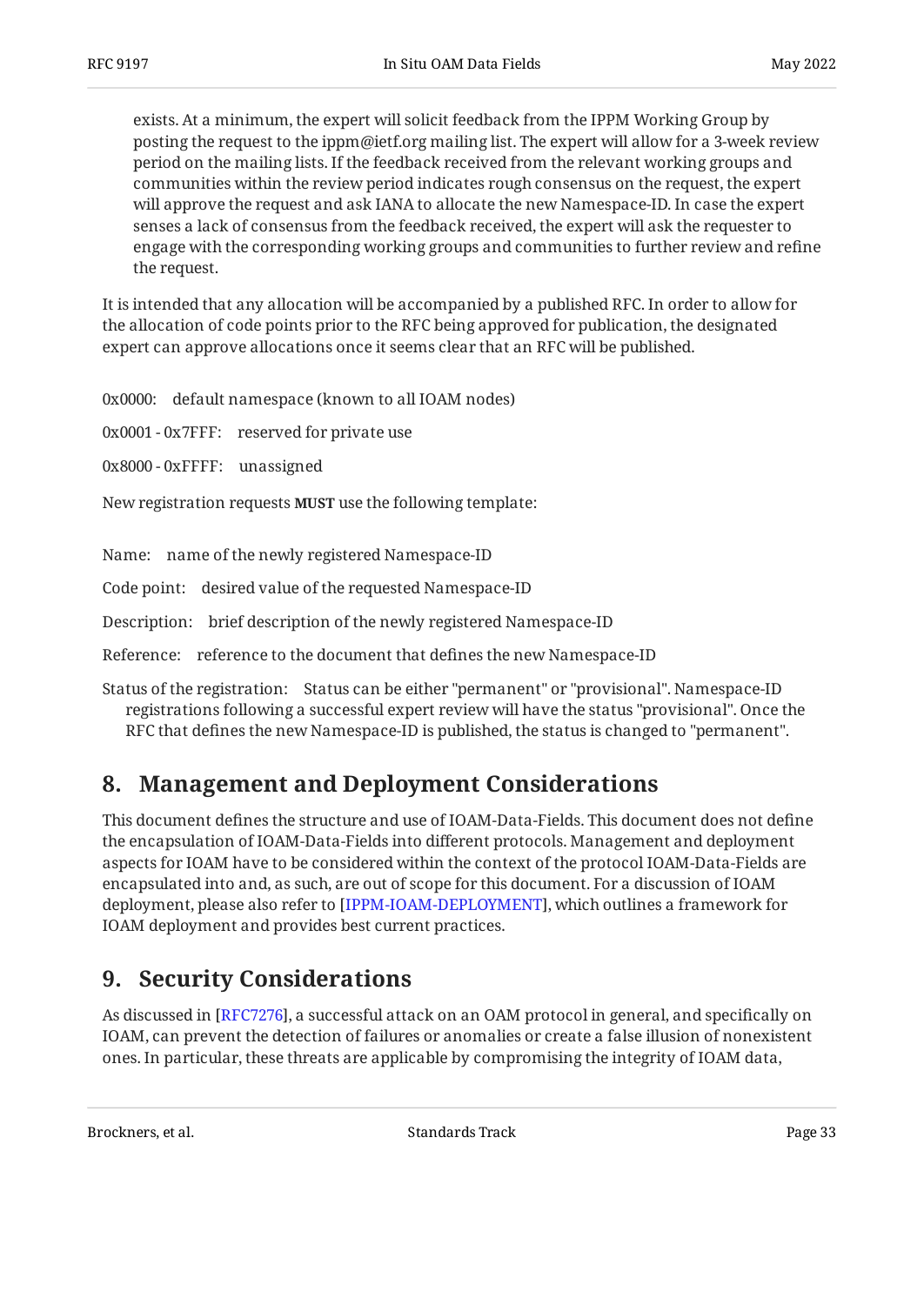either by maliciously modifying IOAM options in transit or by injecting packets with maliciously generated IOAM options. All nodes in the path of an IOAM-carrying packet can perform such an attack.

The Proof of Transit Option-Type (see [Section 4.5](#page-21-0)) is used for verifying the path of data packets, i.e., proving that packets transited through a defined set of nodes.

In case an attacker gains access to several nodes in a network and would be able to change the system software of these nodes, IOAM-Data-Fields could be misused and repurposed for a use different from what is specified in this document. One type of misuse is the implementation of a covert channel between network nodes.

From a confidentiality perspective, although IOAM options are not expected to contain user data, they can be used for network reconnaissance, allowing attackers to collect information about network paths, performance, queue states, buffer occupancy, etc. Moreover, if IOAM data leaks from the IOAM-Domain, it could enable reconnaissance beyond the scope of the IOAM-Domain. One possible application of such reconnaissance is to gauge the effectiveness of an ongoing attack, e.g., if buffers and queues are overflowing.

IOAM can be used as a means for implementing Denial-of-Service (DoS) attacks or for amplifying them. For example, a malicious attacker can add an IOAM header to packets in order to consume the resources of network devices that take part in IOAM or entities that receive, collect, or analyze the IOAM data. Another example is a packet length attack in which an attacker pushes headers associated with IOAM-Option-Types into data packets, causing these packets to be increased beyond the MTU size, resulting in fragmentation or in packet drops. In case POT is used, an attacker could corrupt the POT data fields in the packet, resulting in a verification failure of the POT data, even if the packet followed the correct path.

Since IOAM options can include timestamps, if network devices use synchronization protocols, then any attack on the time protocol [[RFC7384\]](#page-35-8) can compromise the integrity of the timestamprelated data fields.

At the management plane, attacks can be set up by misconfiguring or by maliciously configuring IOAM-enabled nodes in a way that enables other attacks. IOAM configuration should only be managed by authorized processes or users.

IETF protocols require features to ensure their security. While IOAM-Data-Fields don't represent a protocol by themselves, the IOAM-Data-Fields add to the protocol that the IOAM-Data-Fields are encapsulated into. Any specification that defines how IOAM-Data-Fields carried in an encapsulating protocol MUST provide for a mechanism for cryptographic integrity protection of the IOAM-Data-Fields. Cryptographic integrity protection could be achieved through a mechanism of the encapsulating protocol, or it could incorporate the mechanisms specified in . [[IPPM-IOAM-DATA-INTEGRITY\]](#page-35-9)

The current document does not define a specific IOAM encapsulation. It has to be noted that some IOAM encapsulation types can introduce specific security considerations. A specification that defines an IOAM encapsulation is expected to address the respective encapsulation-specific security considerations.

Brockners, et al. Standards Track Page 34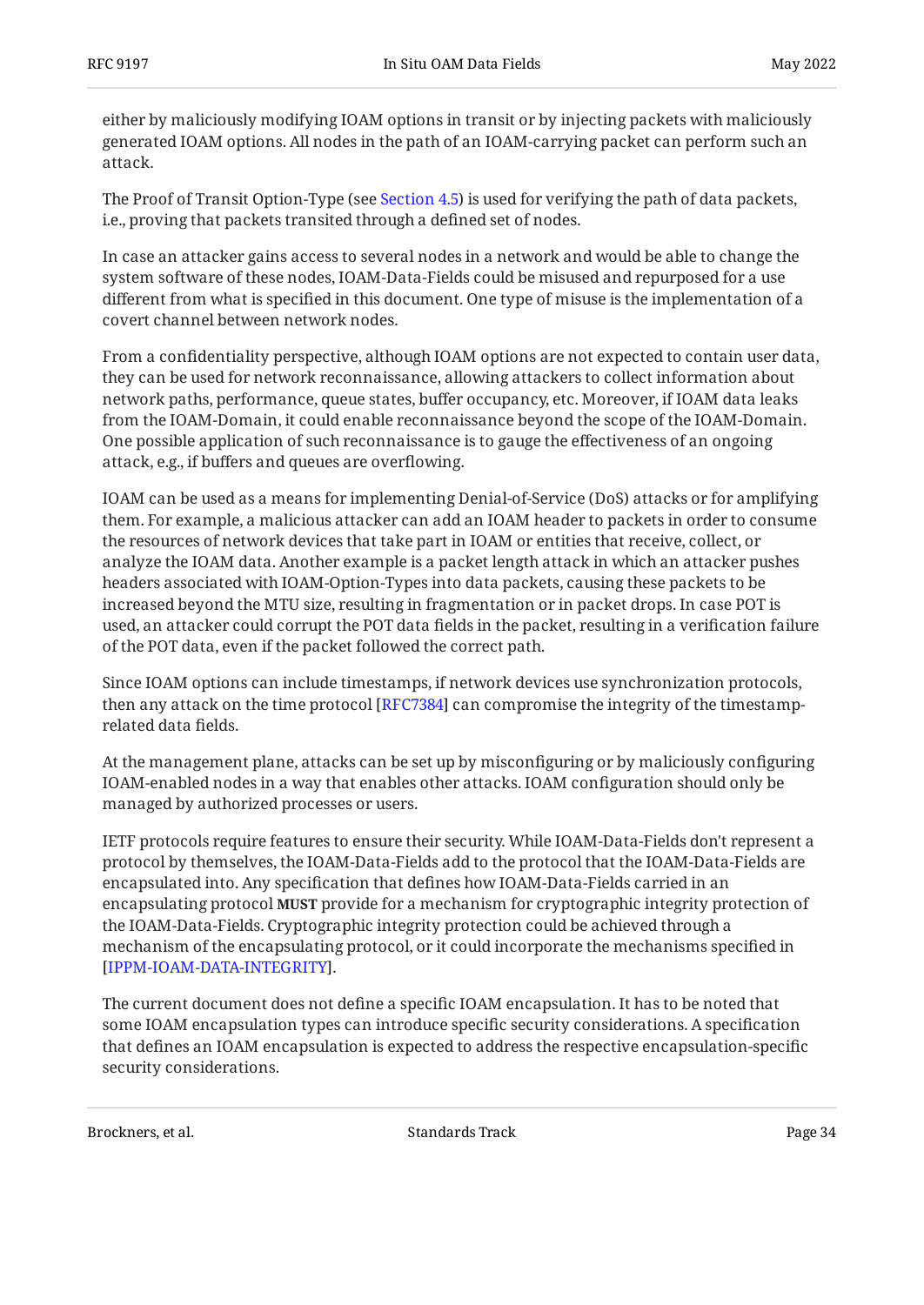Notably, IOAM is expected to be deployed in limited domains, thus confining the potential attack vectors to within the limited domain. A limited administrative domain provides the operator with the means to select, monitor, and control the access of all the network devices, making these devices trusted by the operator. Indeed, in order to limit the scope of threats mentioned above to within the current limited domain, the network operator is expected to enforce policies that prevent IOAM traffic from leaking outside of the IOAM-Domain and prevent IOAM data from outside the domain to be processed and used within the domain.

This document does not define the data contents of custom fields, like "Opaque State Snapshot" and "namespace-specific data" IOAM-Data-Fields. These custom data fields will have security considerations corresponding to their defined data contents that need to be described where those formats are defined.

IOAM deployments that leverage both IOAM Trace Option-Types, i.e., the Pre-allocated Trace Option-Type and Incremental Trace Option-Type, can suffer from incomplete visibility if the information gathered via the two Trace Option-Types is not correlated and aggregated appropriately. If IOAM transit nodes leverage the IOAM-Data-Fields in the packet for further actions or insights, then IOAM transit nodes that only support one IOAM Trace Option-Type in an IOAM deployment that leverages both Trace Option-Types have limited visibility and thus can draw inappropriate conclusions or take wrong actions.

The security considerations of a system that deploys IOAM, much like any system, has to be reviewed on a per-deployment-scenario basis based on a systems-specific threat analysis, which can lead to specific security solutions that are beyond the scope of the current document. Specifically, in an IOAM deployment that is not confined to a single LAN but spans multiple interconnected sites (for example, using an overlay network), the inter-site links can be secured (e.g., by IPsec) in order to avoid external threats.

IOAM deployment considerations, including approaches to mitigate the above discussed threads and potential attacks, are outside the scope of this document. IOAM deployment considerations are discussed in [[IPPM-IOAM-DEPLOYMENT\]](#page-35-3).

## <span id="page-34-1"></span><span id="page-34-0"></span>**[10. References](#page-34-0)**

#### <span id="page-34-3"></span>**[10.1. Normative References](#page-34-1)**

- **[POSIX]** IEEE, "IEEE/Open Group 1003.1-2017 IEEE Standard for Information Specifications, Issue 7", IEEE Std 1003.1-2017, January 2018, <<del>http</del>s:// . [standards.ieee.org/ieee/1003.1/7101/](https://standards.ieee.org/ieee/1003.1/7101/)> Technology--Portable Operating System Interface (POSIX(TM)) Base
- <span id="page-34-2"></span>**[RFC2119]** Bradner, S., "Key words for use in RFCs to Indicate Requirement Levels", BCP 14, RFC 2119, DOI 10.17487/RFC2119, March 1997, [<https://www.rfc-editor.org/info/](https://www.rfc-editor.org/info/rfc2119) . [rfc2119](https://www.rfc-editor.org/info/rfc2119)>

Brockners, et al. The contract of the standards Standards Track Page 35 and the contract of the contract Page 35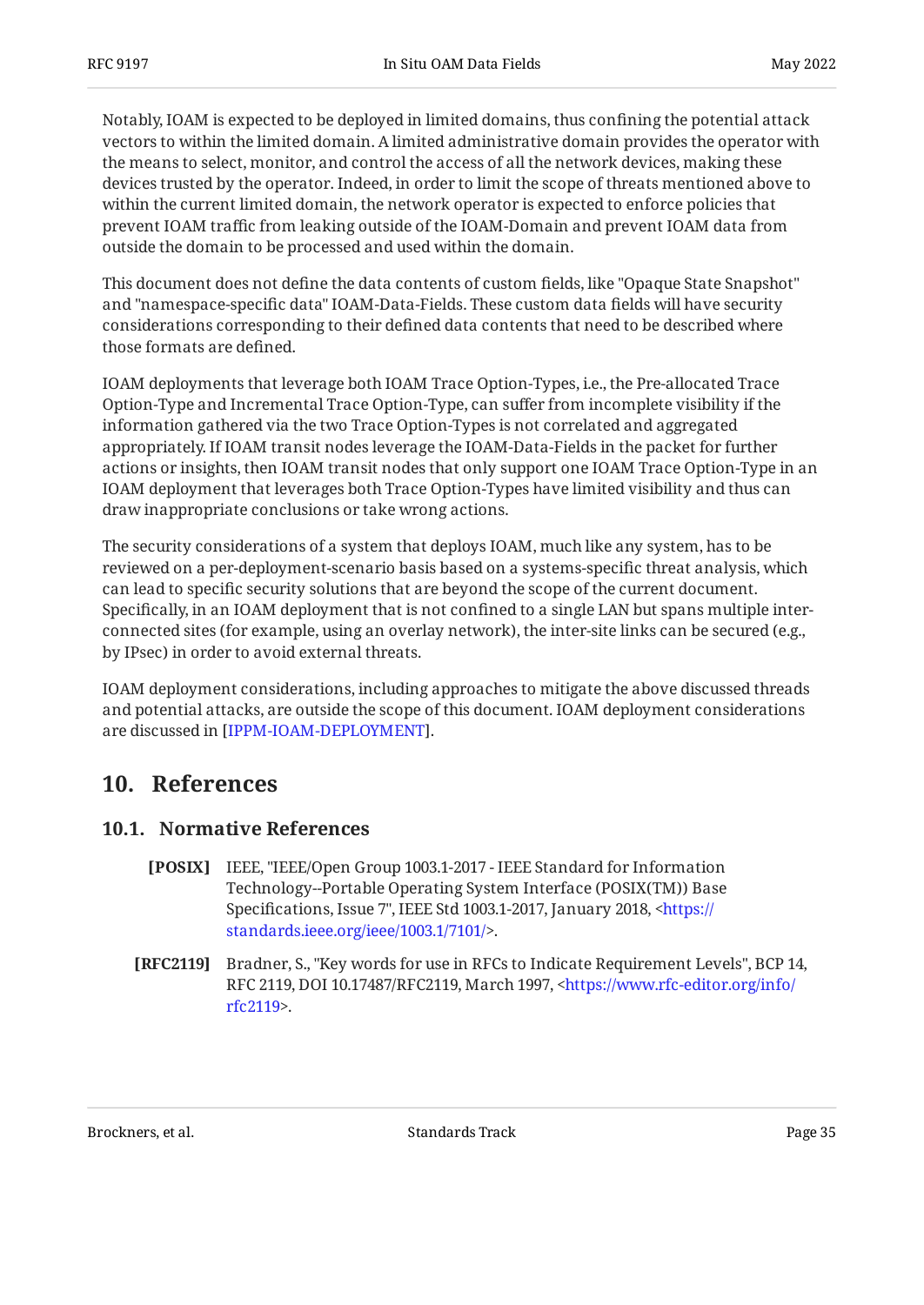- <span id="page-35-4"></span>**[RFC5905]** Mills, D., Martin, J., Ed., Burbank, J., and W. Kasch, "Network Time Protocol Version 4: Protocol and Algorithms Specification", RFC 5905, DOI 10.17487/ RFC5905, June 2010, [<https://www.rfc-editor.org/info/rfc5905>](https://www.rfc-editor.org/info/rfc5905).
- <span id="page-35-6"></span>**[RFC8126]** Cotton, M., Leiba, B., and T. Narten, "Guidelines for Writing an IANA Considerations Section in RFCs", BCP 26, RFC 8126, DOI 10.17487/RFC8126, June 2017, <https://www.rfc-editor.org/info/rfc8126>.
- <span id="page-35-1"></span>**[RFC8174]** Leiba, B., "Ambiguity of Uppercase vs Lowercase in RFC 2119 Key Words", BCP 14, RFC 8174, DOI 10.17487/RFC8174, May 2017, <[https://www.rfc-editor.org/info/](https://www.rfc-editor.org/info/rfc8174) . [rfc8174](https://www.rfc-editor.org/info/rfc8174)>

#### <span id="page-35-0"></span>**[10.2. Informative References](#page-35-0)**

- <span id="page-35-9"></span>**[IPPM-IOAM-DATA-INTEGRITY]** Brockners, F., Bhandari, S., Mizrahi, T., and J. Iurman, "Integrity of In-situ OAM Data Fields", Work in Progress, Internet-Draft, draft-ietf-ippm-ioam-data-integrity-01, 2 March 2022, [<https://datatracker.ietf.org/doc/](https://datatracker.ietf.org/doc/html/draft-ietf-ippm-ioam-data-integrity-01) . [html/draft-ietf-ippm-ioam-data-integrity-01](https://datatracker.ietf.org/doc/html/draft-ietf-ippm-ioam-data-integrity-01)>
- <span id="page-35-3"></span>**[IPPM-IOAM-DEPLOYMENT]** Brockners, F., Bhandari, S., Bernier, D., and T. Mizrahi, "In-situ OAM Deployment", Work in Progress, Internet-Draft, draft-ietf-ippm-ioam-deployment-01, 11 April 2022, [<https://datatracker.ietf.org/doc/html/draft-ietf-](https://datatracker.ietf.org/doc/html/draft-ietf-ippm-ioam-deployment-01). [ippm-ioam-deployment-01>](https://datatracker.ietf.org/doc/html/draft-ietf-ippm-ioam-deployment-01)
- <span id="page-35-5"></span>**[IPPM-IOAM-RAWEXPORT]** Spiegel, M., Brockners, F., Bhandari, S., and R. Sivakolundu, "In-situ OAM raw data export with IPFIX", Work in Progress, Internet-Draft, draft-spiegel-ippm-ioam-rawexport-06, 21 February 2022, [<https://datatracker.ietf.org/doc/](https://datatracker.ietf.org/doc/html/draft-spiegel-ippm-ioam-rawexport-06) . [html/draft-spiegel-ippm-ioam-rawexport-06>](https://datatracker.ietf.org/doc/html/draft-spiegel-ippm-ioam-rawexport-06)
- <span id="page-35-10"></span>**[IPV6-RECORD-ROUTE]** , Kitamura, H. "Record Route for IPv6 (RR6) Hop-by-Hop Option Extension", Work in Progress, Internet-Draft, draft-kitamura-ipv6-record-route-00, 17 November 2000, [<https://datatracker.ietf.org/doc/html/draft-](https://datatracker.ietf.org/doc/html/draft-kitamura-ipv6-record-route-00). [kitamura-ipv6-record-route-00>](https://datatracker.ietf.org/doc/html/draft-kitamura-ipv6-record-route-00)
- <span id="page-35-8"></span><span id="page-35-7"></span><span id="page-35-2"></span>**[NVO3-VXLAN-GPE]** Maino, F., Ed., Kreeger, L., Ed., and U. Elzur, Ed., "Generic Protocol Extension for VXLAN (VXLAN-GPE)", Work in Progress, Internet-Draft, draft-ietf-nvo3-vxlan-gpe-12, 22 September 2021, [<https://datatracker.ietf.org/doc/html/](https://datatracker.ietf.org/doc/html/draft-ietf-nvo3-vxlan-gpe-12) . [draft-ietf-nvo3-vxlan-gpe-12](https://datatracker.ietf.org/doc/html/draft-ietf-nvo3-vxlan-gpe-12)>
	- **[RFC7276]** Mizrahi, T., Sprecher, N., Bellagamba, E., and Y. Weingarten, "An Overview of , , Operations, Administration, and Maintenance (OAM) Tools" RFC 7276 DOI 10.17487/RFC7276, June 2014, <https://www.rfc-editor.org/info/rfc7276>.
	- **[RFC7384]** , Mizrahi, T. "Security Requirements of Time Protocols in Packet Switched Networks", RFC 7384, DOI 10.17487/RFC7384, October 2014, [<https://www.rfc-](https://www.rfc-editor.org/info/rfc7384). [editor.org/info/rfc7384](https://www.rfc-editor.org/info/rfc7384)>

Brockners, et al. The contract of the standards Standards Track Contract Page 36 and 2011 11: 12:30 Page 36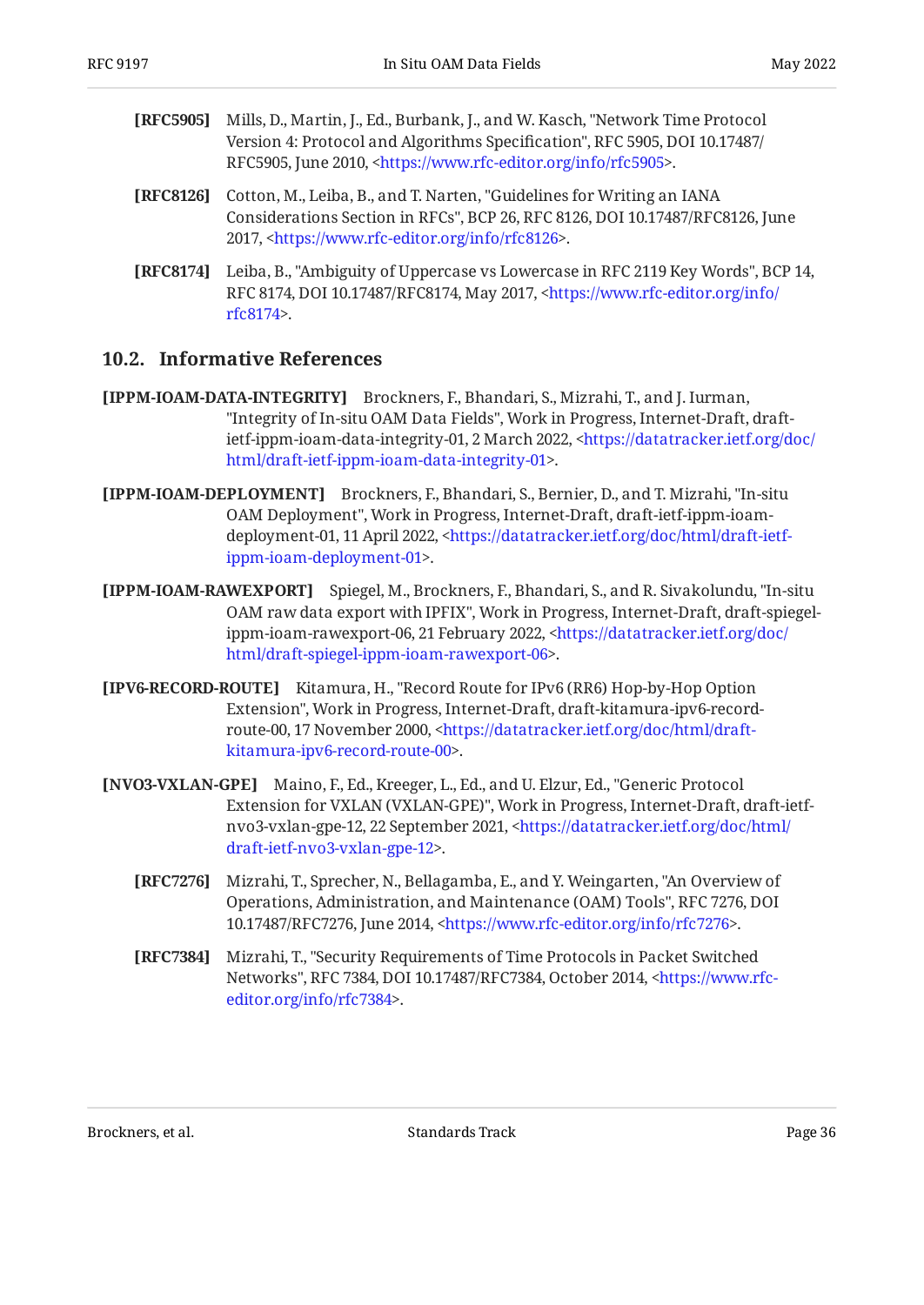<span id="page-36-8"></span>

| <b>[REC7665]</b> Halpern, J., Ed. and C. Pignataro, Ed., "Service Function Chaining (SFC)         |
|---------------------------------------------------------------------------------------------------|
| Architecture", RFC 7665, DOI 10.17487/RFC7665, October 2015, <https: th="" www.rfc-<=""></https:> |
| editor.org/info/rfc7665>.                                                                         |

- <span id="page-36-1"></span>**[RFC7799]** Morton, A., "Active and Passive Metrics and Methods (with Hybrid Types In-Between)", RFC 7799, DOI 10.17487/RFC7799, May 2016, [<https://www.rfc-](https://www.rfc-editor.org/info/rfc7799). [editor.org/info/rfc7799](https://www.rfc-editor.org/info/rfc7799)>
- <span id="page-36-6"></span>**[RFC7820]** , Mizrahi, T. "UDP Checksum Complement in the One-Way Active Measurement Protocol (OWAMP) and Two-Way Active Measurement Protocol (TWAMP)", RFC 7820, DOI 10.17487/RFC7820, March 2016, [<https://www.rfc-editor.org/info/](https://www.rfc-editor.org/info/rfc7820) . [rfc7820](https://www.rfc-editor.org/info/rfc7820)>
- <span id="page-36-7"></span>**[RFC7821]** Mizrahi, T., "UDP Checksum Complement in the Network Time Protocol (NTP)", RFC 7821, DOI 10.17487/RFC7821, March 2016, [<https://www.rfc-editor.org/info/](https://www.rfc-editor.org/info/rfc7821) . [rfc7821](https://www.rfc-editor.org/info/rfc7821)>
- <span id="page-36-3"></span>**[RFC8300]** Quinn, P., Ed., Elzur, U., Ed., and C. Pignataro, Ed., "Network Service Header (NSH)", RFC 8300, DOI 10.17487/RFC8300, January 2018, [<https://www.rfc-](https://www.rfc-editor.org/info/rfc8300). [editor.org/info/rfc8300](https://www.rfc-editor.org/info/rfc8300)>
- <span id="page-36-4"></span>**[RFC8799]** Carpenter, B. and B. Liu, "Limited Domains and Internet Protocols", RFC 8799, DOI 10.17487/RFC8799, July 2020, <https://www.rfc-editor.org/info/rfc8799>.
- <span id="page-36-5"></span>**[RFC8877]** Mizrahi, T., Fabini, J., and A. Morton, "Guidelines for Defining Packet Timestamps", RFC 8877, DOI 10.17487/RFC8877, September 2020, [<https://www.rfc-](https://www.rfc-editor.org/info/rfc8877). [editor.org/info/rfc8877](https://www.rfc-editor.org/info/rfc8877)>
- <span id="page-36-2"></span>**[RFC8926]** Gross, J., Ed., Ganga, I., Ed., and T. Sridhar, Ed., "Geneve: Generic Network Virtualization Encapsulation", RFC 8926, DOI 10.17487/RFC8926, November 2020, . [<https://www.rfc-editor.org/info/rfc8926](https://www.rfc-editor.org/info/rfc8926)>

## <span id="page-36-0"></span>**[Acknowledgements](#page-36-0)**

The authors would like to thank Éric Vyncke, Nalini Elkins, Srihari Raghavan, Ranganathan T S, Karthik Babu Harichandra Babu, Akshaya Nadahalli, LJ Wobker, Erik Nordmark, Vengada Prasad Govindan, Andrew Yourtchenko, Aviv Kfir, Tianran Zhou, Zhenbin (Robin), and Greg Mirsky for the comments and advice.

This document leverages and builds on top of several concepts described in [\[IPV6-RECORD-](#page-35-10)[ROUTE\]](#page-35-10). The authors would like to acknowledge the work done by the author Hiroshi Kitamura and people involved in writing it.

The authors would like to gracefully acknowledge useful review and insightful comments received from Joe Clarke, Al Morton, Tom Herbert, Carlos J. Bernardos, Haoyu Song, Mickey Spiegel, Roman Danyliw, Benjamin Kaduk, Murray S. Kucherawy, Ian Swett, Martin Duke, Francesca Palombini, Lars Eggert, Alvaro Retana, Erik Kline, Robert Wilton, Zaheduzzaman Sarker, Dan Romascanu, and Barak Gafni.

Brockners, et al. The contract of the Standards Track Page 37 (2012) 1998 27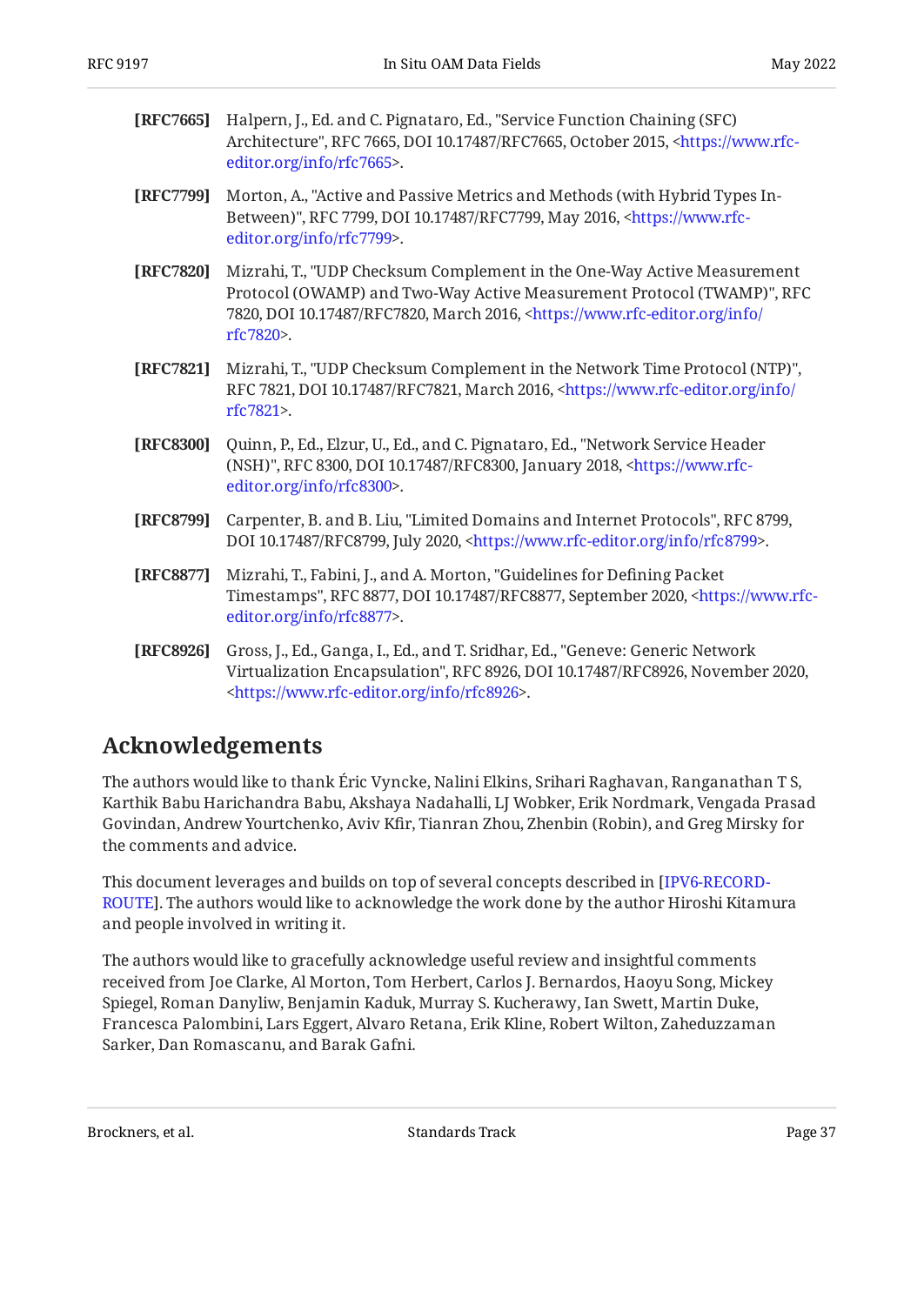## <span id="page-37-0"></span>**[Contributors](#page-37-0)**

This document was the collective effort of several authors. The text and content were contributed by the editors and the coauthors listed below.

#### **Carlos Pignataro**

Cisco Systems, Inc. Research Triangle Park 7200-11 Kit Creek Road NC 27709 United States of America Email: [cpignata@cisco.com](mailto:cpignata@cisco.com)

#### **Mickey Spiegel**

Barefoot Networks, an Intel company 101 Innovation Drive San Jose, CA 95134-1941 United States of America Email: [mickey.spiegel@intel.com](mailto:mickey.spiegel@intel.com)

#### **Barak Gafni**

Nvidia Suite 100 350 Oakmead Parkway Sunnyvale, CA 94085 United States of America Email: [gbarak@nvidia.com](mailto:gbarak@nvidia.com)

#### **Jennifer Lemon**

Broadcom 270 Innovation Drive San Jose, CA 95134 United States of America Email: [jennifer.lemon@broadcom.com](mailto:jennifer.lemon@broadcom.com)

#### **Hannes Gredler**

RtBrick Inc. Email: [hannes@rtbrick.com](mailto:hannes@rtbrick.com)

### **John Leddy**

United States of America Email: [john@leddy.net](mailto:john@leddy.net)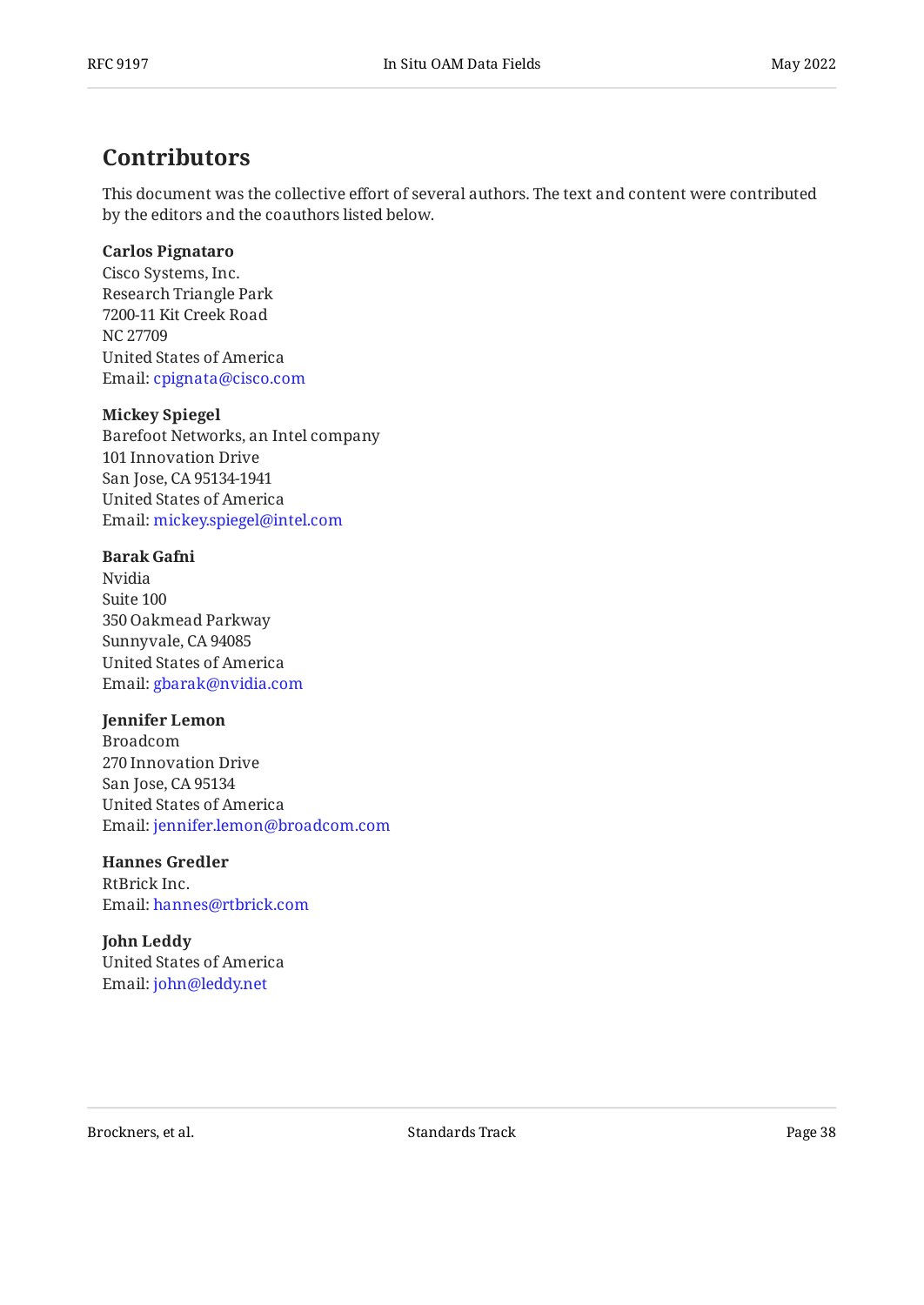#### **Stephen Youell**

JP Morgan Chase 25 Bank Street London E14 5JP United Kingdom Email: [stephen.youell@jpmorgan.com](mailto:stephen.youell@jpmorgan.com)

#### **David Mozes**

Email: [mosesster@gmail.com](mailto:mosesster@gmail.com)

#### **Petr Lapukhov**

Facebook 1 Hacker Way Menlo Park, CA 94025 United States of America Email: petr@fb.com

#### **Remy Chang**

Barefoot Networks, an Intel company 101 Innovation Drive San Jose, CA 95134-1941 United States of America Email: [remy.chang@intel.com](mailto:remy.chang@intel.com)

#### **Daniel Bernier**

Bell Canada Canada Email: [daniel.bernier@bell.ca](mailto:daniel.bernier@bell.ca)

## <span id="page-38-0"></span>**[Authors' Addresses](#page-38-0)**

#### **Frank Brockners (EDITOR)**

Cisco Systems, Inc. 3rd Floor Nordhein-Westfalen Hansaallee 249 40549 Duesseldorf Germany Email: [fbrockne@cisco.com](mailto:fbrockne@cisco.com)